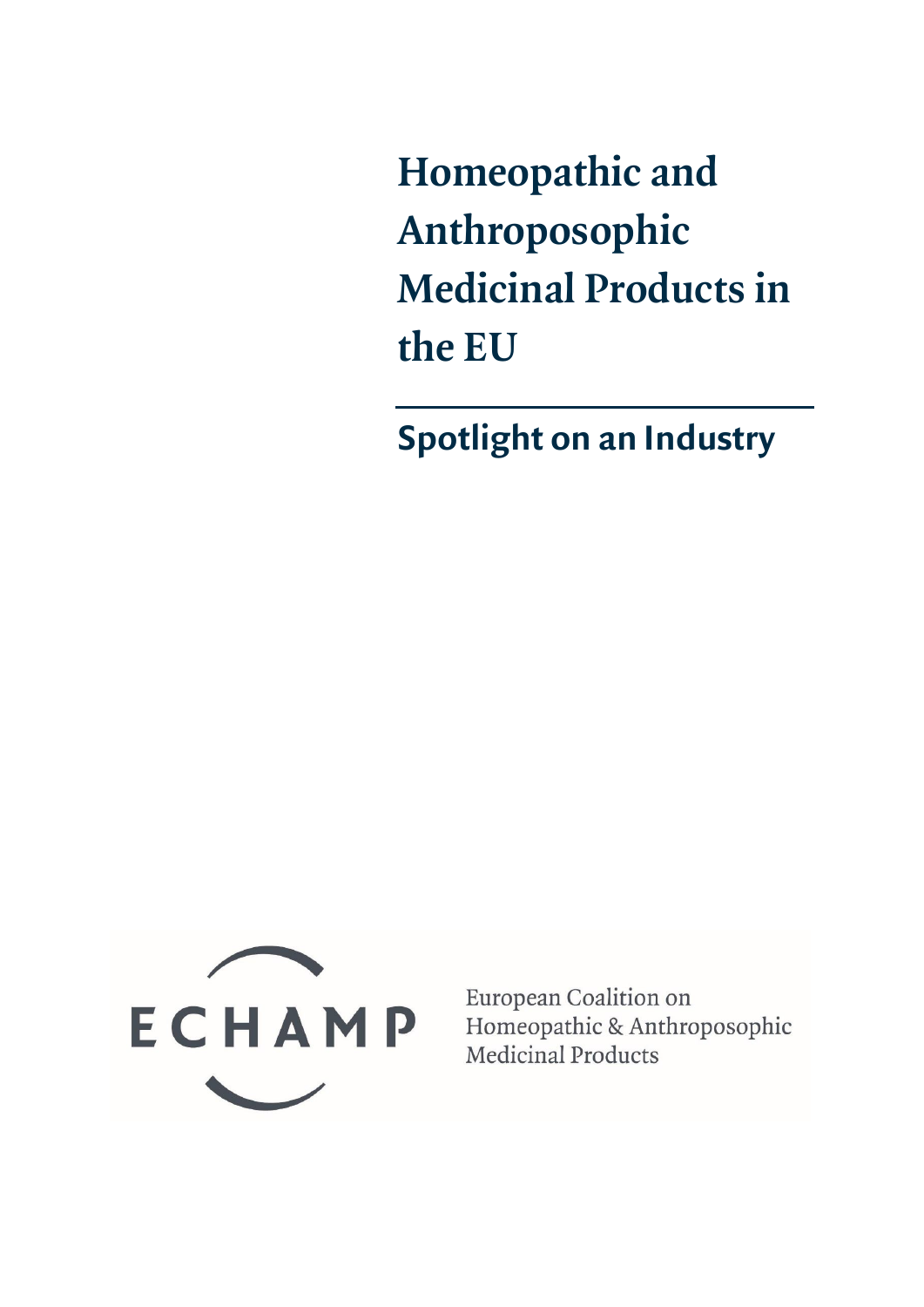ECHAMP E.E.I.G. Rue Washington 40 B-1050 Brussels

T: (32) 2 649 94 40 E[: office@echamp.eu](mailto:office@echamp.eu)

[www.echamp.eu](http://www.echamp.eu/)

© ECHAMP 2020 – All rights reserved

All reasonable precautions have been taken by ECHAMP E.E.I.G. to verify the information contained in this publication. The responsibility for the interpretation and use of the material lies with the reader.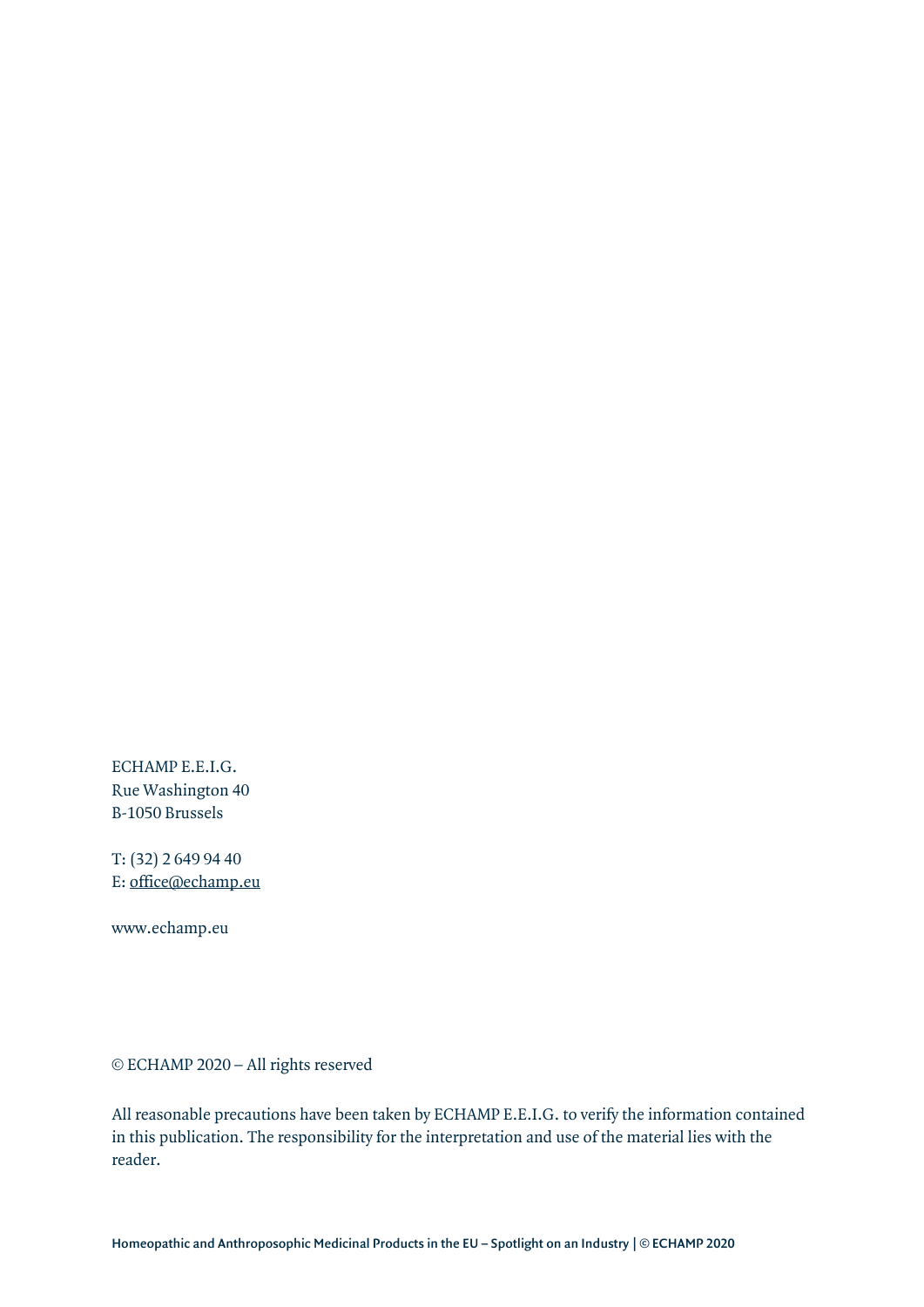# <span id="page-2-0"></span>**Foreword**

I am very happy to introduce this publication from ECHAMP, which is an authoritative source of information on the sector for homeopathy and anthroposophic medicine in the EU.

Homeopathic and anthroposophic medicinal products have been safely on the market in Europe for many decades. These long-established therapies and their products are used in primary and clinical care across Europe and offer valuable treatment options in support of EU health policy goals. Europe is a global centre of expertise for this industry and there is a strong foundation for these products in European law. Legislation for homeopathic medicinal products has deep roots in their broad use in the Member States.

This publication confirms the long-established use, the very high safety profile, the high level of patient satisfaction and the emerging evidence base for the effectiveness of these medicines. It presents a unique picture of the real world context for this sector with up-to-date data on the industry, outlining the added value these therapies offer to society in terms of safety, effectiveness, cost-effectiveness and the environment. It is the only such source for summarised EU data on this sector.

As a long-time attentive user and observer of homeopathic medicines, I have direct personal experience of the important role these therapies play within complementary and integrative medicine. I am committed to ensuring that they take their rightful place within European health care.

**Michèle Rivasi Member of the European Parliament**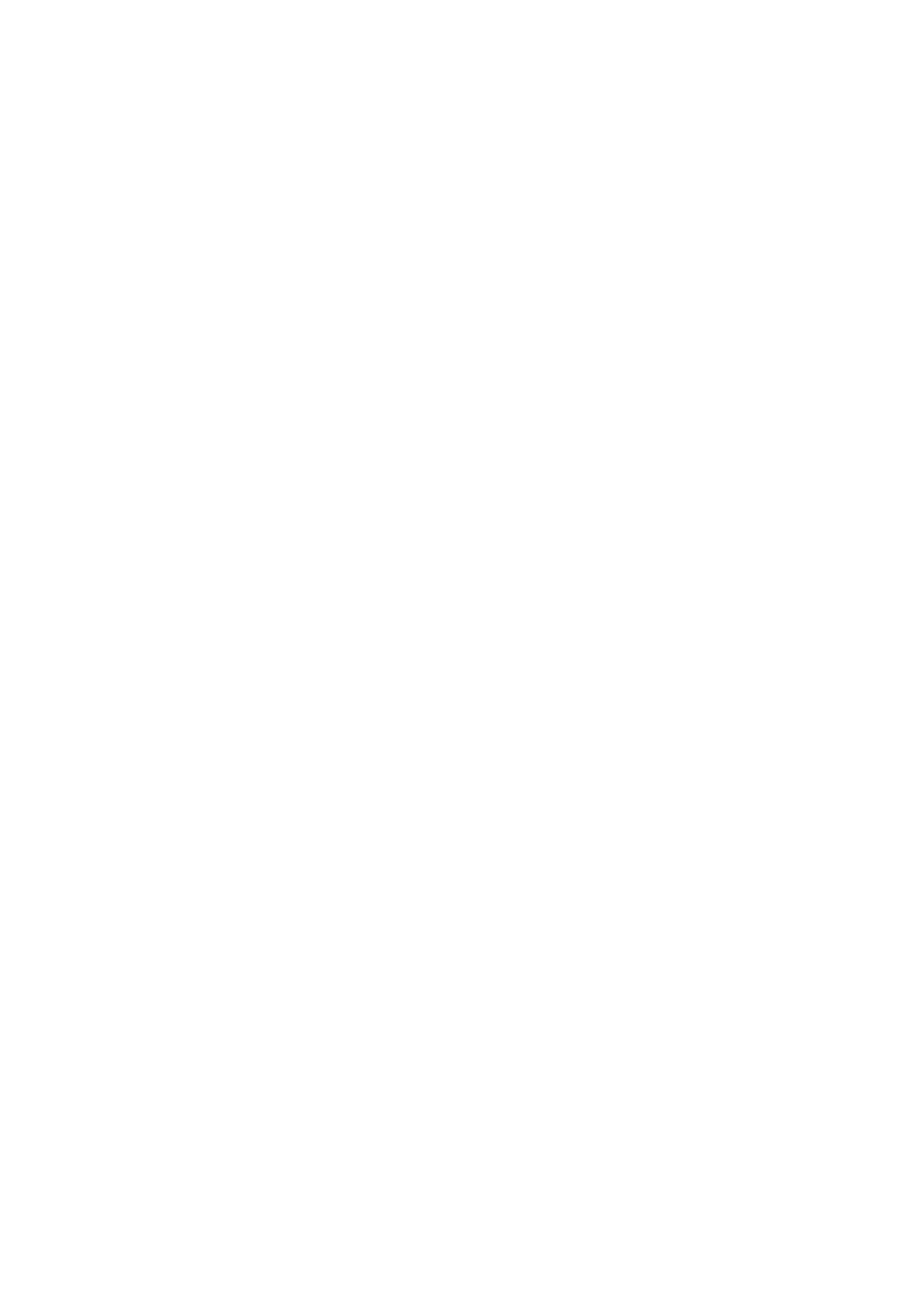# <span id="page-4-0"></span>**Executive summary**

Homeopathy and anthroposophic medicine can make an important contribution to society. Studies show that these long-established and popular therapies and their medicinal products have a role to play in the face of major health challenges in the European Union (EU) – for example, in fields of specific relevance to EU health policy such as antimicrobial resistance, polypharmacy, chronic diseases and healthy ageing. In addition, they offer clinical effectiveness in certain contexts, low incidence of side effects and cost-effectiveness.

These are long-established European medical traditions, with Europe the global centre of expertise for homeopathic and anthroposophic medicinal products. Millions of European citizens choose to use them for their health care. Growing demand for these products is met by an industry characterised by unique levels of variety and complexity.

There is significant to high demand for homeopathic and anthroposophic medicinal products in at least two thirds of EU Member States, some with and some without a long-term tradition. Market studies and other data confirm high levels of awareness of homeopathy and anthroposophic medicine in many countries, with growing use of and demand for these medicines and positive attitudes of citizens towards these therapies. Patients choose these products for their high safety profile. Users tend to be female with higher levels of education; patient satisfaction is generally high. Nevertheless, citizens express a wish for more support regarding complementary medicine from medical professionals. They need and want easily accessible and trustworthy information that can support informed decisions on treatment options.

The sector requires sophisticated expertise to meet complex quality requirements. Prescribers need 3,000 distinct source materials for the proper practice of these therapies and some larger manufacturers source as many as 2,000 starting materials, mostly of botanical origin, from over 100 different suppliers. ECHAMP member companies manufacture 1.5 million distinct finished products, with different potencies and dosage forms, in big, medium, small and very small batches. The sector produces 200 million units of finished products each year. ECHAMP members balance a significant proportion of non- or low-profit products within their business models.

Pharmacies remain the main channel for the distribution and sale of these products. E-commerce is growing, generally carried out by pharmacies.

A review of research in this field demonstrates the important role these therapies and their products can play in helping to meet some of the major health challenges of our times.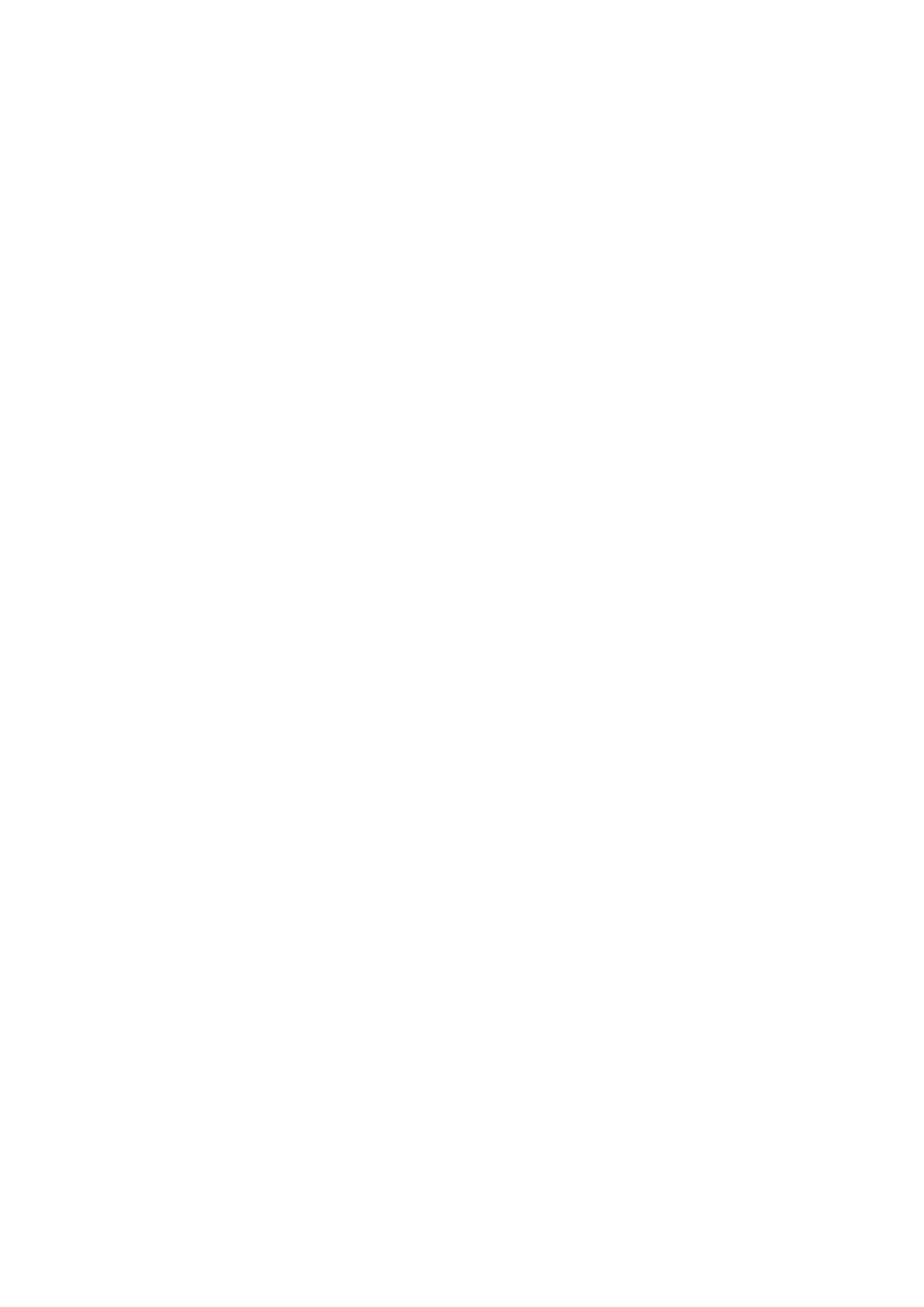# <span id="page-6-0"></span>**Contents**

| Foreword                 |                                                                  |                                                                                                                                     | 3                |
|--------------------------|------------------------------------------------------------------|-------------------------------------------------------------------------------------------------------------------------------------|------------------|
| <b>Executive summary</b> |                                                                  |                                                                                                                                     | 5                |
| <b>Contents</b>          |                                                                  |                                                                                                                                     | 7                |
| <b>Introduction</b>      |                                                                  |                                                                                                                                     | $\boldsymbol{9}$ |
| Chapter 1                | The demand for homeopathic and anthroposophic medicinal products |                                                                                                                                     |                  |
|                          | 1.1                                                              | Sales per head in the EU<br>Figure 1: Sales of HAMPs per inhabitant in relation to GDP per capita in PPS (ex-factory<br>2013) $(€)$ | 11<br>11         |
|                          | 1.2                                                              | Prescribers as an indicator of demand<br>Figure 2: Homeopathic prescribers per 100,000 inhabitants (2018)                           | 12<br>12         |
|                          | 1.3                                                              | Who uses homeopathy and anthroposophic medicine and why?                                                                            | 13               |
|                          |                                                                  | 1.3.1 User awareness and use of HAMPs                                                                                               | 13               |
|                          |                                                                  | 1.3.2 Why homeopathic and anthroposophic medicinal products?                                                                        | 14               |
|                          |                                                                  | 1.3.3 Portrait of frequent users                                                                                                    | 15               |
|                          |                                                                  | 1.3.4 Patient satisfaction                                                                                                          | 17               |
|                          | 1.4                                                              | Need for information                                                                                                                | 18               |
|                          |                                                                  | 1.4.1 How are users introduced to homeopathy?                                                                                       | 18               |
|                          |                                                                  | 1.4.2 Demand for information - the members' experience                                                                              | 19               |
| <b>Chapter 2</b>         |                                                                  | The industry profile – complex and safe                                                                                             | 21               |
|                          | 2.1                                                              | Economic profile                                                                                                                    | 21               |
|                          |                                                                  | 2.1.1 Employment                                                                                                                    | 21               |
|                          |                                                                  | 2.1.2 Company size                                                                                                                  | 21               |
|                          |                                                                  | 2.1.3 Hybrid entrepreneurs: combining profitable and non-profitable business                                                        | 22               |
|                          |                                                                  | 2.1.4 Regional distribution                                                                                                         | 22               |
|                          | 2.2                                                              | Production - starting materials                                                                                                     | 23               |
|                          |                                                                  | 2.2.1 Diverse starting materials                                                                                                    | 23               |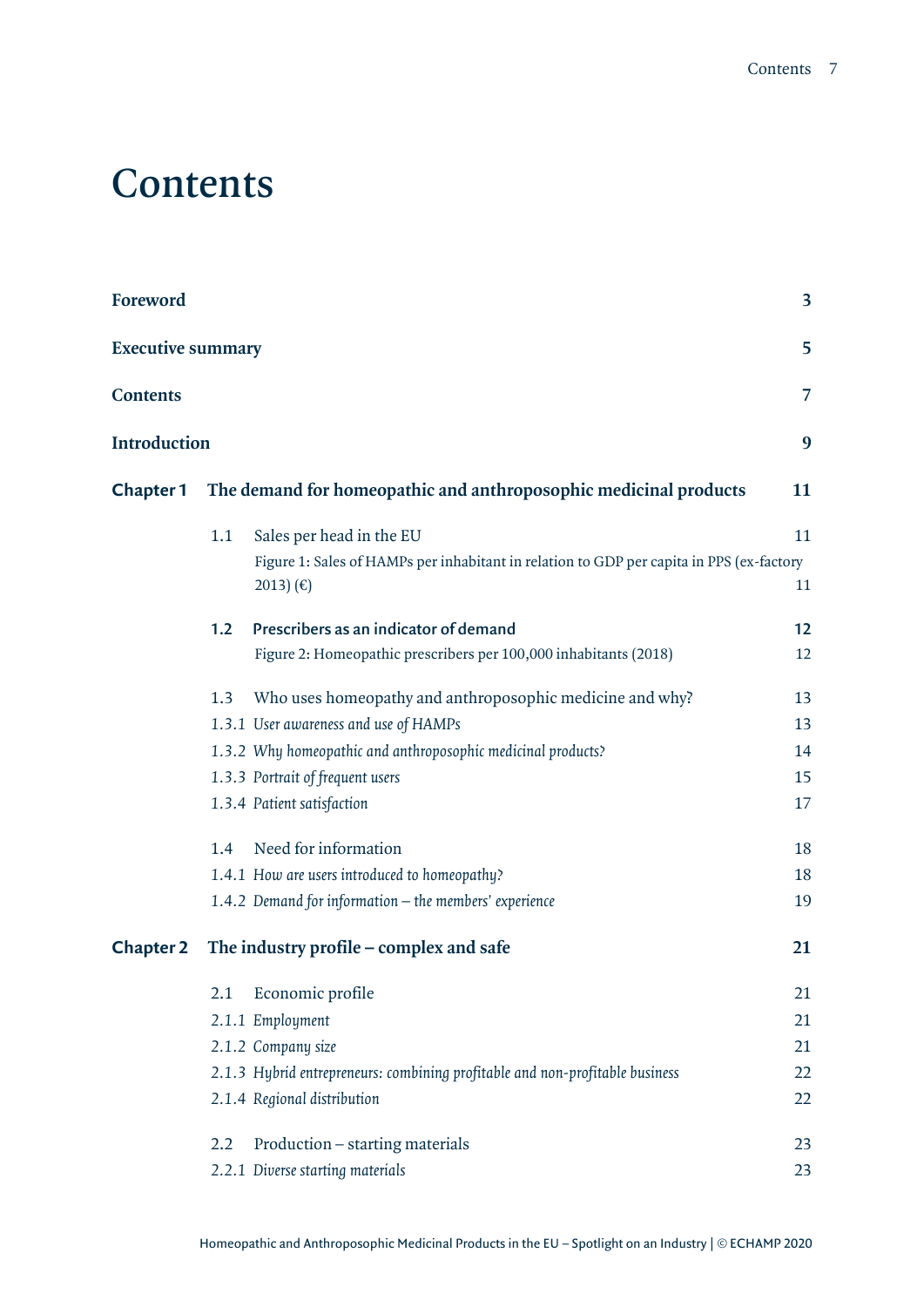#### 8 Contents

| <b>About ECHAMP</b> |                           |                                                                                                                      |          |  |
|---------------------|---------------------------|----------------------------------------------------------------------------------------------------------------------|----------|--|
|                     |                           | Annex I: Prescribers of HAMPs in the EU (2018)                                                                       | 43       |  |
|                     |                           | 3.4.4 Healthy ageing                                                                                                 | 41       |  |
|                     |                           | 3.4.3 Chronic diseases                                                                                               | 40       |  |
|                     |                           | 3.4.2 Polypharmacy                                                                                                   | 39       |  |
|                     |                           | anthroposophic medicine with conventional treatments                                                                 | 39       |  |
|                     |                           | Figure 6: Patients treated for acute respiratory and ear infections, comparing                                       |          |  |
|                     |                           | 3.4.1 Antimicrobial resistance                                                                                       | 39       |  |
|                     | 3.4                       | Relevance to EU health policy                                                                                        | 38       |  |
|                     |                           | Figure 5: Cost savings of homeopathic and anthroposophic medicinal products in<br>relation to conventional medicines | 38       |  |
|                     | 3.3                       | Cost-effectiveness                                                                                                   | 37       |  |
|                     | 3.2                       | Low incidence of side effects                                                                                        | 36       |  |
|                     |                           | duration of 8 years, treated with homeopathic medicine                                                               | 36       |  |
|                     |                           | for conventional medicine?<br>Figure 4: Improvement over time of patients with a chronic disease with an average     | 34       |  |
|                     |                           | Figure 3: How do randomised controlled trials of homeopathy compare with evidence                                    |          |  |
|                     | 3.1                       | Clinical effectiveness                                                                                               | 33       |  |
| <b>Chapter 3</b>    | Added value of the sector |                                                                                                                      |          |  |
|                     | 2.7                       | Increasing co-operation with academia                                                                                | 30<br>33 |  |
|                     | 2.6                       | The environment - the limited impact of HAMPs                                                                        | 29       |  |
|                     | 2.5                       | Safety profile                                                                                                       | 28       |  |
|                     |                           | 2.4.3 E-commerce sales                                                                                               | 27       |  |
|                     |                           | 2.4.2 The role of the pharmacist - ECHAMP members' experience                                                        | 26       |  |
|                     |                           | 2.4.1 A significant opportunity for pharmacies                                                                       | 25       |  |
|                     | 2.4                       | Commercial distribution                                                                                              | 25       |  |
|                     |                           | 2.3.4 Prescription-only products                                                                                     | 25       |  |
|                     |                           | 2.3.3 Products on demand                                                                                             | 25       |  |
|                     |                           | 2.3.2 Small batch sizes                                                                                              | 25       |  |
|                     |                           | 2.3.1 Finished products                                                                                              | 24       |  |
|                     | 2.3                       | Production - a diverse portfolio                                                                                     | 24       |  |
|                     |                           | 2.2.3 Guarantee of quality - medicinal gardens                                                                       | 24       |  |
|                     |                           | 2.2.2 Sourcing the starting materials                                                                                | 23       |  |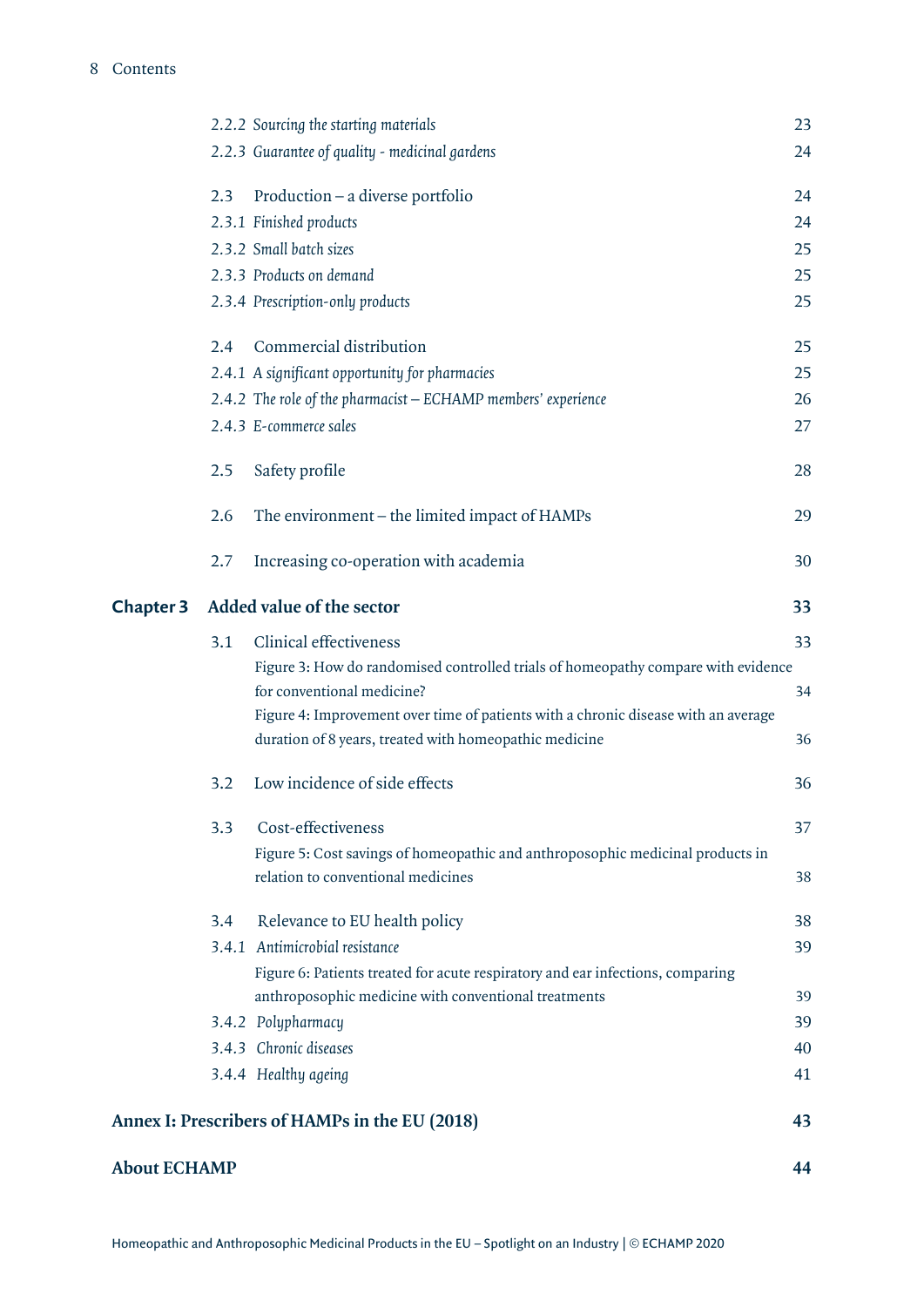# <span id="page-8-0"></span>**Introduction**

This report provides an up-to-date profile of the sector for homeopathic and anthroposophic medicinal products in the EU, outlining the demand for these medicinal products in the EU, presenting the characteristics of this industry and summarising the evidence base that underpins their use in health care. It is the only comprehensive review of this sector.

Data is drawn from a number of sources: publicly available statistics and data, market studies, social barometers, published and peer-reviewed research, data from ECHAMP partners and other stakeholders, and two detailed surveys of ECHAMP Full Members (2015 and 2018), the companies who manufacture and distribute these products in the EU.

Chapter 1 profiles the demand for homeopathic and anthroposophic medicinal products in the different EU markets in a variety of ways, summarising data from in-market studies and other data to quantify and profile users, their choices and their needs; Chapter 2 presents a detailed profile of the industry and its manufacturing processes; and Chapter 3 demonstrates the value that homeopathy and anthroposophic medicine and their medicinal products can bring to health care in the EU, in terms of clinical effectiveness, safety and cost-effectiveness, with full reference to quality published and peer-reviewed studies and research.

This is an established and growing EU-based industry with a unique profile. It offers significant benefit and service to millions of European citizens and has a valuable contribution to make to healthcare systems and Europe-wide health policy challenges.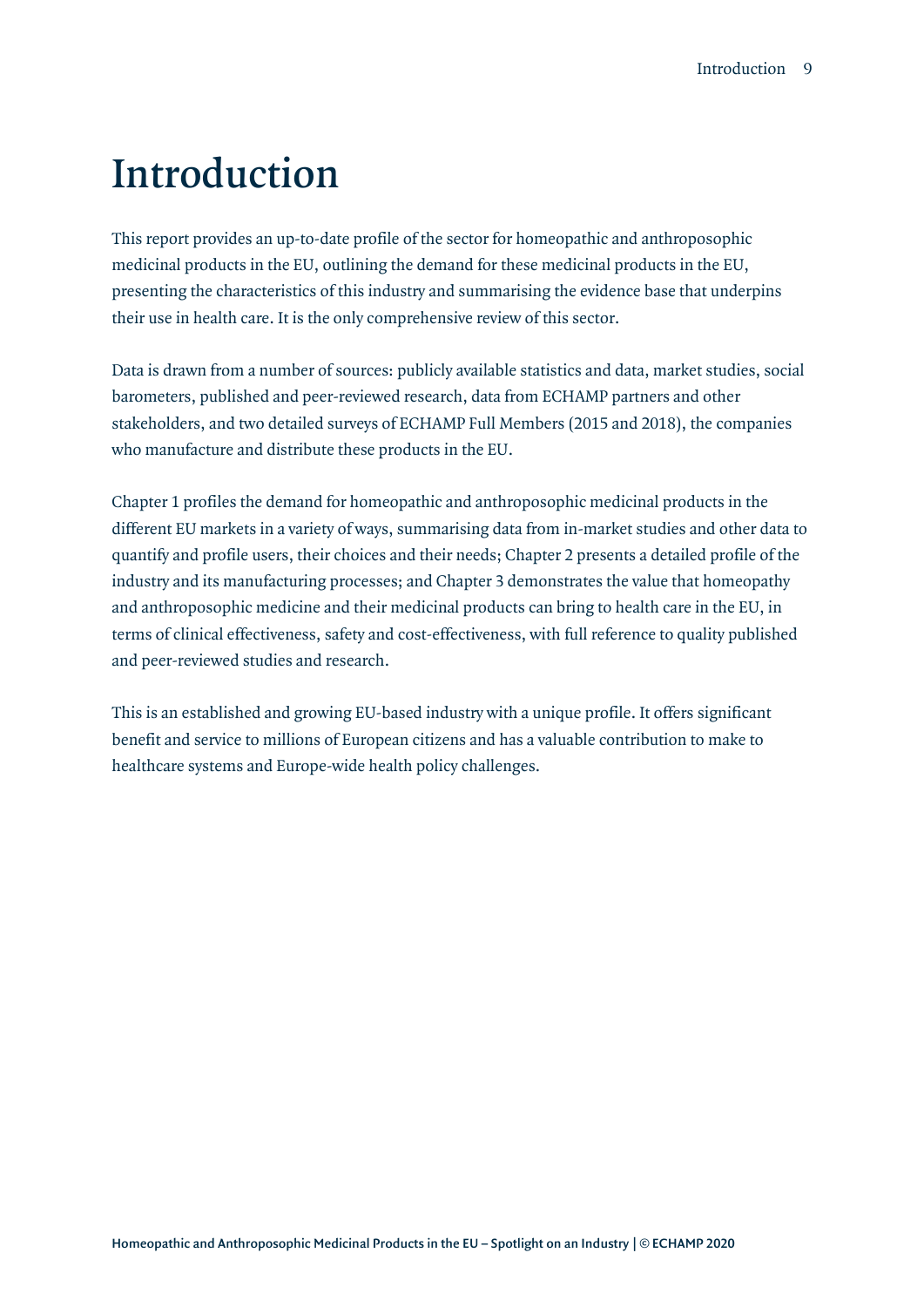Homeopathic and Anthroposophic Medicinal Products in the EU – Spotlight on an Industry | © ECHAMP 2020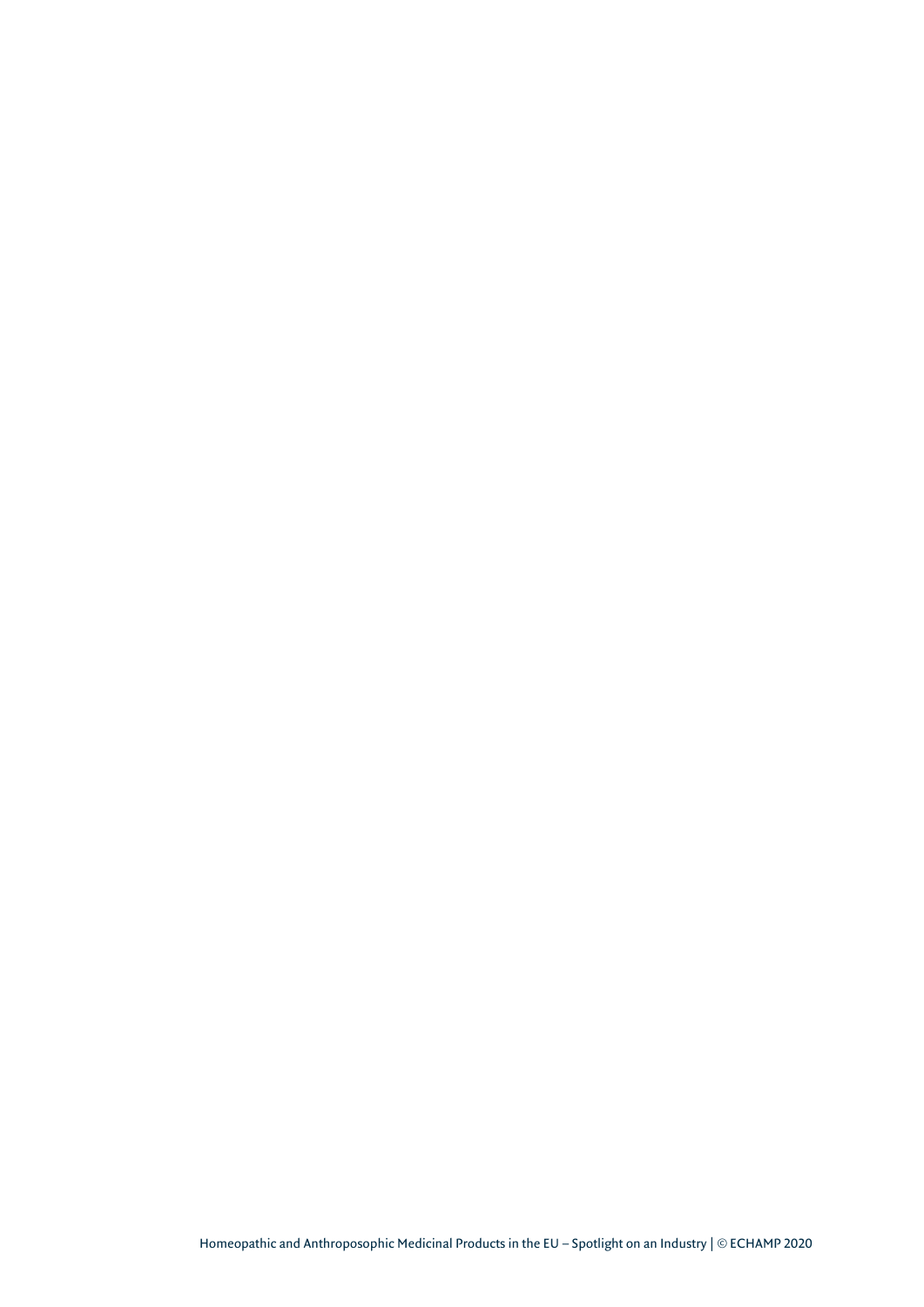# <span id="page-10-1"></span><span id="page-10-0"></span>**Chapter 1 The demand for homeopathic and anthroposophic medicinal products**

Historic data and recent analysis demonstrate a significant to high demand for homeopathic and anthroposophic medicinal products in two thirds of EU Member States, from Eastern, Central and Western Europe, some with and some without a long-term tradition. This chapter quantifies the demand for these products in EU markets in a variety of ways and summarises market studies and other data to quantify and profile users.

# <span id="page-10-2"></span>**1.1 Sales per head in the EU**

<u>.</u>

A comparison of sales per head of the population by market in the EU gives an indicator of relative demand for homeopathic and anthroposophic medicinal products (HAMPs). To ensure consistency, the data are adjusted to reflect national economic parameters: Gross Domestic Product (GDP) and Purchasing Power Standard (PPS). *Figure 1* shows the adjusted sales of HAMPs per inhabitant (2013). 1



<span id="page-10-3"></span>**Figure 1: Sales of HAMPs per inhabitant in relation to GDP per capita in PPS (ex-factory 2013) (€)**

<sup>1</sup> Homeopathic and Anthroposophic Medicinal Products in the EU – Profile of an Industry, ECHAMP 2015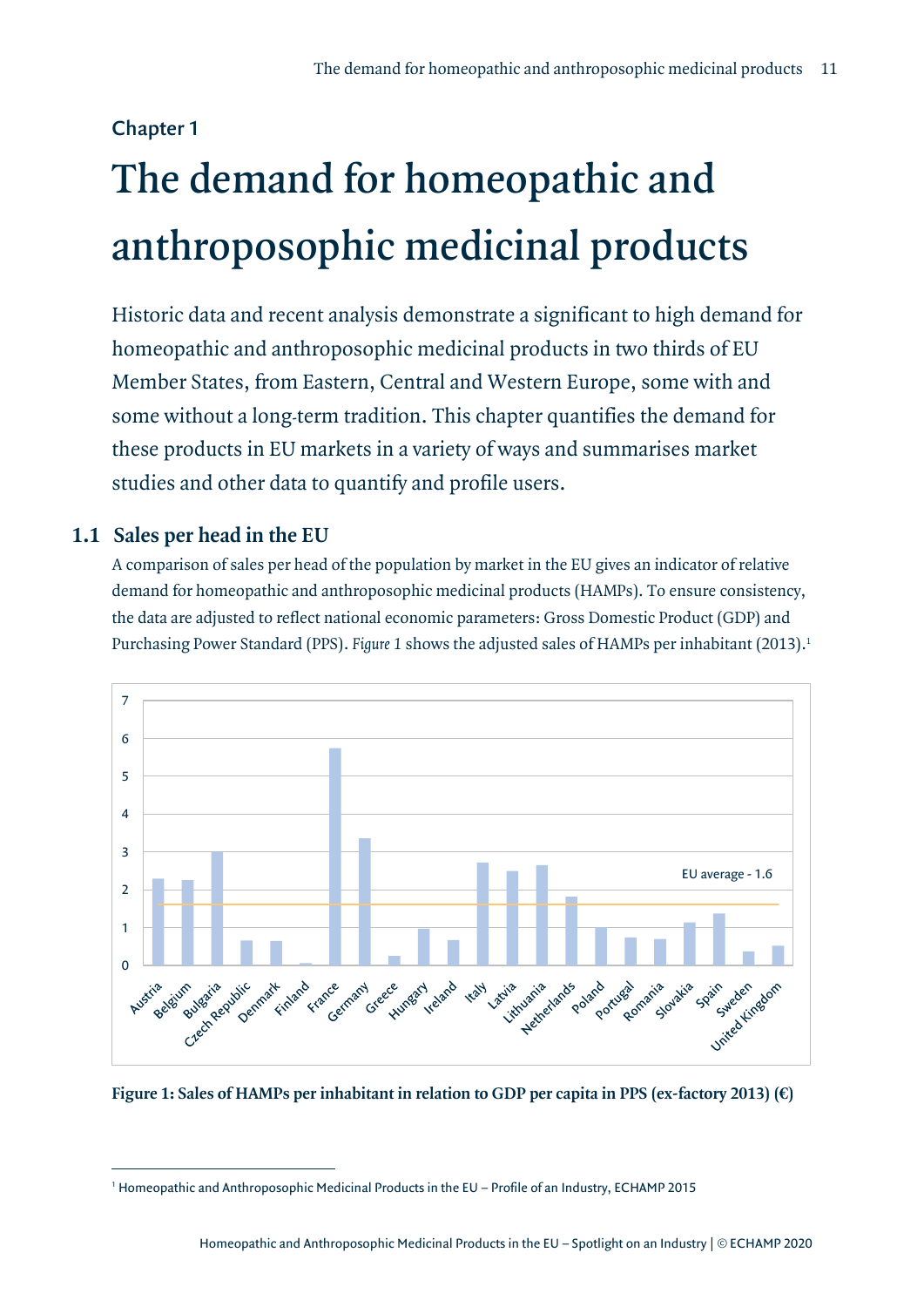In 2013, eight Member States experienced adjusted sales clearly higher than the European average: France, Germany, Bulgaria, Italy, Lithuania, Latvia, Austria and Belgium. These numbers demonstrate a clearly visible demand for HAMPs supported by availability of the products.

A further four countries show adjusted sales of HAMPs per inhabitant at approximately the European average: Netherlands, Spain, Slovakia and Poland. These figures demonstrate some demand by the population in these countries, matched by a level of availability of the products.

# <span id="page-11-0"></span>**1.2 Prescribers as an indicator of demand**

Figure 2 illustrates the number of homeopathic prescribers<sup>2</sup> in the Member States in relation to the respective population numbers (*see Annex I: Prescribers of HAMPs in the EU*).

There are 8.4 homeopathic prescribers per 100,000 inhabitants in the EU. Countries with significantly higher than average prescribers per head include Bulgaria, Czech Republic, Romania and Slovakia, while France, Germany, Hungary, Italy, Lithuania and Poland are around the average.



*Source: ECHAMP 2018*

 $\overline{a}$ 

## <span id="page-11-1"></span>**Figure 2: Homeopathic prescribers per 100,000 inhabitants (2018)**

Actual numbers of prescribers have stayed more or less level since 2013. The number of homeopathic prescribers represents 2.5% of the total number of practising doctors in the EU,<sup>3</sup> of which there is an average of about 356 practising doctors per 100,000 inhabitants.

<sup>2</sup> 'Homeopathic prescribers' equals the sum of homeopathic doctors plus homeopathic practitioners (*see Annex I)*

<sup>3</sup> ECHAMP calculation - *ECHAMP 2018, OECD 2015, EU 2016 (see Annex I)*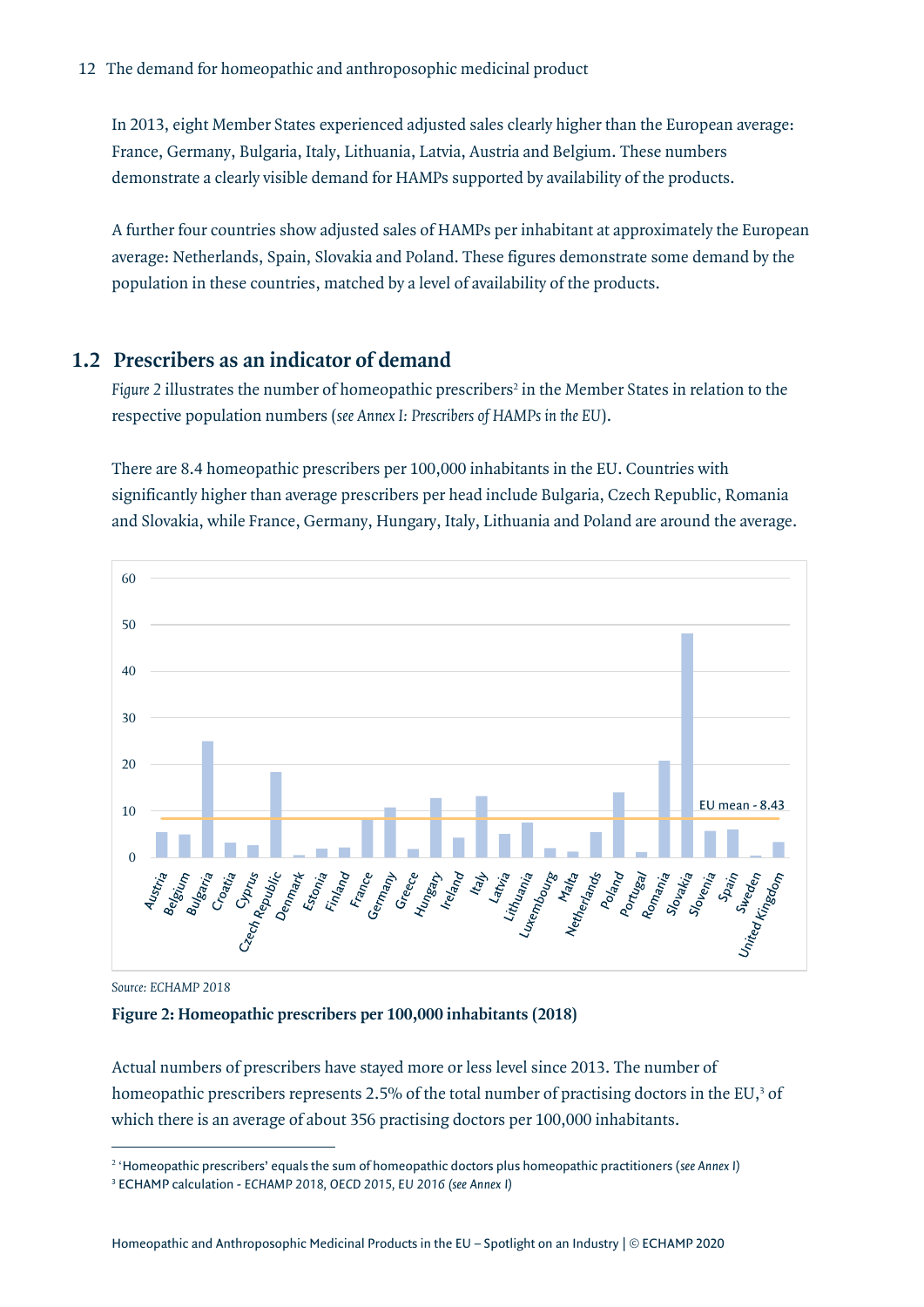In Bulgaria, Czech Republic, Hungary, Italy, Poland, Romania and particularly in Slovakia, the ratio between homeopathic prescribers and doctors per 100,000 inhabitants is higher than average, suggesting a higher than average demand for homeopathic medicine in these countries. By contrast, the ratio in the two largest markets, France and Germany, is around the average.

Meanwhile, the number of anthroposophic doctors per 100,000 inhabitants has remained mostly stable for the past few years (*see Annex I*).

In 2016, a new standard was approved by the Member States of the European Committee for Standardization (CEN) for the minimum requirements of health care provision by medical doctors with additional qualification in homeopathy and standardisation of specifications of their services. This is an important recognition of professional standards in this sector. Progress in implementation is being made in a number of countries.

# <span id="page-12-0"></span>**1.3 Who uses homeopathy and anthroposophic medicine and why?**

#### <span id="page-12-1"></span>**1.3.1 User awareness and use of HAMPs**

A 1998 European Commission report<sup>4</sup> informs that three out of four Europeans know about homeopathy, and of these, 29% use it for their health care – that was 100 million European citizens who used homeopathic medicinal products in 1998 in EU 15.

More recent data<sup>5,6</sup> confirm that 7.6% of the EU population (38.6 m citizens) have used homeopathy in the past 12 months. Countries with the highest absolute number of users are France (13%), Germany (12%) and Italy (17%), while numbers from Austria (11%), Belgium (7%) and Lithuania (7%) confirm that an average or above average proportion of the population in those countries has also used homeopathy in the past 12 months. These numbers are generally lower than the findings of specific in-market surveys, as detailed in the following text.

Market data and social barometers demonstrate growing use of homeopathy and anthroposophic medicine across the EU. Market research figures confirm high awareness and a positive attitude of citizens towards these therapies:

- 94% of Germans have heard about homeopathic medicines<sup>7</sup> and 56% have used them;<sup>8</sup>
- More than 80% of **Italians** know of homeopathy and 16% of the total population uses it at least once a year. <sup>9</sup> Those who use homeopathy have been doing so for an average of 6.5 years. In

<sup>4</sup>Commission Report to the European Parliament and Council on the Application of Directives 92/73 and 92/74, Com (97) 362 final

<sup>5</sup> ECHAMP 2018 extrapolated from ESS 2014 survey

<sup>6</sup> EMG Acqua, 2016, 2018

<sup>7</sup> Allensbach, 2014

<sup>8</sup> Kantar TNS, 2018

<sup>9</sup> EMG Acqua, 2016, 2018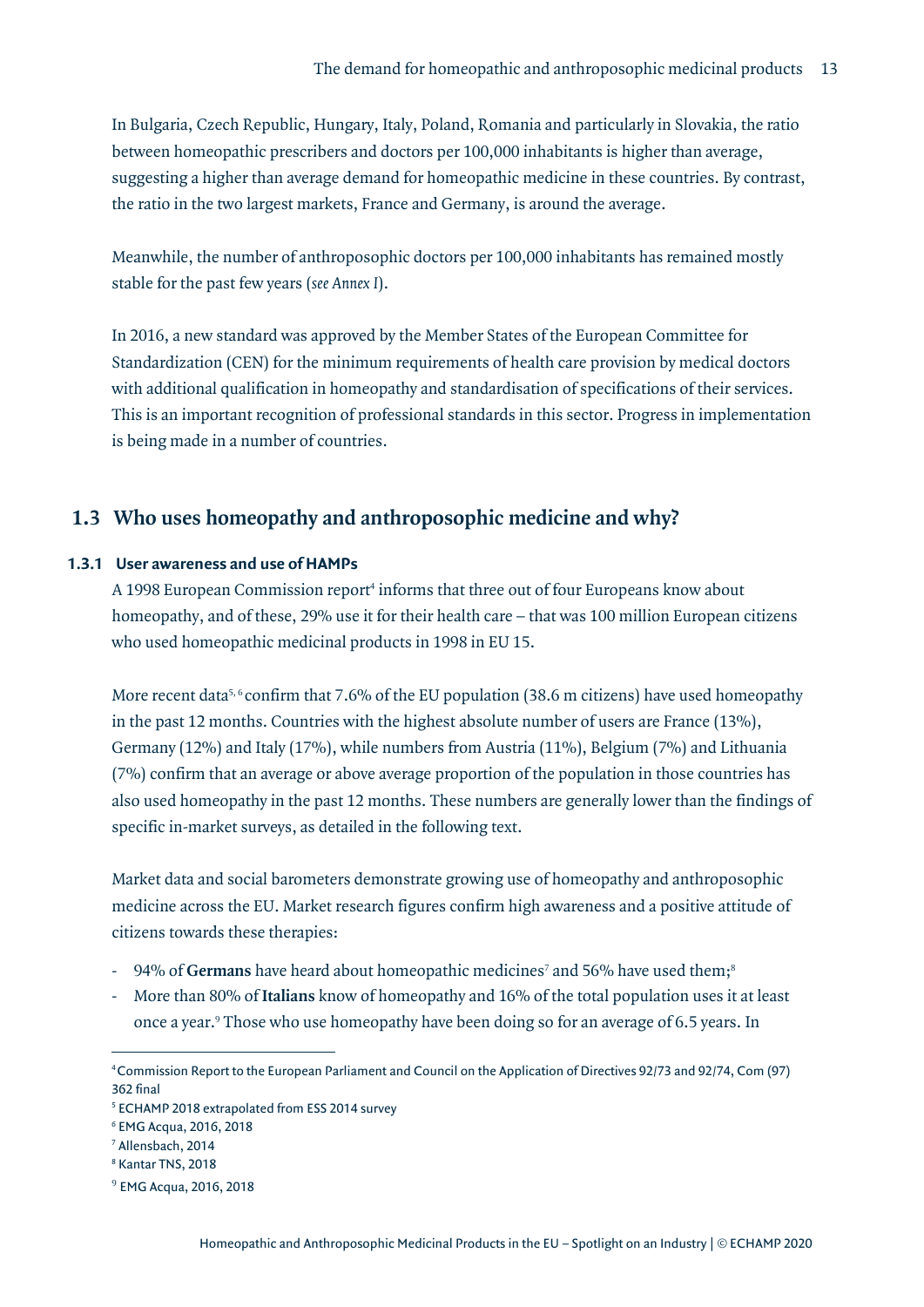#### 14 The demand for homeopathic and anthroposophic medicinal product

general these medicines are used more frequently than before, with a growth in use of 3%. 35% of the Italian population has a positive attitude towards homeopathy; $10$ 

- 69% of French people trust homeopathy<sup>11</sup> and one in five express total confidence in these products. 77% of respondents trust homeopathy as much as they trust analgesics,<sup>12</sup> compared to only 68% who trust antibiotics or antidepressants. 77% have used homeopathy, the majority (58%) several times and nearly all (87%) say their close family or friends have used homeopathy. Over 40% of French people have been using homeopathy for more than 10 years;<sup>13</sup>
- 69% of **Belgian** households use homeopathic medicines,<sup>14</sup> up from 50% in 2011. Among nonusers of homeopathy, 70% state that they would like to use homeopathy in the future;
- 66.5% of **Spanish** citizens have heard of homeopathy,<sup>15</sup> 33% have used it, and 27% use it occasionally or regularly; <sup>16</sup> however a different study shows as few as 5% having used it in the past 12 months; 17
- 62% of **Austrians<sup>18</sup>** have used homeopathic medicines, up from 50% in 2010, <sup>19</sup> when users included 62% of women and 37% of men, and about 60% of families with young and school-age children;
- 80% of the British population are aware of homeopathy, and 15% have used it;<sup>20</sup>
- In Switzerland, 23% of doctors in outpatient care prescribe homeopathy at least once a year;<sup>21</sup>
- 91% of respondents in **Lithuania** are familiar with homeopathy and 66% use homeopathic medicinal products; 22
- A similarly high number of respondents in **Latvia** indicated they are familiar with homeopathy,<sup>23</sup> with 63% indicating they use the products.

#### <span id="page-13-0"></span>**1.3.2 Why homeopathic and anthroposophic medicinal products?**

Results of market and social data studies also show why users choose homeopathic medicines:

- 78% of **Germans** who use homeopathy do so because it has barely any side effects, 63% say it is well-tolerated and 58% that is well suited to children;<sup>24</sup>

- <sup>20</sup> British Homeopathic Association, 2015
- <sup>21</sup> Markun et al, Beliefs, endorsement and application of homeopathy disclosed: a survey among ambulatory care physicians, Swiss Med Wkly., 2017

<sup>&</sup>lt;sup>10</sup>Doxapharma, 2012

<sup>11</sup> Ipsos, prepared for Les Entreprises du Médicament (leem). 'Observatoire Sociétal du medicament', 8ème vague, 2018

<sup>&</sup>lt;sup>12</sup> Boiron IPSOS, 2012

<sup>13</sup> Les Français et l'homéopathie, Ipsos, November 2018

<sup>&</sup>lt;sup>14</sup> Boiron, 2013

<sup>15</sup> Sociodemographic profile of the homeopathy user in Spain, Atención Primaria, 2018

 $16$  Estudio sobre conocimiento y uso de homeopatía en España, Revista Medica de Homeopatía, 2012

 $17$  Sociodemographic profile of the homeopathy user in Spain, Atención Primaria, 2018

<sup>&</sup>lt;sup>18</sup> GfK, Homöopathie und pflanzliche Arzneimittel, Umfrage im Auftrag der Dr. Peithner KG, 2018

<sup>19</sup>Homöopathische Einzelmittel werden statistisch nicht erfasst, IMS Health Austria, 2010

<sup>22</sup> User survey, Mitela, 2018

<sup>23</sup> User survey, Mitela, 2018

<sup>&</sup>lt;sup>24</sup> Allensbach, 2014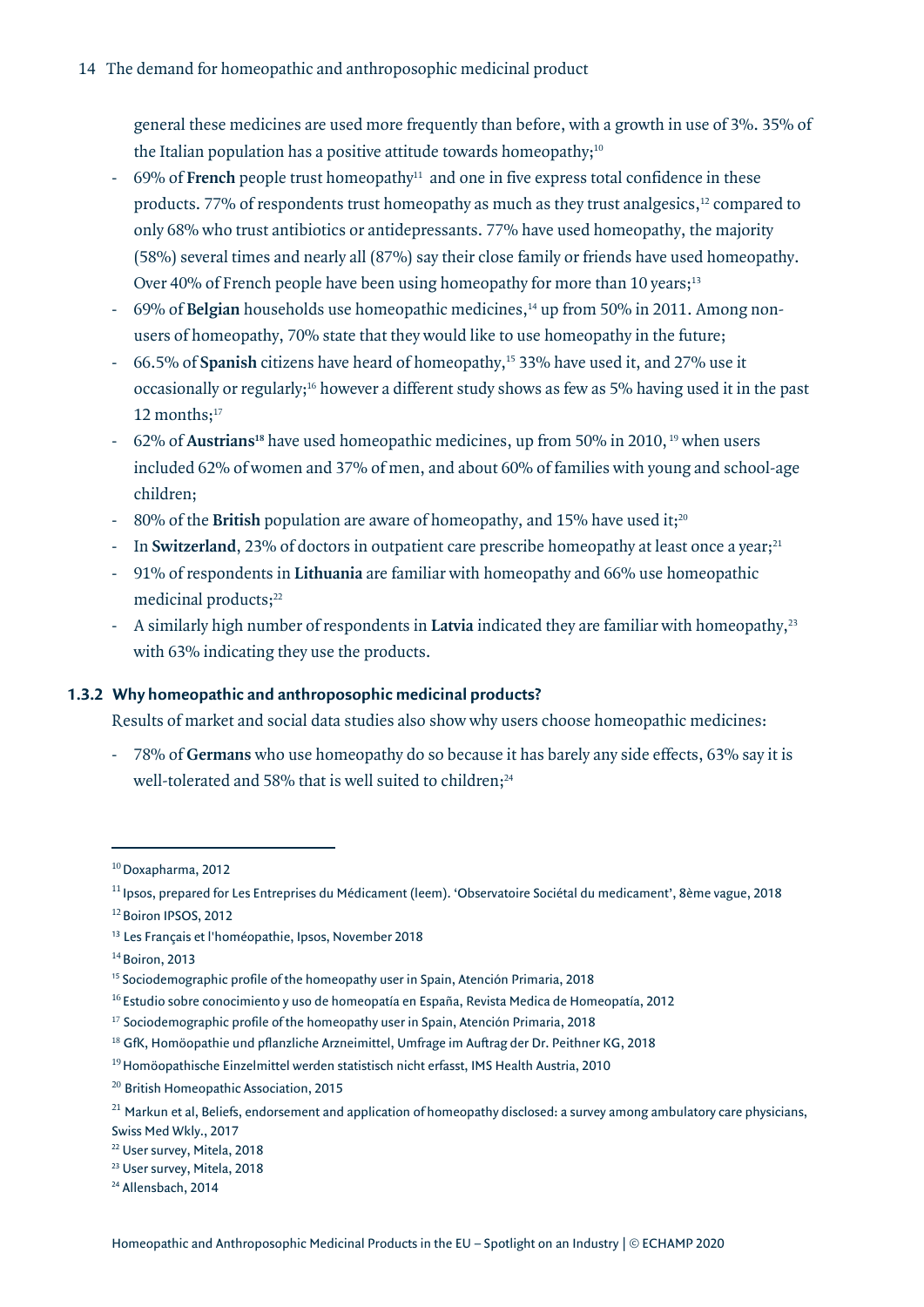- 53% of **Italian** users do so because it is natural and non-toxic;<sup>25</sup> Italians choose homeopathic medicines for their lack of side effects and contraindications (18%), because they are non-toxic (15%) or because they are perceived to be particularly suitable for less severe disorders such as anxiety, stress, cystitis and gastritis (12%).<sup>26</sup> Homeopathic medicines are most frequently used for rhinitis, colds and flus (64%), joint or muscle pain (30%), allergies and respiratory problems (22%). The most popular medicine is arnica, used by 14% of Italians. Almost three out of ten Italians use them for children, especially for respiratory infections;
- 57% of **Belgian** users choose homeopathy because it is natural and 41% do so to avoid chemical medicines; 27
- Nearly half of **Spanish** users of homeopathy do so to help them to help them have a healthy and balanced life (47.5%).<sup>28</sup> Others choose homeopathy because of the absence of side effects, its effectiveness and safety during pregnancy;<sup>29</sup>
- 39% of **French** users of homeopathic medicines choose these products because they are natural and have no side effects; 19% say they choose them because they work; $^{30}$
- 91% of Austrian users believe that homeopathic medicines have fewer side effects;<sup>31</sup>
- Users in **Lithuania<sup>32</sup>** choose homeopathy because it is natural, safe, effective, gentle and has no side effects;
- Users in **Latvia**<sup>33</sup> choose it because the products are natural and effective and have no side effects.

Other research studies also confirm that users are attracted to homeopathy by its effectiveness and safe profile,<sup>34</sup> its natural characteristics, and to avoid the adverse side effects of chemical products.<sup>35</sup>

15% of paediatric prescriptions in six countries (Germany, Russia, Bulgaria, Spain, Colombia and Israel) are for homeopathic preparations. Homeopathic preparations are more frequently used in upper respiratory tract infections, infant colic, sleep disturbances, and recurrent infections. In the majority of cases, they are used together with conventional medicines. The interest of physicians in using homeopathic preparations in children is in most cases driven by request of the parents.<sup>36</sup>

## <span id="page-14-0"></span>**1.3.3 Portrait of frequent users**

Market and social data studies show that users tend to be mostly female, with a higher level of education and from the higher income brackets:

 $\overline{a}$ 

<sup>33</sup> User survey, Mitela, 2018

<sup>35</sup> Patient satisfaction and side effects in primary care: An observational study comparing homeopathy and conventional medicine, Marian et al, BMC Complementary and Alternative Medicine, 2008

<sup>25</sup> Doxapharma, 2012

<sup>&</sup>lt;sup>26</sup> EMG Acqua, 2016

<sup>27</sup> Boiron, 2013

<sup>&</sup>lt;sup>28</sup> Sociodemographic profile of the homeopathy user in Spain, Atención Primaria, 2018

<sup>29</sup> Estudio sobre conocimiento y uso de homeopatía en España, Revista Medica de Homeopatía, 2012

<sup>&</sup>lt;sup>30</sup> Boiron Ipsos, 2012

<sup>&</sup>lt;sup>31</sup> GfK, Homöopathie und pflanzliche Arzneimittel, Umfrage im Auftrag der Dr. Peithner KG, 2018

<sup>32</sup> User survey, Mitela, 2018

<sup>&</sup>lt;sup>34</sup> Sharples F, van Haselen R. Patients' perspectives on using a complementary medicine approach to their health. A survey at the Royal London Homoeopathic Hospital NHS Trust, London, 1998

<sup>&</sup>lt;sup>36</sup> Global Pediatric Health, 2016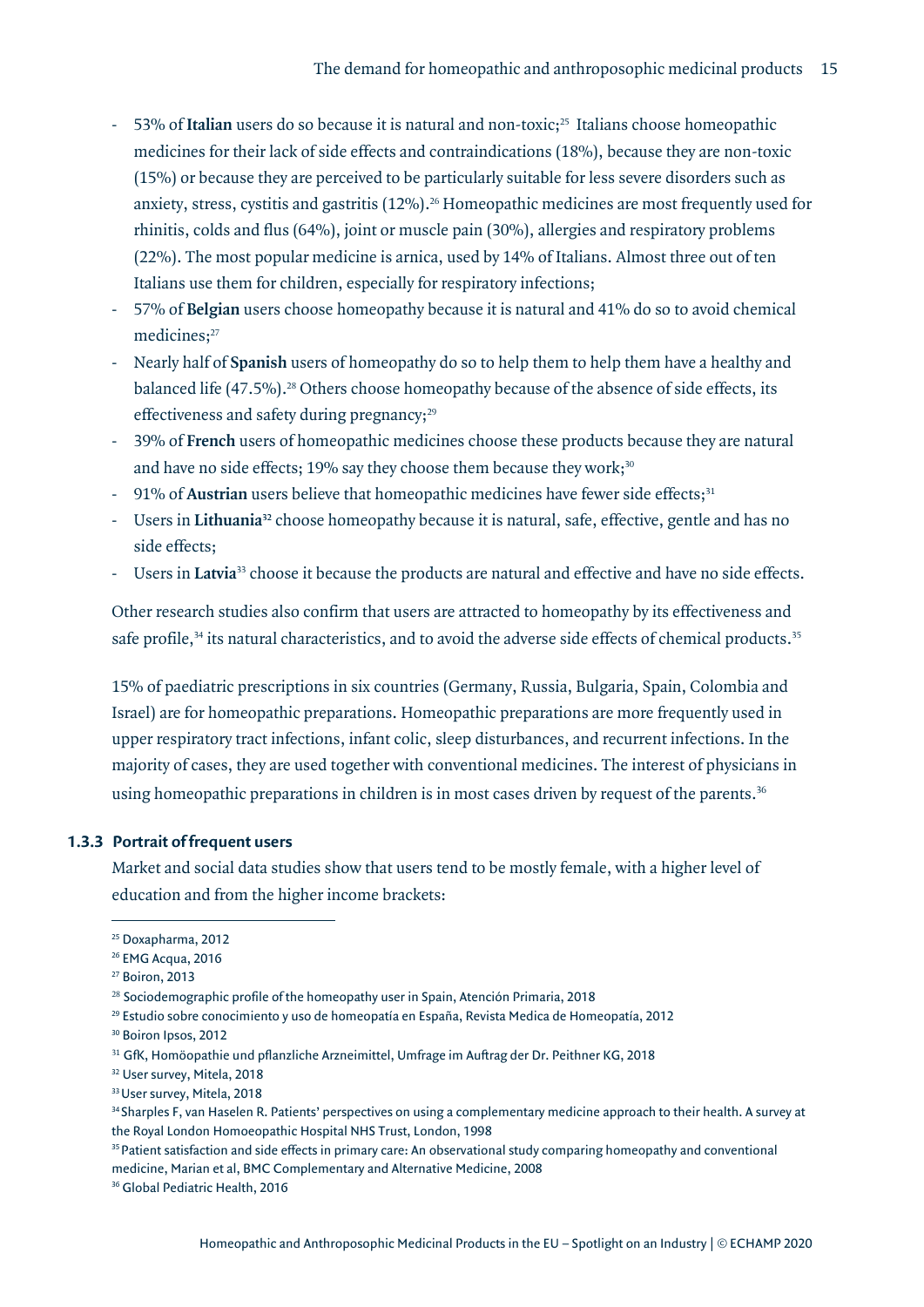#### <span id="page-15-0"></span>16 The demand for homeopathic and anthroposophic medicinal product

- in Germany, 73% of women have used homeopathy and 48% of men;<sup>37</sup> users tend to be female, with high school level education and suffering from fibromyalgia or subthreshold depression; they also tend to abstain from eating fast food;<sup>38</sup>
- in **Italy** 69% of users of homeopathic medicines are women, mostly aged between 35 and 54. More than half (51%) have a higher education. Those who live in North West Italy are the highest users of homeopathic medicines (30%) followed by the North East (28%);<sup>39</sup>
- in **France**, 46% of women have used homeopathy in the past 12 months and 23% of men;<sup>40</sup> patients who choose homeopathy have higher education and markedly healthier lifestyle than people who opt for traditional medicine. They do not differ greatly in their health status or quality of life but exhibit large differences in their beliefs in holistic medicine and natural treatments, and in their attitude toward participating to their own care;<sup>41</sup>
- in **Spain**, typical homeopathy consumers are women (66%) with an average age of 46; 63% have higher education or professional training;<sup>42</sup>
- In Lithuania, 97% of people purchasing homeopathic medicinal products are women;<sup>43</sup> the largest age group is aged 51-60, followed by the 21-30 year olds; higher education is an indicator of level of interest;
- 62% of those who buy the products in **Latvia** have the highest level of education.<sup>44</sup>

Research<sup>45</sup> reports that users of homeopathic medicine are more likely to be female (75% women versus 25% men). They are also younger (average 47 years old versus 54 years old in the conventional medicine group) and have a higher educational status (32% college or university degrees versus 25%). In addition, they suffer more often from chronic diseases (60% versus 20%) and have severe health problems more frequently (23% versus 20%).

Another study confirms that patients of homeopathic primary care by physicians tend to be slightly more often female and have higher education than those of conventional primary care by physicians. Most of them have healthier lifestyles and a higher belief in holistic and natural treatments and are more likely to participate actively in their own care.<sup>46</sup>

<sup>&</sup>lt;sup>37</sup> Allensbach, 2014

<sup>&</sup>lt;sup>38</sup> Characteristics of Homeopathy Users among Internal Medicine Patients in Germany, Complementary Medicine Research, 2016

<sup>39</sup> EMG Acqua, 2018

<sup>40</sup> Boiron Ipsos, 2012

<sup>&</sup>lt;sup>41</sup> Characteristics of patients consulting their regular primary care physician according to their prescribing preferences for homeopathy and complementary medicine, 2014

<sup>42</sup> Sociodemographic profile of the homeopathy user in Spain, Atención Primaria, 2018

<sup>43</sup> User survey, Mitela, 2018

<sup>44</sup> User survey, Mitela, 2018

<sup>45</sup> Patient satisfaction and side effects in primary care: An observational study comparing homeopathy and conventional medicine, Marian et al, BMC Complementary and Alternative Medicine, 2008

<sup>46</sup> Lert F et al., Characteristics of patients consulting their regular primary care physician according to their prescribing preferences for homeopathy and complementary medicine. Hom 2014:103, 51-57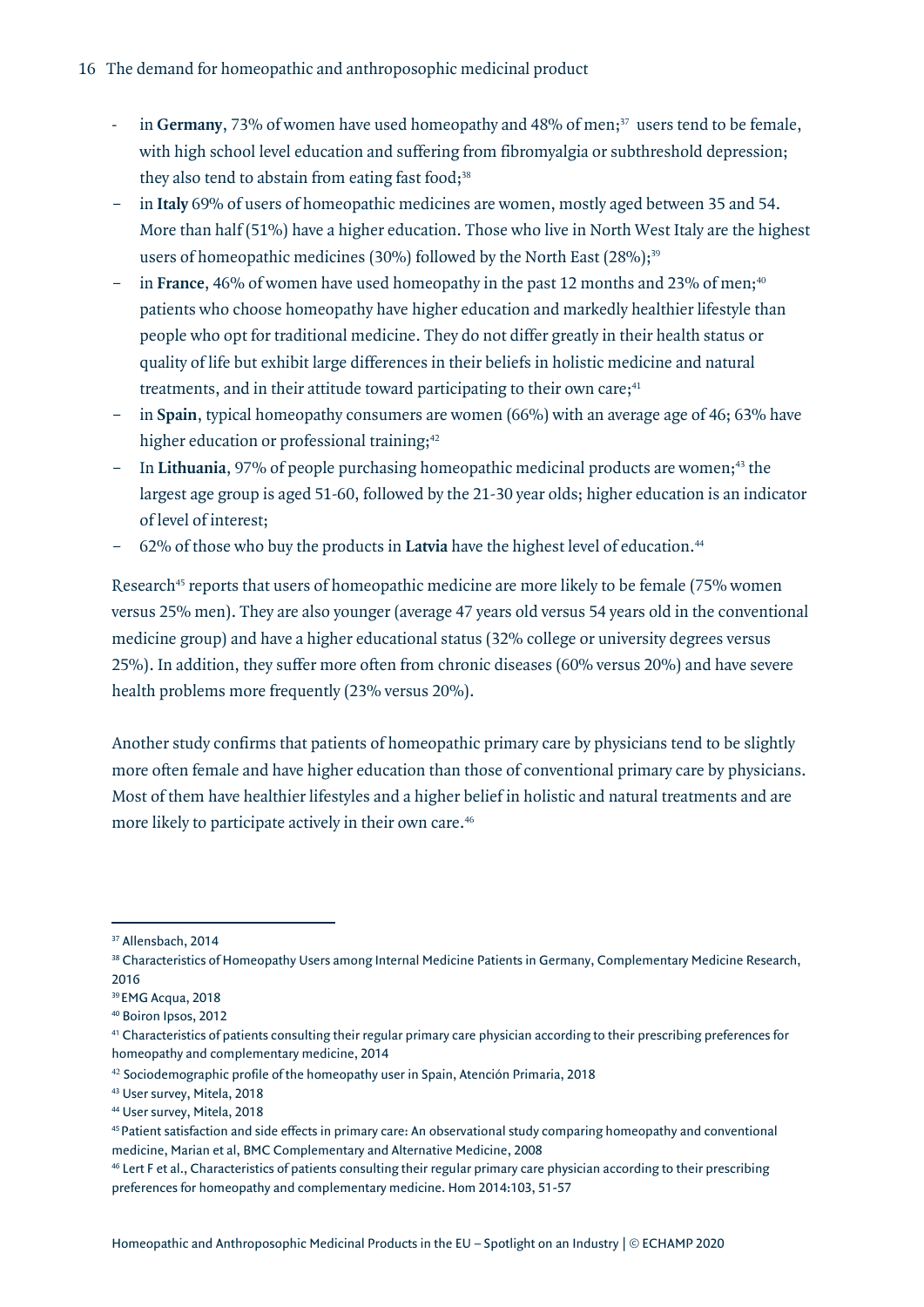#### **1.3.4 Patient satisfaction**

A number of studies demonstrate a high level of patient satisfaction with homeopathic and anthroposophic medicine treatment. Patient satisfaction with anthroposophic healthcare is shown to be generally high and therapeutic expectations are fulfilled.

Specifically:

- One observational study<sup>47</sup> of patients receiving homeopathic treatment confirmed that 95% of **patients expressed very high satisfaction** with their homeopathic treatment while rating of their previous treatment was only 20%; the large majority (89%) said homeopathy had improved their physical condition; compared to previous conventional treatment, patients reported that consultations cost less;
- Another study showed that patients of homeopathic physicians were more often 'completely satisfied' with their treatment than those in conventional care in a primary care setting - that is **53% compared to 43%**; 48
- An observational study at Bristol Homeopathic Hospital over a 6-year period found that **70% of**  follow-up patients reported improved health, 50% referring to major improvement;<sup>49</sup>
- Similarly, in a recent survey of patients in anthroposophic primary care practices,<sup>50</sup> patients report very high satisfaction with anthroposophic healthcare; patient satisfaction is generally high and therapeutic expectations are fulfilled.

In addition, market surveys show

- In **Germany**, 50% of internal medicine patients who have used homeopathy for their primary medical complaint reported perceived benefits.<sup>51</sup> 70% of users are satisfied or very satisfied with effectiveness and lack of side effects;<sup>52</sup> more than 70% thought that insurance companies should reimburse the costs; users of homeopathy are more likely to go to a pharmacy for treatment for everyday complaints than non users, and less likely to go to the doctor;<sup>53</sup>
- French users of these products have a high level of confidence in the effectiveness of these medicines – 72% say they experienced positive benefits when they last used the products and 74% consider these products to be effective. 70% of French would use homeopathy as a first treatment solution and half have used homeopathy as a more serious treatment over a longer period. A similar proportion believe that homeopathic medicines should be offered to patients alongside conventional medicine and 83% support the right of doctors to prescribe homeopathy alongside

<u>.</u>

<sup>47</sup>An observational study of patients receiving homeopathic treatment, Van Wassenhoven M. and Ives G., 2004 <sup>48</sup>Patient satisfaction and side effects in primary care: An observational study comparing homeopathy and conventional medicine, Biomedcentral, 2008

<sup>49</sup> Spence et al., Homeopathic treatment for chronic disease: a 6-year university-hospital outpatient observational study. Journal of Alternative and Complementary Medicine, 2005

<sup>50</sup> Kienle et al., Anthroposophic Medicine: An Integrative Medical System Originating in Europe, Global Advances in Health and Medicine, 2013

<sup>&</sup>lt;sup>51</sup> Characteristics of Homeopathy Users among Internal Medicine Patients in Germany, Complementary Medicine Research, 2016

<sup>52</sup> BPI Forsa Umfrage, 2017

<sup>53</sup> Kantar TNS, 2018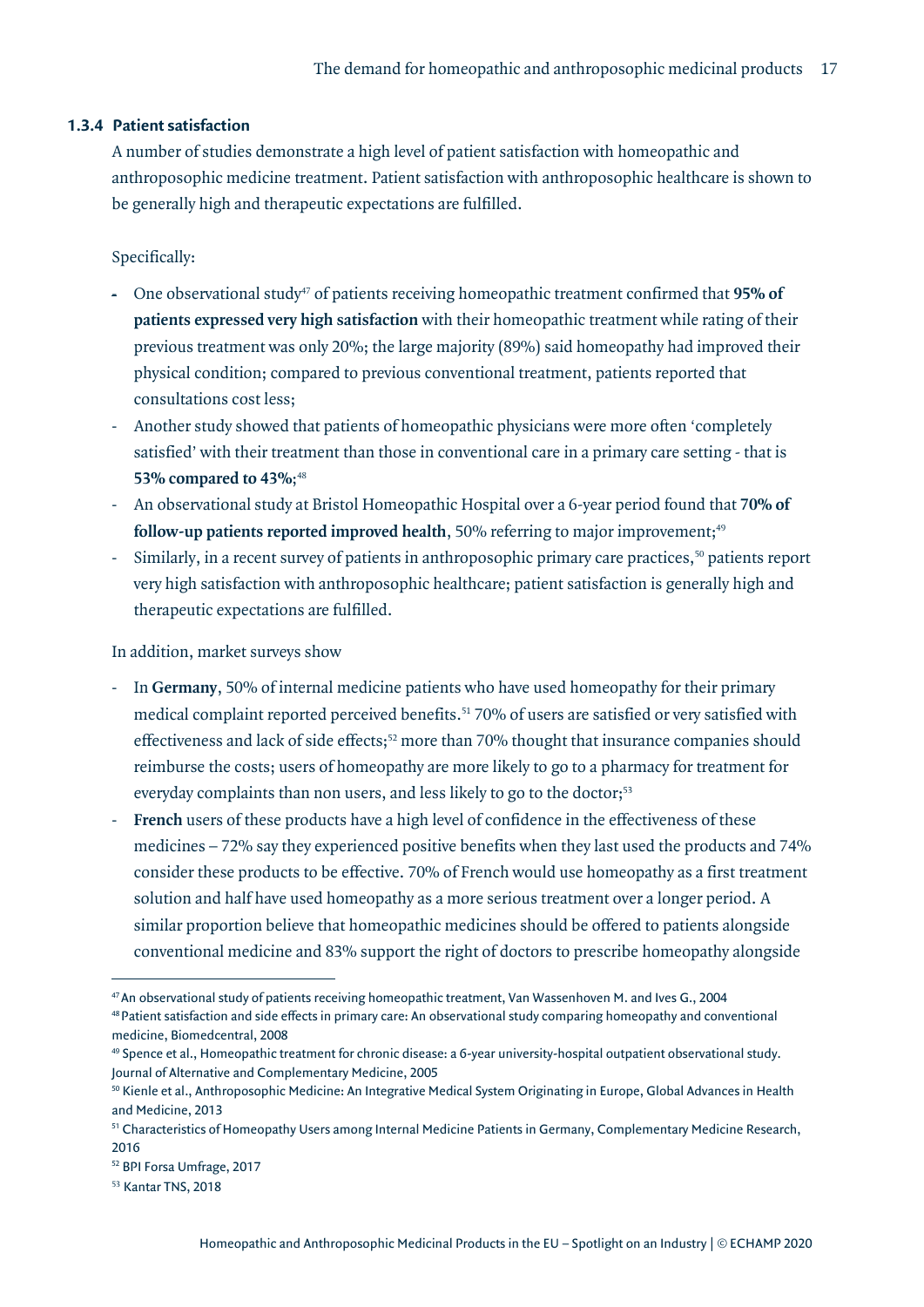conventional treatment in certain cases. A considerable proportion of French people (74%) are opposed to the proposal to discontinue the reimbursement of these products; half of all French are completely opposed to it; 54

- Eight out of ten (82%) **Spanish** people using homeopathy are satisfied or very satisfied with the outcome of their treatments, and this figure goes up to 99% in regular users.<sup>55</sup> Users of homeopathic products go to the doctor less frequently (8%) than the general population (18%); $^{\rm{56}}$
- In Italy, only 19% of respondents<sup>57</sup> think that homeopathy is less effective than traditional medicine;
- 72% of **Austrian** users of homeopathic medicines find them effective.<sup>58</sup>

# <span id="page-17-0"></span>**1.4 Need for information**

Citizens express a wish for more support and information regarding complementary and alternative medicine (CAM) from medical professionals. They need and want easily accessible and trustworthy information that can support an informed decision about treatment options.<sup>59</sup>

# <span id="page-17-1"></span>**1.4.1 How are users introduced to homeopathy?**

Word-of-mouth recommendation from friends and family is still the main reason people try homeopathy, although recommendations from doctors and pharmacists are also important. Studies show:

- 67% of **Germans** try homeopathy on the recommendation of a friend or family member, 53% on the recommendation of a doctor or practitioner and about a third (37%) on the recommendation of a pharmacist; <sup>60</sup> 64% think it is important or very important for their doctor to be able to recommend homeopathy or natural medicines and 66% want to be able to purchase both natural medicine and homeopathy alongside conventional products in the pharmacy;<sup>61</sup>
- In **Italy,** 28% of users were introduced to homeopathy by a pharmacist; others were introduced by family and friends (39%), their general practitioner (20%), with recommendations from pharmacists and doctors on the increase. <sup>62</sup> 41% go to their pharmacist for information on homeopathic medicines, while 35% expect their general practitioners to provide information on homeopathy; 63

<sup>54</sup> Les Français et l'homéopathie, Ipsos, November 2018

<sup>55</sup> Estudio sobre conocimiento y uso de homeopatía en España, Revista Medica de Homeopatía, 2012

<sup>56</sup> Sociodemographic profile of the homeopathy user in Spain, Atención Primaria, 2018

<sup>57</sup> Doxapharma, 2012

<sup>58</sup> GfK, Homöopathie und pflanzliche Arzneimittel, Umfrage im Auftrag der Dr. Peithner KG, 2018

<sup>59</sup>CAMbrella, 2012

<sup>&</sup>lt;sup>60</sup> Allensbach, 2014

<sup>&</sup>lt;sup>61</sup> Kantar TNS, 2018

<sup>62</sup> EMG Acqua, 2018

<sup>63</sup> EMG Acqua, 2016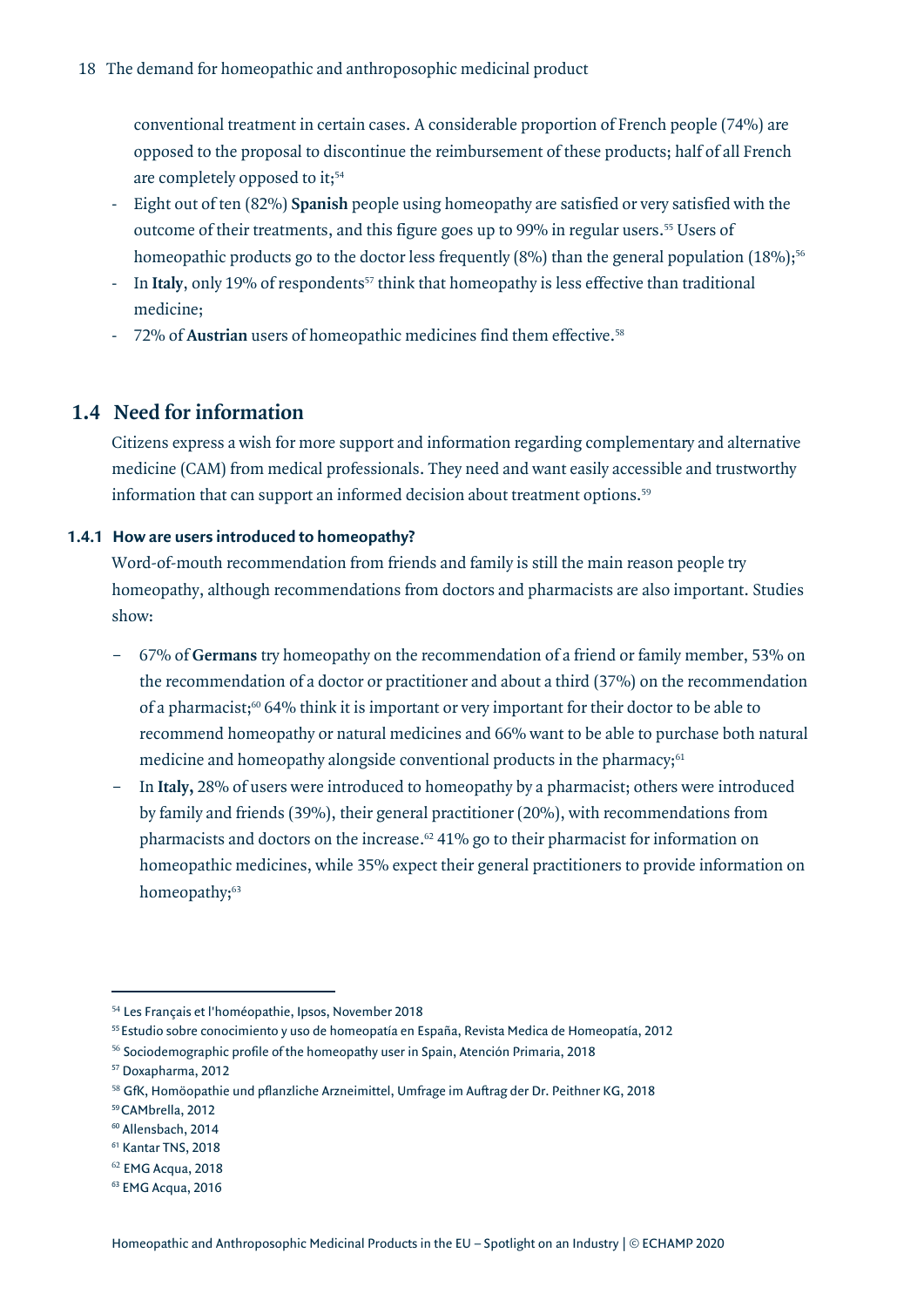- 34% of **Belgians** use homeopathy on the recommendation of a close friend or relative, while 27% and 25% do so on the recommendation of their doctor or pharmacist respectively,<sup>64</sup> although 36% of Belgians also turn to the internet for information;<sup>65</sup>
- 70% of users in **Spain** have learnt about homeopathy from friends and acquaintances, 28% from the internet and 23% from a health professional;<sup>66</sup>
- 44% of **French** people consider themselves to be quite or very badly informed about homeopathy; 67
- In **Lithuania**, 86% of pharmacists have a positive opinion of homeopathic medicinal products; 47% recommend them often and 49% sometimes.<sup>68</sup> 66% of conventional physicians regularly prescribe or recommend a homeopathic product instead of a conventional variant;
- Data from **Latvia**<sup>69</sup> show that 82% of pharmacists have a positive attitude towards homeopathic medicinal products; 43% say they recommend them.

#### <span id="page-18-0"></span>**1.4.2 Demand for information – the members' experience**

ECHAMP members report an ongoing strong and in many cases increasing demand from users, prescribers and pharmacists for reliable information on homeopathic and anthroposophic medicinal products, within the context of a need for information on complementary and alternative medicine.

Most companies have regular contact with consumers, pharmacists and prescribers and generally note either stable communication or an increase in communication over the past three years. Of those who responded, about half reported an increase in interaction with their stakeholders and half a stable level of interaction.

However, at the same time, ECHAMP members report an increasingly restrictive legal environment, limiting their opportunities for publicity or advertising and therefore direct communication with consumers is at best stable and in many cases reduced. In some countries, the difficulties are balanced by an increase in digital interaction and with a reported increase in visits to websites and rising use of social media.

In this context, there is a real business opportunity for pharmacists to step in and offer their customers specialist support to fill the information gap *(see 2.4).*

<u>.</u>

<sup>&</sup>lt;sup>64</sup> Boiron, 2013

<sup>&</sup>lt;sup>65</sup> Ipsos Boiron, 2011

<sup>66</sup> Sociodemographic profile of the homeopathy user in Spain, Atención Primaria, 2018

<sup>67</sup>Boiron Ipsos, 2012

<sup>&</sup>lt;sup>68</sup> Pharmacy survey (269 pharmacies in 8 cities), Mitela, 2018

<sup>69</sup> Pharmacy survey (100 pharmacies in 2 cities), Mitela, 2018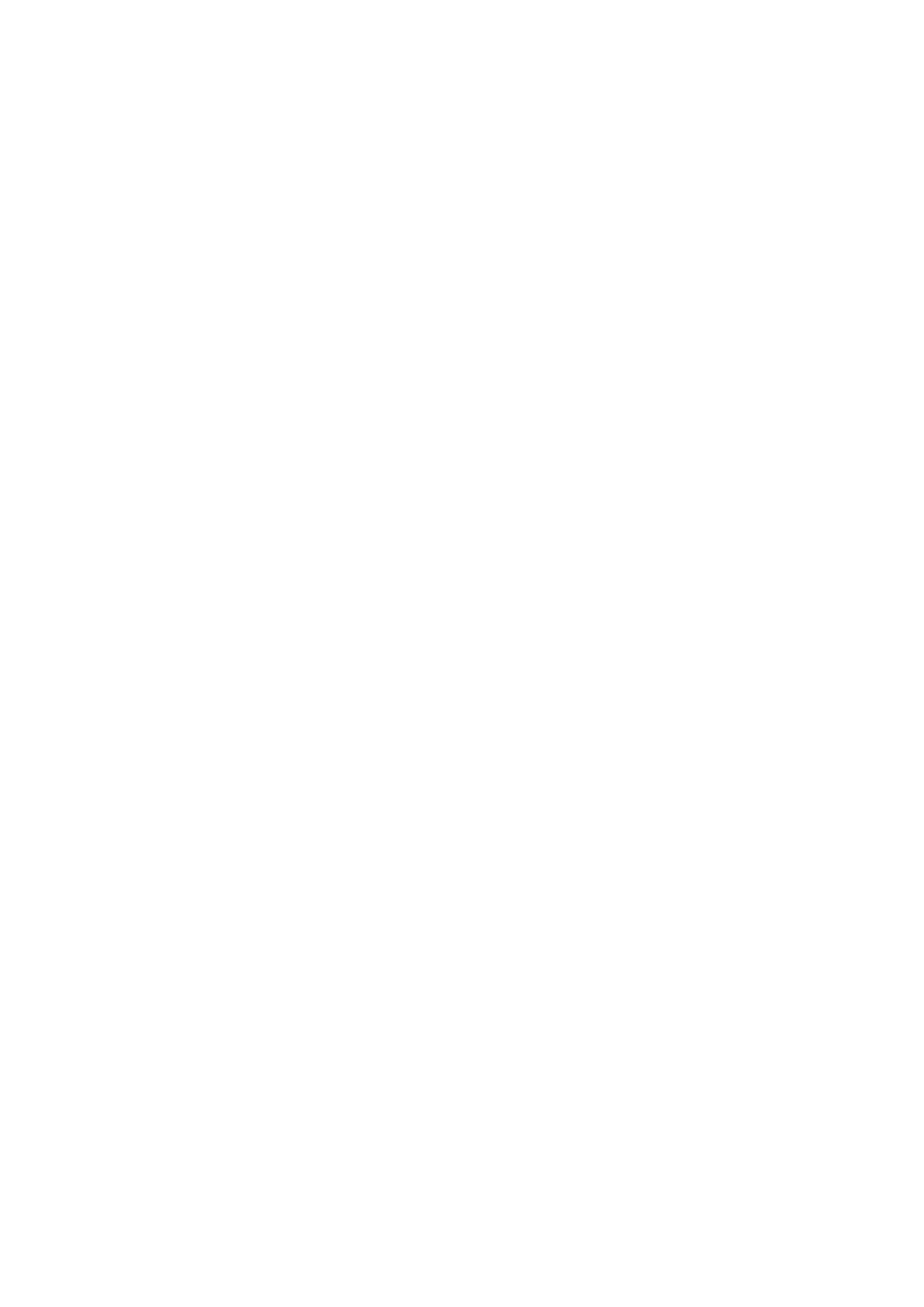# <span id="page-20-4"></span><span id="page-20-0"></span>Chapter 2 **The industry profile – complex and safe**

Europe is the global centre of expertise for homeopathic and anthroposophic medicinal products (HAMPs). The sector is characterised by a wide variety of source materials, multiple distinct finished products with different potencies and dosage forms, and big, medium, small and very small batch sizes, requiring sophisticated management to meet the complex quality requirements. Companies balance a significant proportion of non- or lowprofit products within their business models. This section profiles the industry in detail. The data are drawn from the results of two surveys of ECHAMP members (2015 and 2018) and from other referenced sources.

# <span id="page-20-1"></span>**2.1 Economic profile**

## <span id="page-20-2"></span>**2.1.1 Employment**

The sector employs more than 10,000 people in the EU. Jobs in this sector are mainly in the bigger markets such as Germany, France, Italy or Spain, where the larger companies are located.

# <span id="page-20-3"></span>**2.1.2 Company size**

<u>.</u>

The four largest companies in the sector represent approximately 70% of the total sector turnover; the remaining share of the sector is characterised by a large number of small and medium-sized companies (SMEs).

ECHAMP is the only organisation representing this sector at an international or European level, with 41 member companies of all sizes. According to the European Commission's definition,<sup>70</sup> ECHAMP's members can be categorised as follows:

- 13% are micro size with less than 10 employees
- 50% are small size with between 10 and 50 employees
- 28% are medium size with between 50 and 250 employees
- 9% are large size with more than 250 employees.

<sup>&</sup>lt;sup>70</sup> Internal Market, Industry, Entrepreneurship and SMEs, European Commission[: http://ec.europa.eu/growth/smes/business](http://ec.europa.eu/growth/smes/business-friendly-environment/sme-definition_en)[friendly-environment/sme-definition\\_en](http://ec.europa.eu/growth/smes/business-friendly-environment/sme-definition_en)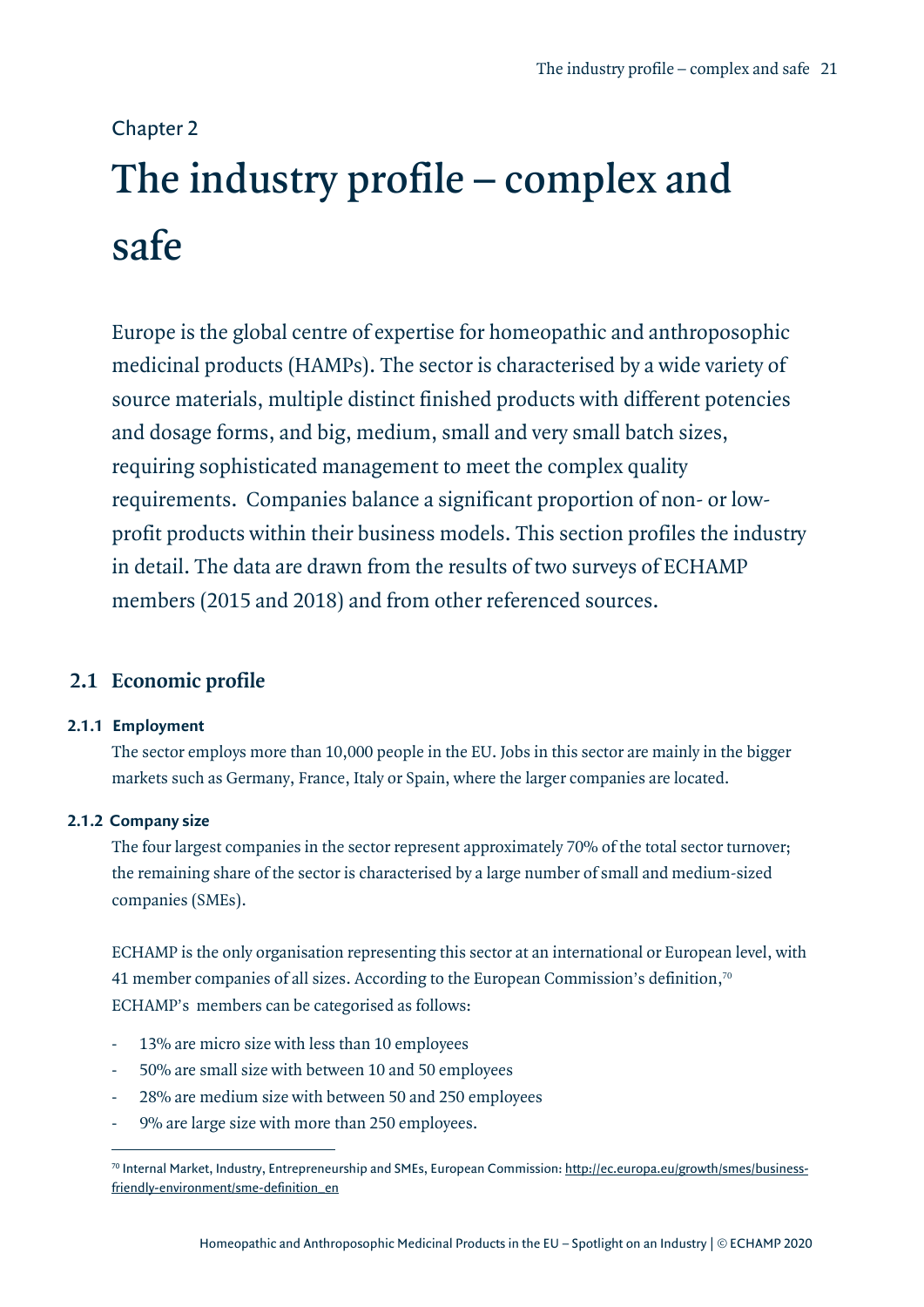#### <span id="page-21-1"></span>22 The industry profile – complex and safe

#### **2.1.3 Hybrid entrepreneurs: combining profitable and non-profitable business**

A particular characteristic of HAMPs companies is the wide range of products with low-or no profit margin.<sup>71</sup> Prescribers have expressed a need for 3,000 distinct stocks for the proper practice of these therapies<sup>72</sup> and many ECHAMP members seek to make this full range available. As a result, the majority of ECHAMP's members produce a significant proportion of products which are not profitable. On average, ECHAMP member companies have:

- 22% high profit margin products;
- 31% medium profit margin products;
- 47% low profit or non-profit products.

It is the case for about one third of ECHAMP's manufacturers that over 50% of the products in their portfolio generate only low or no profit. These figures reflect the considerable effort by HAMPs manufacturers to retain the wide range of products required by their customers, despite the financial pressures on the industry.

The vast majority of ECHAMP member companies (more than 85%) report a negative impact of regulation on their business in the past five years. Many report reduction in the number of products in their portfolios due to the cost of regulatory requirements and the difficulties in achieving them. This means that the less popular finished products are no longer financially viable and companies have had to remove them from the market. In the case of one company, up to 40% of products have been removed from the market due to the increasing regulatory requirements which are not sustainable for small batches. This has resulted in a reduction of about 5% in the value of the portfolio.

## <span id="page-21-0"></span>**2.1.4 Regional distribution**

ECHAMP's members are drawn from 16 EU Member States plus Norway and one Extraordinary member from Switzerland. The regional distribution of companies also reflects the general pattern in the EU for the concentration of innovation and industry, as many of the larger HAMPs businesses are located in one of the 'Four Motors for Europe',<sup>73</sup> the highly industrialised regions of Rhône-Alpes i[n France,](https://en.wikipedia.org/wiki/France) Lombardy in [Italy,](https://en.wikipedia.org/wiki/Italy) Catalonia in Spain and Baden-Württemberg in [Germany.](https://en.wikipedia.org/wiki/Germany) In Baden-Württemberg, 7.5% of the total pharmaceutical turnover of the region is made up of HAMPs companies.<sup>74</sup>

<u>.</u>

 $71$  Low profit or non-profit margin products mean their profits are equal or less than zero.

 $72$  European Committee for Homeopathy: Contribution to discussion at EMA workshop on 27 October 2006, [www.ema.europa.eu/docs/en\\_GB/document\\_library/Presentation/2009/11/WC500012296.pdf](http://www.ema.europa.eu/docs/en_GB/document_library/Presentation/2009/11/WC500012296.pdf)

<sup>73</sup> <http://www.4motors.eu/en/>

<sup>74</sup> Bedeutung der Komplementärmedizin mit Fokus auf Homöopathie und Anthroposophische Medizin in Baden-Württemberg, Kern, 2015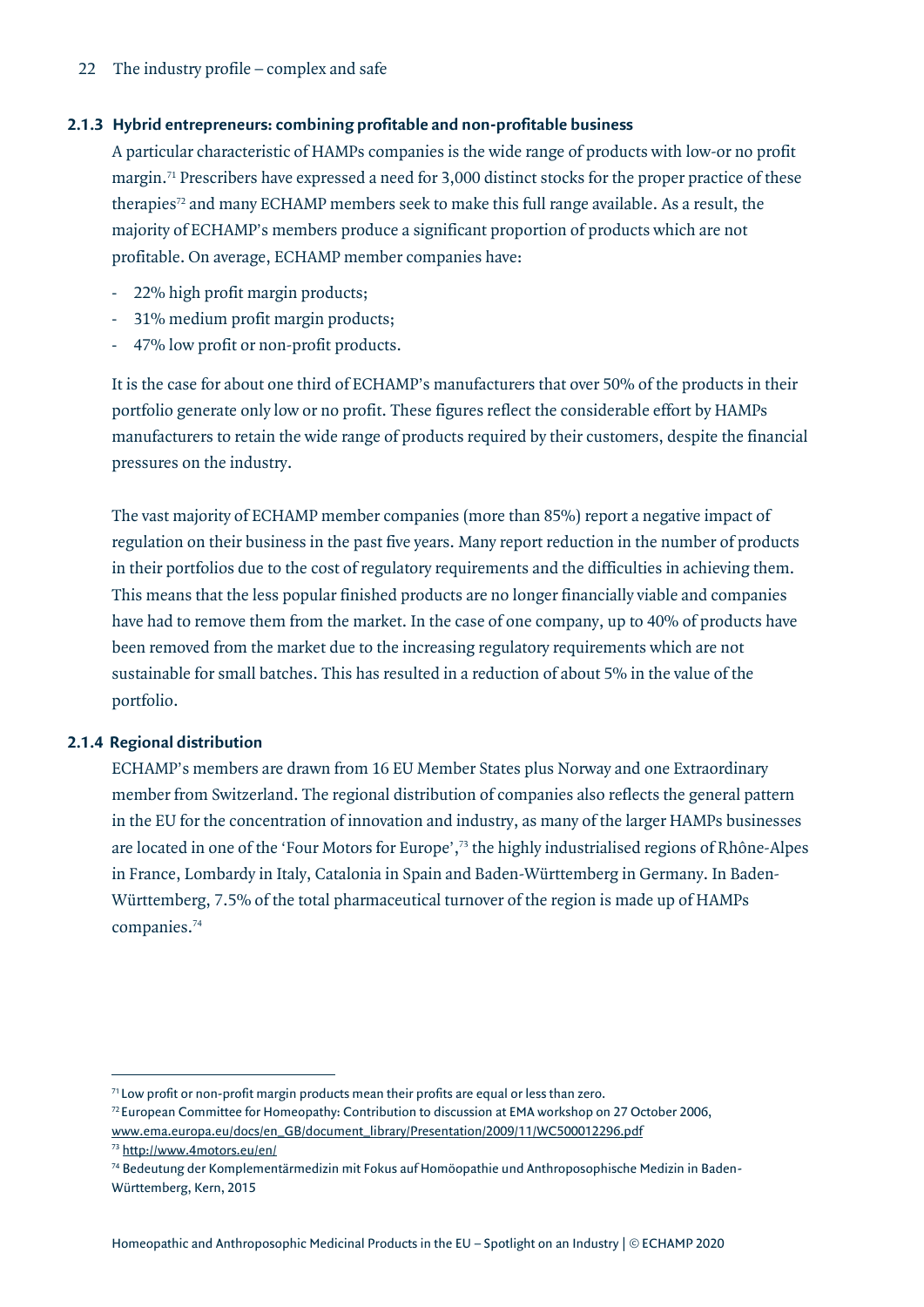# **2.2 Production – starting materials**

The ECHAMP member companies all operate according to pharmacopoeia standards and standards for Good Manufacturing Practice (GMP).

Europe is the global centre of pharmaceutical expertise in these products. The pharmaceutical manufacturing processes, including quality monographs for both starting materials and manufacturing methods, are developed in the industry, further developed with expert academic input and confirmed by regulation. They are standardised in the European Pharmacopoeia (Ph. Eur.) and specific national pharmacopoeias, such as Pharmacopée Française (Ph. Fr.), the German Homeopathic Pharmacopoeia (HAB), the Swiss Pharmacopoeia (Ph.Helv.) and the Anthroposophic Pharmaceutical Codex (APC). The sector works to achieve feasible and coherent standards with the different quality traditions of homeopathic and anthroposophic medicinal products in Europe.

#### <span id="page-22-0"></span>**2.2.1 Diverse starting materials**

HAMPs manufacturers use a wide diversity of natural starting materials. The materials are mainly fresh and dried plants, minerals, chemical substances (salts and metals) or animal materials. Some of those raw materials are fairly uncommon and are used only irregularly and in small quantities.

Most of the manufacturers of homeopathic medicinal products offer a wide range of medicinal products for which the ingredients are derived from more than 1,000 different raw materials. The larger manufacturers may have as many as 1,500–2,000 starting materials. The companies with the widest range of products process over 4,000 different starting materials, so as to ensure the full range of products required for the proper practice of the therapies. Many of the small or medium-sized companies have around 700-800 different starting materials and even the smaller companies or those with a limited range have between 100-200 different starting materials. Very few ECHAMP members have fewer than 100 different starting materials.

To confirm the complexity of this sector, these numbers can be compared to a total of 3,000 active pharmaceutical ingredients (APIs) authorised on the EU market as a whole.<sup>75</sup>

For the majority of ECHAMP members, more than 50% of starting materials are of botanical origin; for some companies, this number can be as high as 80-90%.

We have not been able to quantify the impact of regulation on the numbers of starting materials. It is likely there have been some losses over recent years but this is not quantified.

## <span id="page-22-1"></span>**2.2.2 Sourcing the starting materials**

<u>.</u>

In many cases, this wide variety of starting materials is sourced from multiple suppliers to ensure stability of production, bringing with it additional complexity in quality management. The larger companies can have over 100 different suppliers, with one ECHAMP member company sourcing

 $75$  Study on the risks of environmental effects of medicinal products, European Commission, 2013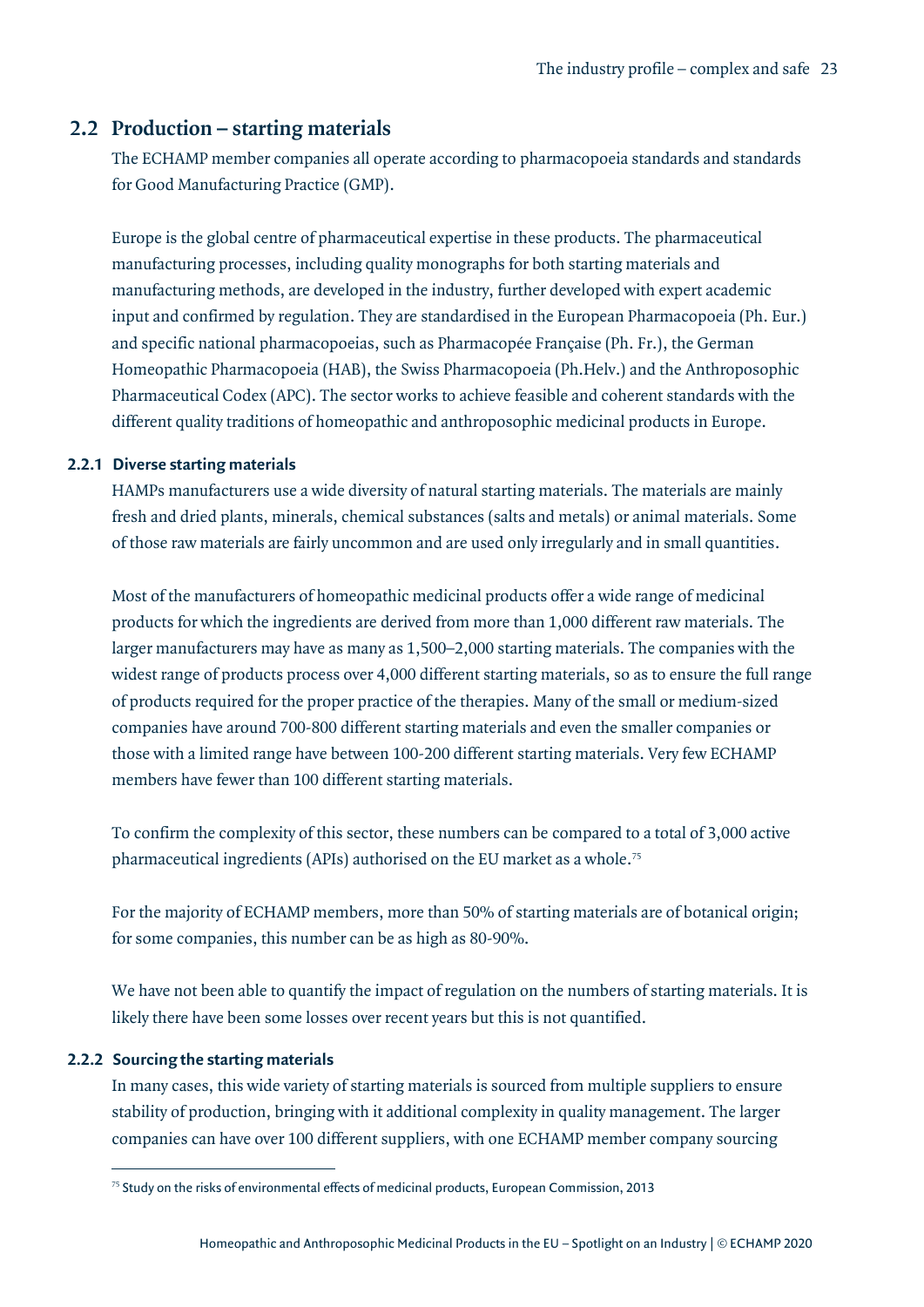#### 24 The industry profile – complex and safe

materials from nearly 350 different suppliers. Even the smaller companies or those with limited ranges can have 20 or more different suppliers. In view of the high number of starting materials, flexibility of the choice of suppliers is essential to guarantee availability.

There is a requirement for companies to maintain quality documentation for each different starting material. The quality of each raw material is ensured by internal quality control and by qualifying the supplier according to standard procedures.

#### <span id="page-23-0"></span>**2.2.3 Guarantee of quality - medicinal gardens**

In order to guarantee the quality and availability of botanical starting materials, one third of surveyed manufacturers have developed their own medicinal gardens - these tend to be the larger companies in Germany or France, who are experts in ecology and biodiversity, growing many of the plants needed for their own products.

The size of garden depends on the company but the number of plants cultivated can be as many as 600 different plant species, including trees. Medicinal plant cultivation is always organic and the land has often been uncontaminated for many years, free from pesticides, chemicals or heavy metals, in some cases for up to 60 years or longer. Water may be from natural sources, also free of chemical residues. Gardens may be cultivated but wild flower areas are also left to grow, resulting in gardens rich in different species and biodiversity for plants and animals, including insects and bees.

The major producers of anthroposophic medicine also place much importance on biodynamic agriculture (*see 2.6 The environment – the limited impact of HAMPs*).

The companies who invest in this way do so to ensure the quality of raw material for their products; some of those which source plants externally also invest in ensuring the quality of their supply chain, co-operating with certified producers for their raw materials including new plant species as needed.

About 30% of companies who do not yet have a medicinal garden express an interest in having one in the future.

# <span id="page-23-1"></span>**2.3 Production – a diverse portfolio**

#### <span id="page-23-2"></span>**2.3.1 Finished products**

The HAMPs sector offers a very high number of distinct finished products – the ECHAMP member companies market approximately 1.5 million distinct finished products; companies with the widest ranges may have 350,000 distinct finished products in their portfolio or more. This extreme variety of finished products is due to the wide range of starting materials, potencies and dosage forms needed to serve the therapeutic needs of the sector.

From ECHAMP's survey and market analysis, it can be extrapolated that about 200 million units of finished products are produced for EU markets each year. Feedback from ECHAMP members show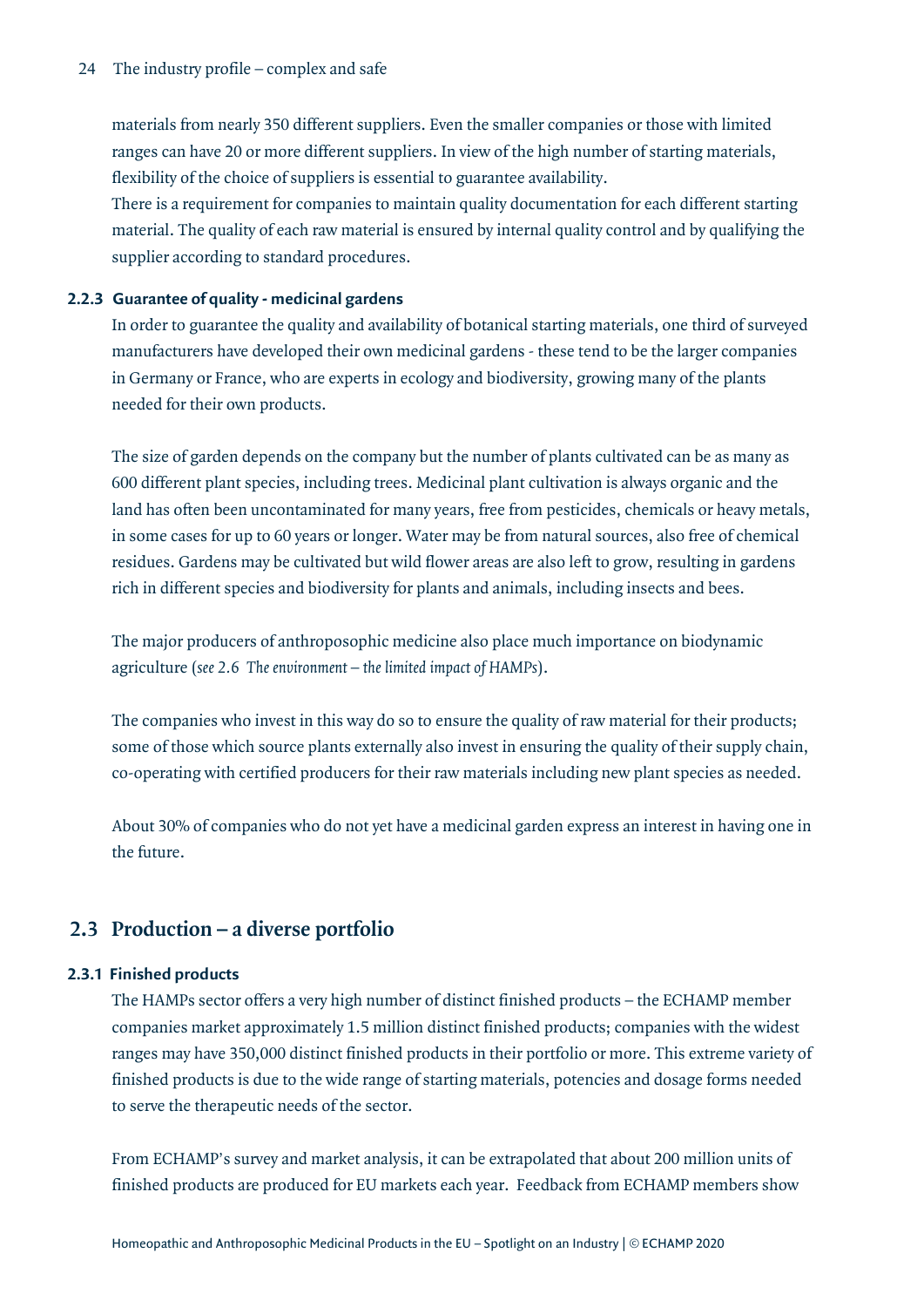that nearly three quarters of all units sold are for oral or sublingual use (e.g. tablets, pillules, drops or capsules); about 12% are for cutaneous use (e.g. creams, ointments); injectables represent less than 3% of units sold; the final 11% include all other forms, for example, nasal, suppositories, eye drops etc.

It varies from company to company and from market to market as to which are the most popular over-the-counter dosage forms. While according to respondents, granules are popular in France, tablets and pillules are more popular in Germany; eye drops have a certain popularity in Germany and Switzerland.

#### <span id="page-24-0"></span>**2.3.2 Small batch sizes**

The multitude of finished medicinal products of smallest batch sizes differentiates the sector from the rest of the pharmaceutical industry. It is common for producers to release over 30 batches a day, with the larger manufacturers releasing nearly 300 batches a day. Even a small or medium-sized company may typically release up to 70 batches a day. A typical batch size for non-profitable products is between 50 and 100 units.

# <span id="page-24-1"></span>**2.3.3 Products on demand**

25% of ECHAMP's members supply products on demand for individual patients in individual batches. ECHAMP's analysis shows that at least 7% of all finished products are produced on demand for individual patients.

Magistral products are prepared in accordance with a prescription for an individual patient, while officinal formulae are kept in stock. About 40% of ECHAMP members sell magistral or officinal formulae of homeopathic and anthroposophic medicinal products.

# <span id="page-24-2"></span>**2.3.4 Prescription-only products**

About 2% of the value of the HAMPs market comes from products which are classed as prescription medicines<sup>76</sup>

# <span id="page-24-3"></span>**2.4 Commercial distribution**

<u>.</u>

#### <span id="page-24-4"></span>**2.4.1 A significant opportunity for pharmacies**

98% of the turnover of HAMPs comes from products with a regulatory status of non-prescription medicines.<sup>77</sup> Pharmacies remain the main channel for the sale of HAMPs – IMS data show that globally, ex-factory prices typically account for about 45% of total in-market sales figures in the pharmaceutical sector; this ratio is confirmed in the sector for HAMPs in the EU by experts in three major markets.<sup>78</sup>

<sup>76</sup> ECHAMP calculation based on member information

<sup>77</sup> ECHAMP calculation based on member information

<sup>78</sup> Homeopathic and Anthroposophic Medicinal Products in the EU, Profile of an Industry, ECHAMP 2015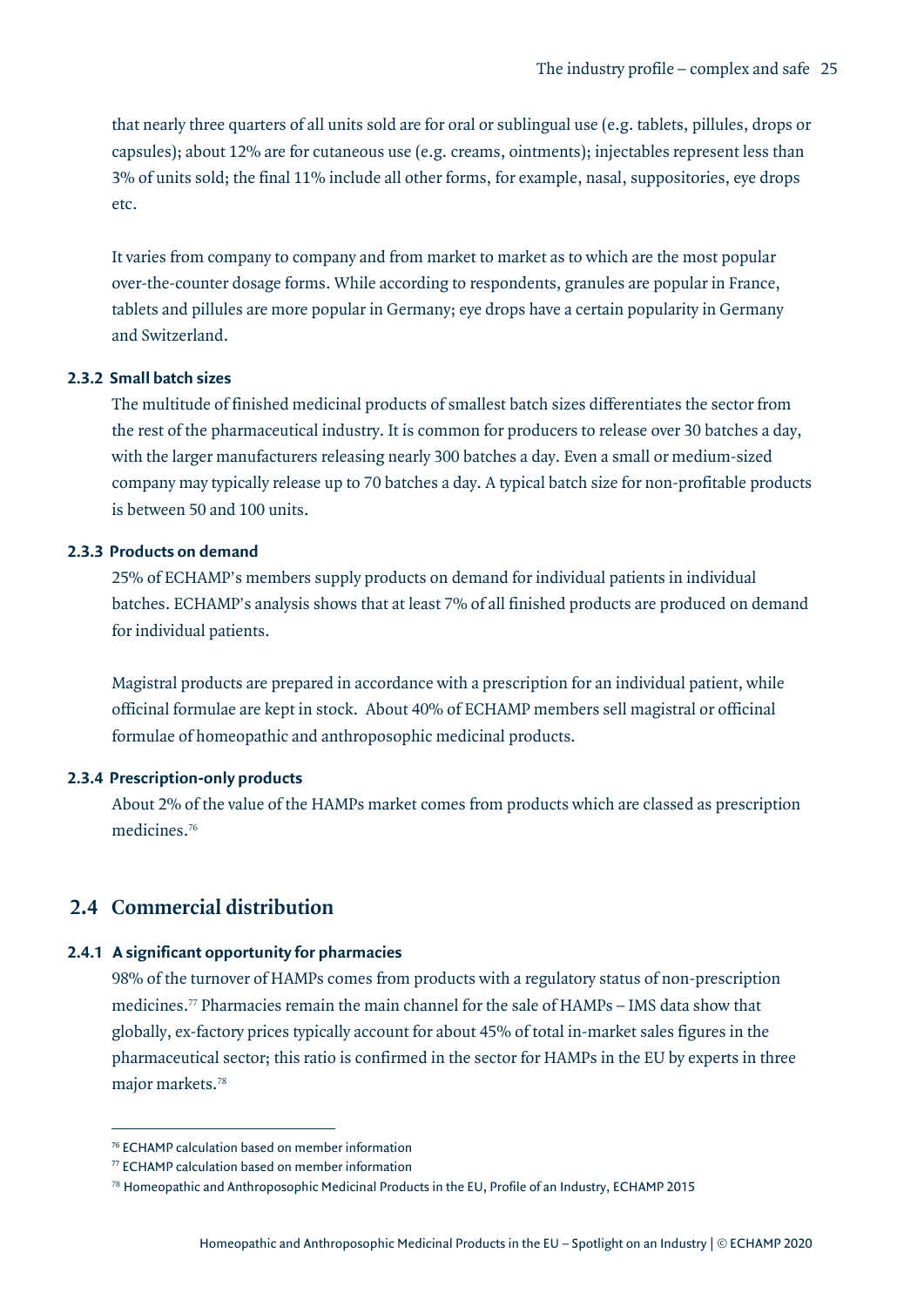81% of homeopathic medicinal products are sold with a direct user-pharmacy contact in Germany;<sup>79</sup> 87% of Italians purchase their homeopathic medicines in the pharmacy;<sup>80</sup> 28% of Italian users do so on the recommendation of a pharmacist<sup>81</sup> and over 26% of Italians<sup>82</sup> think pharmacists should be able to provide the information they need about these medicinal products. Over 60% of Germans<sup>83</sup> think it important or very important to be given free choice of medicines in the pharmacy, including conventional medicine, natural medicine or homeopathy. An Australian study<sup>84</sup> confirms that consumer expectations on the pharmacist as regards complementary medicines included: select the right product for the right person, expert product knowledge and maintaining a wide range of good quality stock.

In this context, there is a real business opportunity for pharmacists to step in and offer their customers specialist support to fill the information gap; educated pharmacists are better able to support their customers' choices.

Three arguments confirm the opportunity for pharmacies to engage in HAMPs:

- this market thrives in the context of a trend towards self-medication and demand for medicines with a high safety profile;
- it offers a field of specialist expertise allowing individual pharmacies to create their own distinct profile;
- HAMPs foster customer loyalty through high level customer contact and individual advice.

The general trend towards over-the-counter medicines also applies to HAMPs. Pharmacies have a clear role to play.

#### <span id="page-25-0"></span>**2.4.2 The role of the pharmacist – ECHAMP members' experience**

Company investment in the pharmacy sector focuses on providing information and training, with significant results. 60% of ECHAMP members recognise a direct return on their investment in building a relationship with pharmacies. According to these companies, an effective relationship with pharmacies creates confidence in the effectiveness and safety of HAMPs. There are companies who invest up to 30% of their marketing budget in pharmacy training, achieving 20% sales growth.

ECHAMP members report stable or in many cases increased demand for information about their products from pharmacies over the past three years and increased interaction with pharmacists over that period. There is also a perceived increase in demand for training from pharmacists. As the

<sup>79</sup> ECHAMP calculation – data from Der Arzneimittelmarkt in Deutschland, Zahlen und Fakten, Bundesverband der Arzneimittel Hersteller (BAH) e.V., 2017

<sup>80</sup> Doxapharma, 2012

<sup>81</sup> EMG Acqua, 2018

<sup>82</sup> Doxapharma, 2012

<sup>83</sup> Kantar TNS, 2018

<sup>&</sup>lt;sup>84</sup> Iyer et al, Expectations and responsibilities regarding the sale of complementary medicines in pharmacies: perspectives of consumers and pharmacy support staff, International Journal of Pharmacy Practice, 2016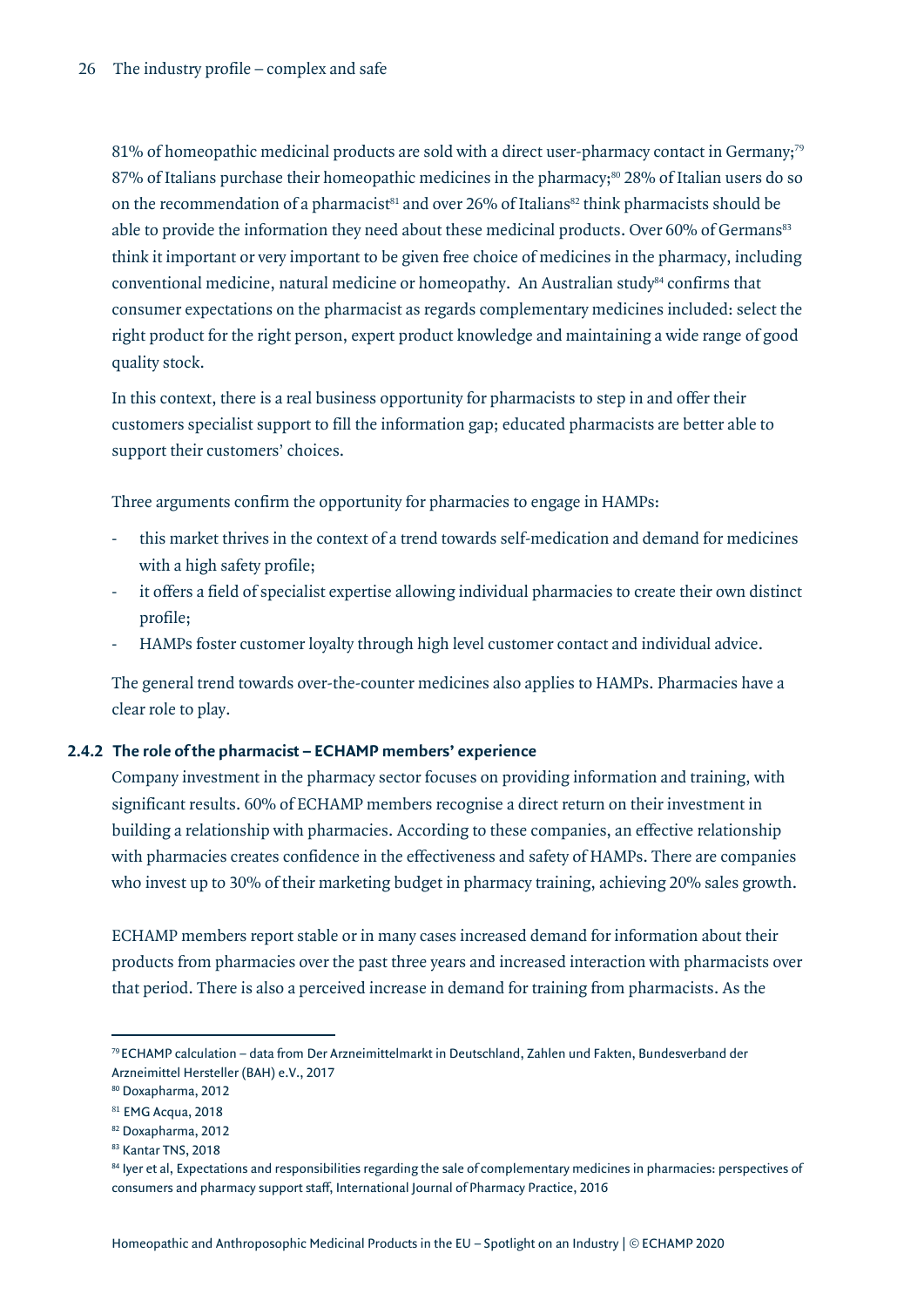general environment for advertising about these products is very restricted, companies are aware of the need to provide the right support for pharmacists so that they can provide quality information to the end users.

Many companies, the larger ones in particular, have dedicated sales teams visiting pharmacies in their markets. They prioritise these relationships through additional investment in and enlargement of their sales teams for direct personal visits. One company has seen a growth of 12% of active pharmacies since 2015. It has invested in its relationships with pharmacists by increasing the number of visits by 8% since 2015, managing the relationships mostly through these visits and the supply of educational material, supported also by telephone, webinars and events.

Most of these companies report dedicated education campaigns for pharmacists on specific over-thecounter (OTC) fields of application relating to the homeopathic medicines in their portfolio with indications. Examples include back pain, urinary tract infection, integrative support for chronic disease such as rheumatic complaints, transition periods in early childhood, flu, colds and respiratory tract infections, allergies, gastrointestinal disorders, headache, insomnia, stress and restlessness, sports injuries and pain.

In addition, all companies who report sales either direct to pharmacies or indirectly via wholesalers offer dedicated training programmes for pharmacists. In most cases, this is offered by the sales force to help with recommending the medicines, supported by telephone back up for specific queries. In addition, many companies offer additional training events. These might be in-person seminars, lectures, symposia or practical training at external venues or in-house training for a company and its employees; in rare cases companies also offer webinars. One company runs its training through the professional association allowing pharmacists to benefit from accredited professional development. Some members point out the importance of providing education and training not just for pharmacy owners but for the pharmacy assistants as well. One company sponsors a prize for young pharmacists in its sector.

## <span id="page-26-0"></span>**2.4.3 E-commerce sales**

<u>.</u>

According to global trends,<sup>85</sup> e-commerce has increasing importance in the OTC market place. While it currently represents a small share of global OTC sales, it is growing very quickly. This is driven in part by changing consumer behaviour as consumers become better informed, engage online, try to better understand and manage their own health and to embrace healthy lifestyles. Different generations of consumers mean different behaviours.

Mail order sales volumes of all pharmaceuticals in Germany represent 14.3% of all sales in 2016, compared to only 11.7% in 2013. Mail order sales of homeopathic medicinal products are slightly

<sup>85 54&</sup>lt;sup>th</sup> AESGP Annual Meeting conference report – Connecting the smart consumer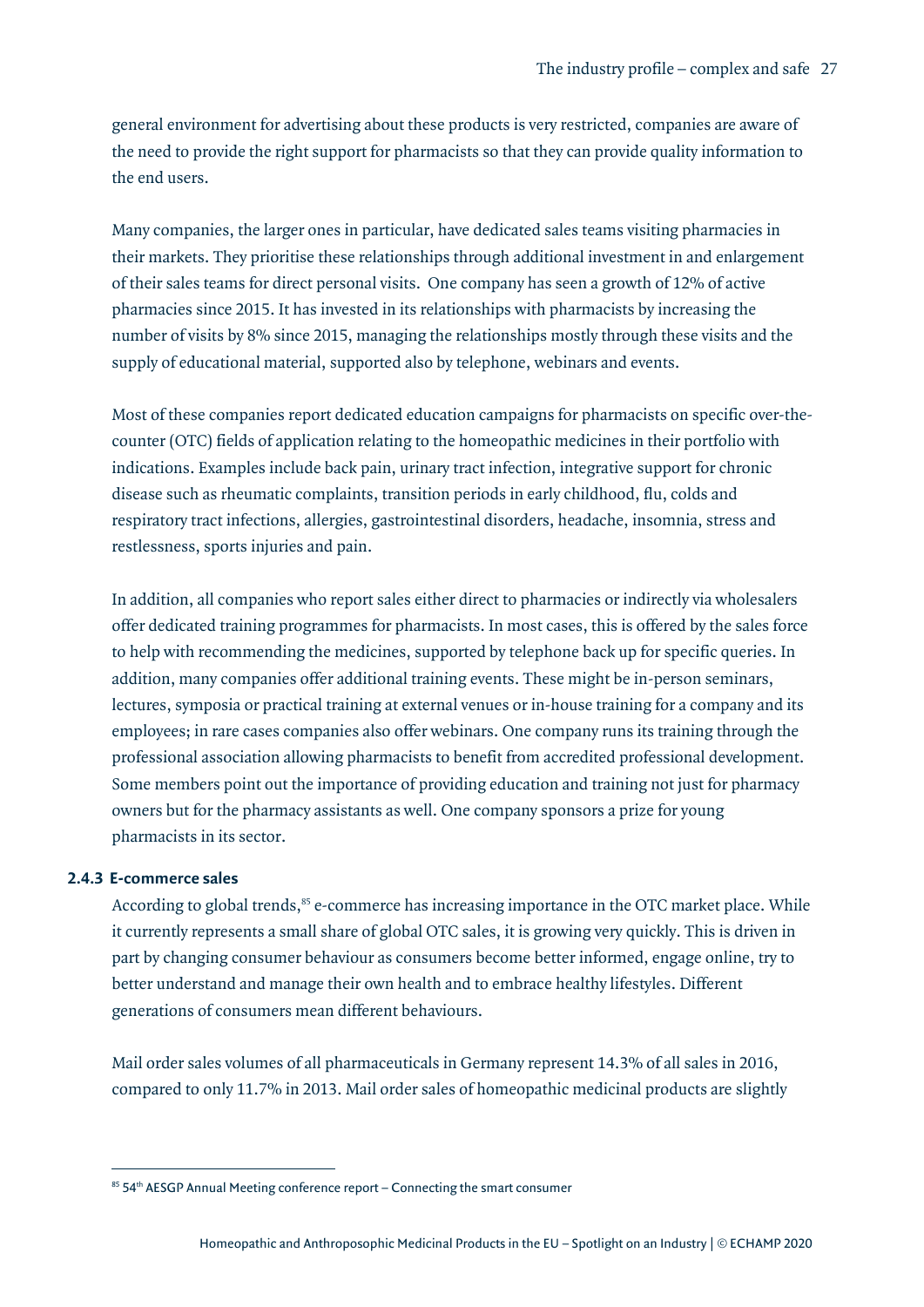higher than the industry average, with between 17% and 19% of all homeopathic medicinal products in Germany in 2017 sold by mail order.<sup>86</sup> This trend remains to be monitored.

Other than in Germany, there is no precise data on the share of e-commerce in EU market but company feedback is that internet sales represent an increasingly significant share of product sales. Estimates confirm the German experience above, suggesting that the value is between 10-15% of the total market with double digit growth in some markets.

Specifically, feedback from ECHAMP members indicate that the growth in the last few years of internet sales is due to growth in sales volume of homeopathic and anthroposophic medicinal products by large internet pharmacies. One company suggests that as many as 40% of German pharmacies sell over-the-counter homeopathic remedies on line. Relatively few companies report internet sales of their own, listing their products with internet pharmacies and not wishing to undermine the pharmacies who are their main customers by offering products direct to end consumers. They are also restricted by laws concerning distribution of medicinal products. In this framework, some report increase in e-sales; one company reports this has become a significant element of the sales turnover, with constant growth over the last eight years.

# <span id="page-27-0"></span>**2.5 Safety profile**

 $\overline{a}$ 

A variety of different methods of analysis make visible the overall safety profile of homeopathic and anthroposophic medicinal products *(see also 3.2)*.

Firstly peer reviewed articles confirm a high safety profile of these products: Hamre et al.  $87$  found 70.1 adverse drug reactions (ADRs) for each 100,000 prescriptions of anthroposophic medicinal products (these mostly comply with the legal definition of homeopathic medicinal products). For injectable homeopathic and anthroposophic medicinal products, Baars et al<sup>88</sup> found one adverse drug reaction per 250,000 ampoules sold, classified as very rare.

Data from ECHAMP member companies confirm these overall safety findings. In 2016, the number of adverse drug reactions reported to ECHAMP member companies was less than 1 in each 200,000 units sold. 89

<sup>86</sup> ECHAMP calculation – data from Der Arzneimittelmarkt in Deutschland, Zahlen und Fakten, Bundesverband der Arzneimittel Hersteller (BAH) e.V., 2017 and BPI PharmaDaten 2017

<sup>87</sup> Hamre, Glockman, Heckenbach, Matthes, Use and Safety of Anthroposophic Medicinal Products: An Analysis of 44,662 Patients from the EvaMed Pharmacovigilance Network, Published Drugs - Real World Outcomes (2017) 4:199–213

<sup>88</sup> Jong, Jong, Baars, Adverse drug reactions to anthroposophic and homeopathic solutions for injection: a systematic evaluation of German pharmacovigilance databases, Pharmacoepidemiology and drug safety (2012), DOI: 0.1002/pds.3298 <sup>89</sup> The data presented from answers collected from ECHAMP members are not directly comparable with the data of the quoted scientific articles. ECHAMP data is based on ADRs collected and managed by its member companies in relation to the units sold. The Baars et al study refers to ampoules sold. The Hamre et al study refers to prescriptions of anthroposophic medicinal products.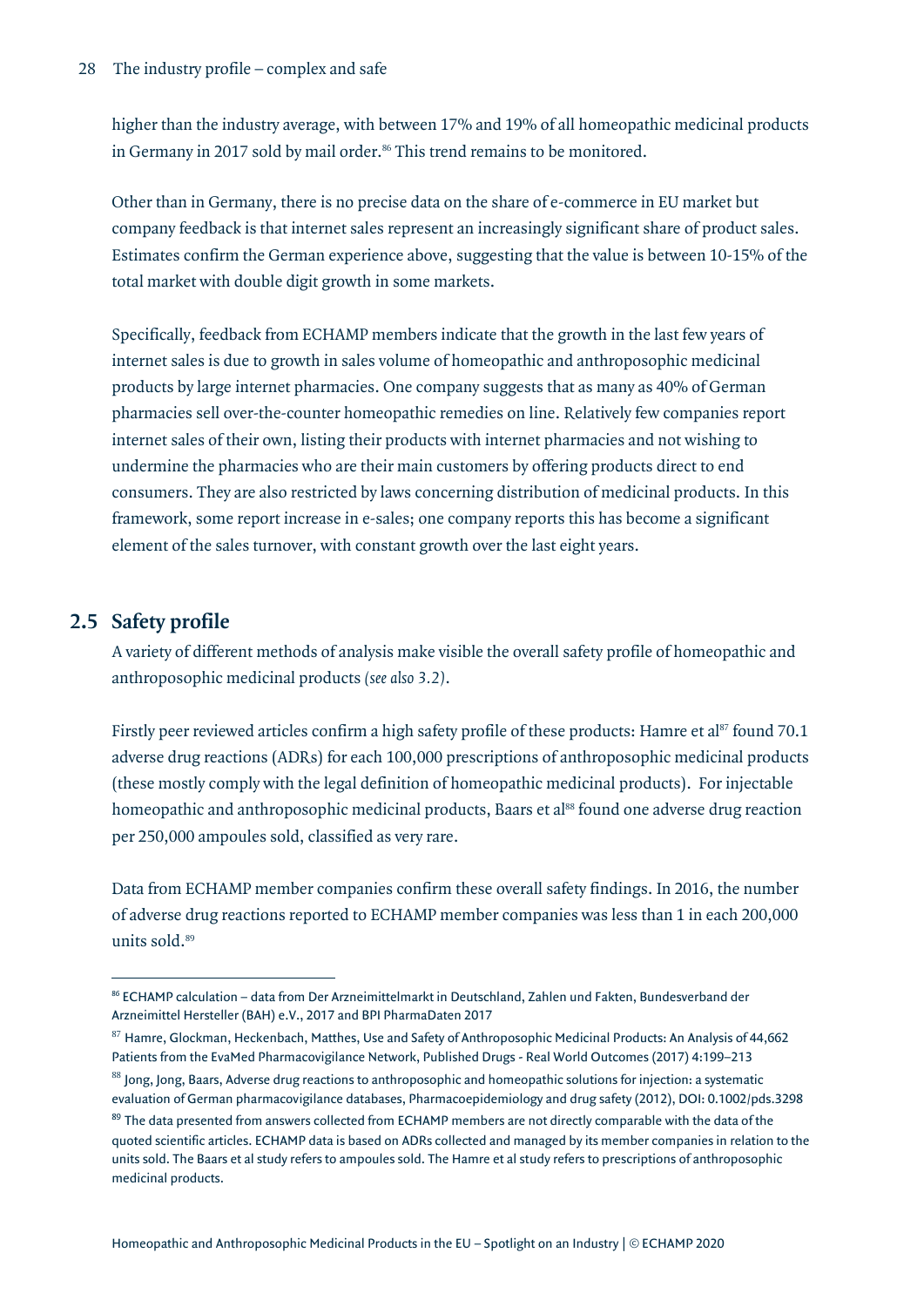Of the low number of ADRs reported by ECHAMP members in the survey, over half (51%) were for oral or sublingual methods of dosage, 11% for cutaneous doses, 6% for injectables and 31% for other forms of dosage (nasal, auricular, vaginal, rectal or opthalmic). Relative to the breakdown of unit sales in those categories, the lowest incidence of ADRs relates to oral and sub-lingual use and the highest to products in the 'other' category of route of administration.

The comparatively higher ratio found with products in the 'other routes of administration' category can be explained by noting that these particular medicinal products are often applied *locally* at the site of the complaint, in contrast to the normal use of oral/sublingual dosage forms. Local application may be to a particularly sensitive site, such as a mucous membrane. In these conditions, excipients or the more concentrated active ingredients may trigger reactions. In addition, with local applications, if the local complaint does not improve as expected by the patient, the patient may assume that the disease itself is an ADR.

# <span id="page-28-0"></span>**2.6 The environment – the limited impact of HAMPs**

The European Commission describes environmental pollution caused by human and veterinary pharmaceutical substances as 'an emerging environmental problem'<sup>90</sup> and its 'Study on the environmental risks of medicinal products'<sup>91</sup> confirms that some medicinal products pose environmental risks and that there are concerns for the health effects on humans. Health and environmental regulators, academics and the pharmaceutical industry are working to assess the situation and find solutions.

HAMPs have negligible environmental impact, making this 'one of the most eco-friendly and sustainable forms of healthcare on the planet'.<sup>92</sup> There is negligible toxicity from the active substances of these products, the majority of which are of botanical origin.

In addition, the sector for HAMPs fosters environmental protection and biodiversity. Most ECHAMP members take measures to promote organic farming, biodynamic agriculture and biodiversity. They foster biodiversity through organic cultivation of plants. Much of the sector is committed to organic farming for its source materials, whether in their own medicinal gardens (one third of surveyed manufacturers) or by working with appropriately certified suppliers. Anthroposophic medicine manufacturers are pioneers in cultivating their gardens in accordance with Demeter biodynamic agriculture practices,<sup>93</sup> complying with EU standards for organic farming. The practice of biodynamic agriculture preserves nature, increases soil fertility, and enhances biodiversity.<sup>94</sup>

<u>.</u>

<sup>90</sup> [https://ec.europa.eu/health/human-use/environment-medicines\\_en](https://ec.europa.eu/health/human-use/environment-medicines_en)

<sup>91</sup> [https://ec.europa.eu/health/sites/health/files/files/environment/study\\_environment.pdf](https://ec.europa.eu/health/sites/health/files/files/environment/study_environment.pdf)

<sup>92</sup> K. Chatfield, Simile, Faculty of Homeopathy, November 2016

<sup>93</sup> https://www.demeter.net/what-is-demeter

<sup>94</sup> Organic farming enhances soil fertility and biodiversity, FIBL, 2000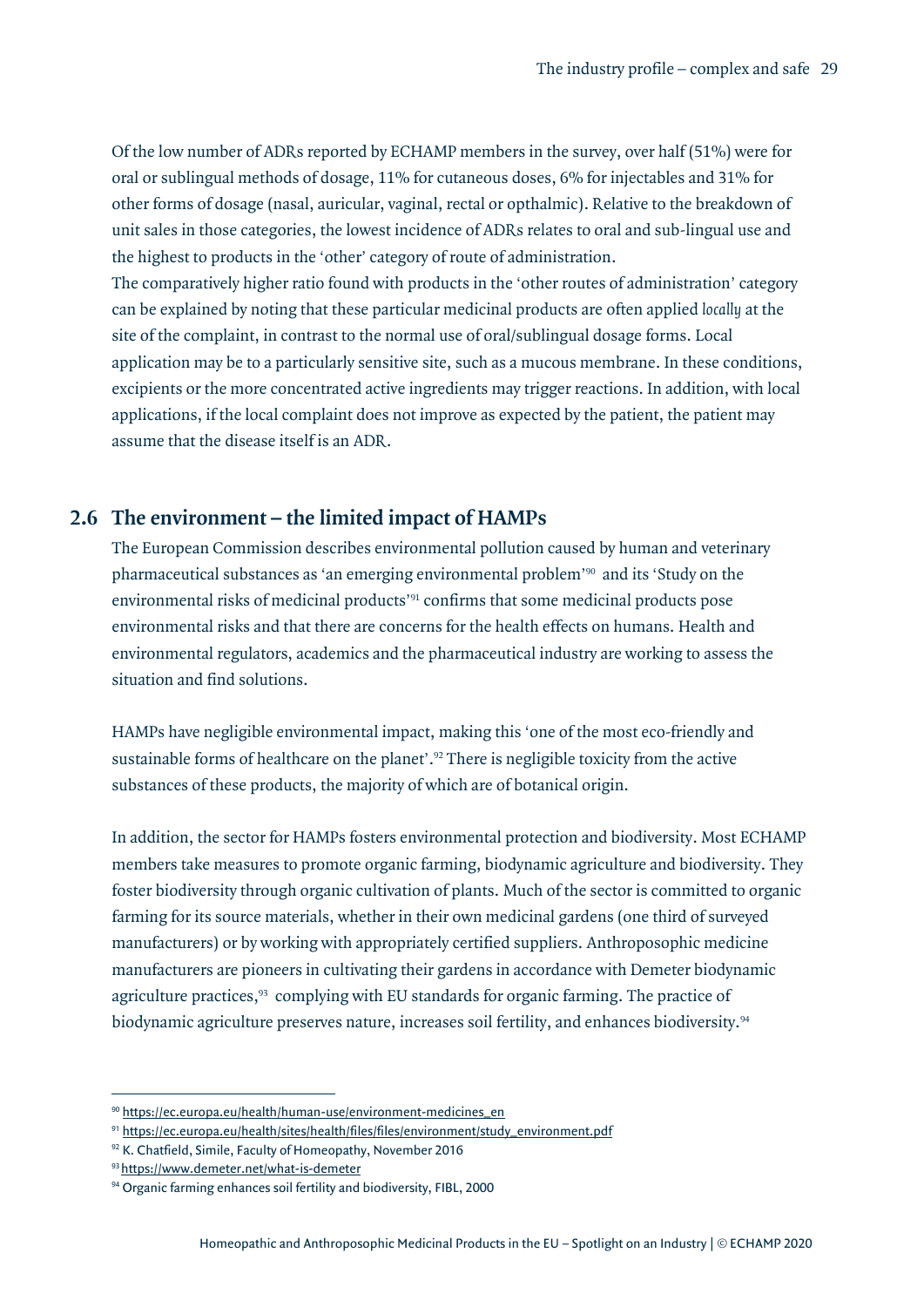#### 30 The industry profile – complex and safe

Many ECHAMP members take additional measures to ensure minimal negative environmental impact from their suppliers and manufacturing processes. Other quality standards have been introduced in this sector, such as Ecocert – certification for sustainable development,<sup>95</sup> Demeter – certification for biodynamic agriculture,<sup>96</sup> EU-Organic<sup>97</sup> and Soil Association. Some ECHAMP members hold certificates relating to high environmental standards, such as ECOfit: certification by the state of Baden-Württemberg for corporate environmental protection,<sup>98</sup> Member of Organic Trust,<sup>99</sup> ISO 14001, certification for environmental management and EMAS, Eco-Management and Audit Scheme.<sup>100</sup>

Furthermore, companies have effective policies and methods to optimise their use of natural resources, for example:

- increasing the use of rainwater while cutting the use of water from public supply;
- reducing direct and indirect energy consumption, increasing the use of renewable energy, cutting down greenhouse gas emissions, increasing the use of biogas;
- using packaging manufactured from sustainable raw materials that is recyclable while at the same time achieving a high level of safety and being consumer-friendly;
- reducing waste intensity (waste volume per tonne of manufactured products) and increasing the use of recycled materials.

ECHAMP manufacturers pay attention to promoting fair trade with suppliers. One large group has implemented the external Union for Ethical Biotrade (UEBT),<sup>101</sup> which ensures manufacturers' procurement to support biodiversity, respect traditional knowledge and guarantee fair remuneration of all partners throughout the supply chain.

# <span id="page-29-0"></span>**2.7 Increasing co-operation with academia**

HAMPs have an established tradition and long-standing use; at the same time, the key actors in this sector contribute to the debates and requirements of modern science. These medicinal products are increasingly the subject of basic as well as clinical research.<sup>102</sup> A trend towards increasing cooperation with the academic sector can be perceived amongst ECHAMP members.

<u>.</u>

<sup>95</sup> <http://www.ecocert.com/en/>

<sup>96</sup> [https://www.demeter.net](https://www.demeter.net/)

<sup>97</sup> [http://ec.europa.eu/agriculture/organic/downloads/logo/index\\_en.htm](http://ec.europa.eu/agriculture/organic/downloads/logo/index_en.htm)

<sup>98</sup> [https://um.baden-wuerttemberg.de/de/wirtschaft/betrieblicher-umweltschutz/foerdermoeglichkeiten/foerderprogramm](https://um.baden-wuerttemberg.de/de/wirtschaft/betrieblicher-umweltschutz/foerdermoeglichkeiten/foerderprogramm-ecofit/)[ecofit/](https://um.baden-wuerttemberg.de/de/wirtschaft/betrieblicher-umweltschutz/foerdermoeglichkeiten/foerderprogramm-ecofit/)

<sup>99</sup> <http://organictrust.ie/>

<sup>100</sup> [http://ec.europa.eu/environment/emas/index\\_en.htm](http://ec.europa.eu/environment/emas/index_en.htm)

<sup>101</sup> [http://ethicalbiotrade.org/](https://www.ethicalbiotrade.org/)

<sup>102</sup> Homeopathy Research Institute[, https://www.hri-research.org/](https://www.hri-research.org/)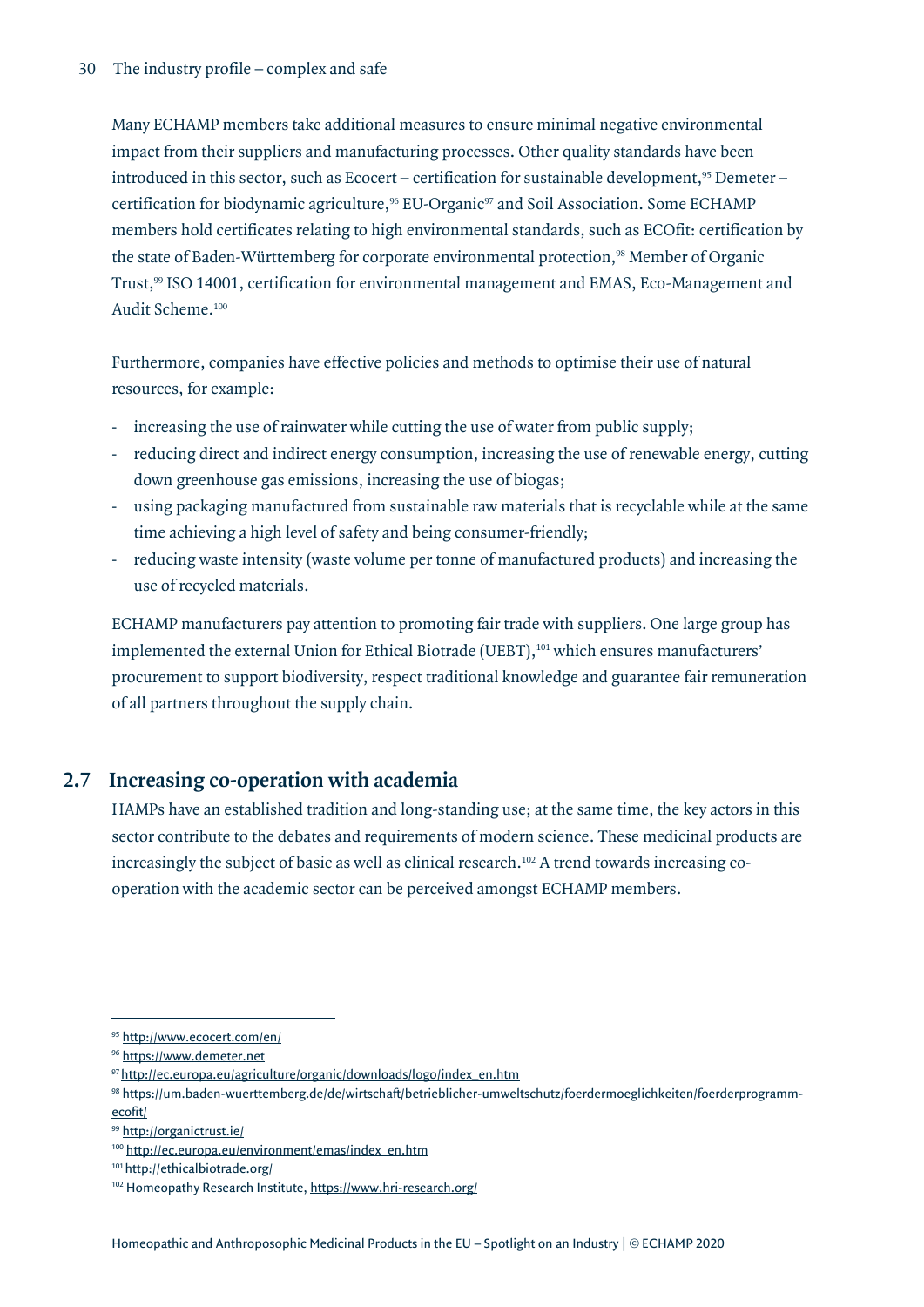70% of responding ECHAMP members, and in particular the larger companies, invest in projects with scientific or academic institutions. On average, between 2- 3% of employees work in scientific departments; between 2013 and 2016, this number went up by over 13%.

Projects may relate directly to manufacturing issues, such as pharmacopoeial work, specific manufacturing methods, plant cultivation and research, toxicology, validation issues and safety questions. Companies also provide substantial financial support for academics and scientists working in basic and pre-clinical research, specifically for those who are exploring the mechanism of action of homeopathy.

A limited number of companies support or develop clinical research and there are company reports of specific collaboration with universities, supporting and publishing clinical research. Some companies also make a donation to university funds, allowing research to go ahead, including metaanalyses or literature reviews.

Another initiative is to help build important networks of academics and non-academic research institutes for scientific exchange, with the aim of stimulating scientific research and discussion, also of political issues for which reliable data can contribute to problem solving globally, for example antimicrobial resistance. The results of such collaboration are communicated in scientific symposia, congresses and peer-reviewed publications at national and international level.

In addition, many companies help with education in the sector, providing sponsorship to academic, scientific or medical events or courses, for example: medical lectures, congress or symposia sponsorship; sponsorship of academic courses - both sector specific and more general for complementary medicine; the sponsorship of a research award; sponsorship of internships for students; post-graduate University-certificated development courses for doctors and pharmacists.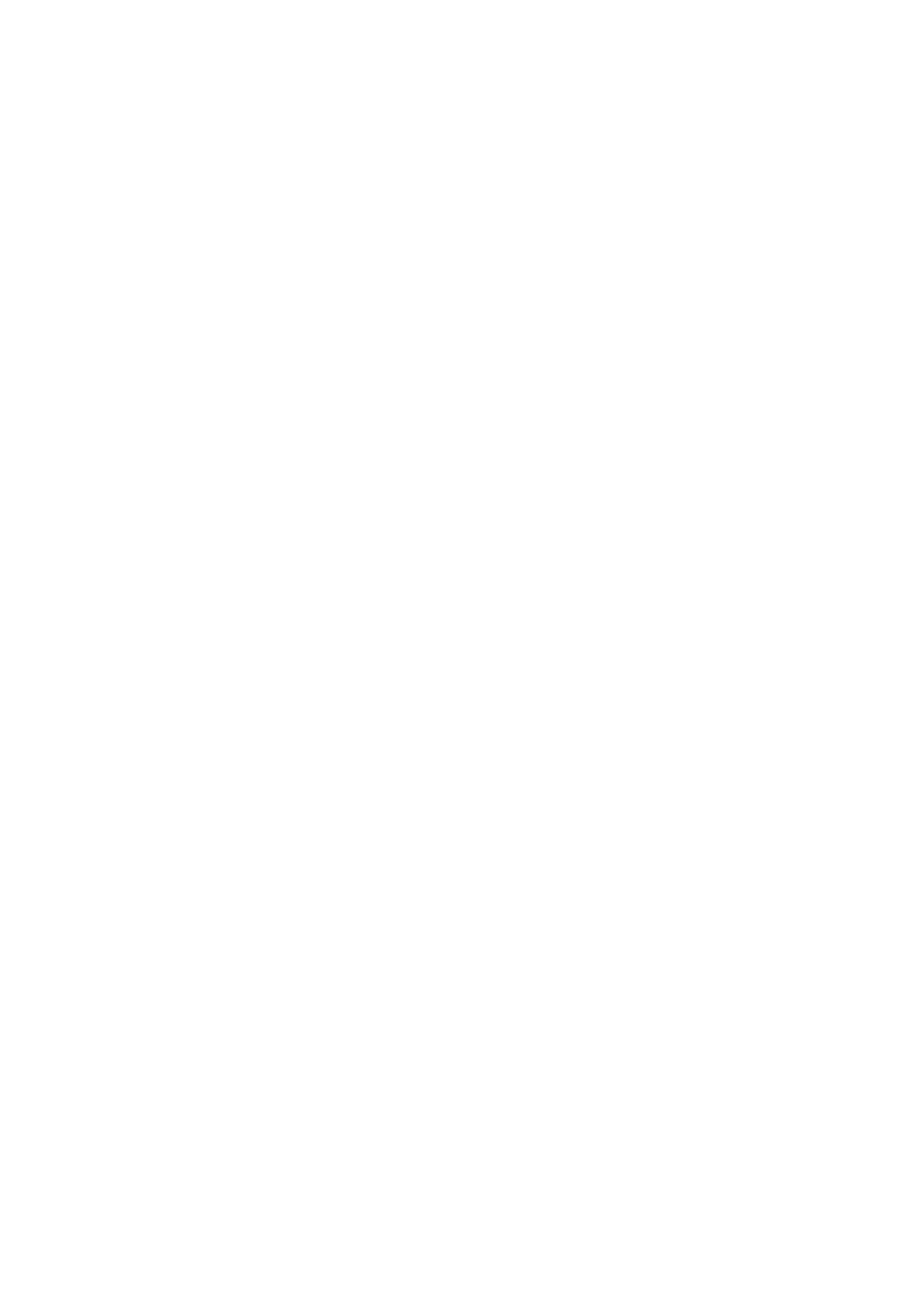# <span id="page-32-0"></span>Chapter 3

# **Added value of the sector**

Homeopathy and anthroposophic medicine and their related products have an important contribution to make towards major health challenges in the EU. Research in these fields confirms significant added value to society. These include clinical effectiveness, low incidence of side effects and costeffectiveness. In addition, these therapies and their medicinal products have a role to play in fields of specific relevance to EU health policy, such as antimicrobial resistance, polypharmacy, chronic diseases and healthy ageing.

# <span id="page-32-1"></span>3.1 **Clinical effectiveness**

To date, 1218 clinical trials of homeopathy have been published in the research literature. Of these, 371 are randomized placebo-controlled trials (RCTs). 103 A sub-group analysis of the RCTs published up to the end of 2014 found 189 peer-reviewed papers with usable data, 104 of which were placebocontrolled. When looking at the results of these studies, 41% reported positive findings, 5% were negative and 54% were non-conclusive. 104

When compared to conventional medicine the percentages of positive, negative and inconclusive findings per treatment are remarkably similar (*see Figure 3*). <sup>105</sup> However, the data available for conventional medicine is at the level of the systematic review whereas for homeopathy, it is at the level of the RCT.

<sup>103</sup> <https://www.carstens-stiftung.de/databases/#/corehom> [Accessed July 2018]

<sup>104</sup> <http://facultyofhomeopathy.org/randomised-controlled-trials/>

<sup>&</sup>lt;sup>105</sup> [www.hri-research.org/resources/homeopathy-the-debate/there-is-no-scientific-evidence-homeopathy-works/](http://www.hri-research.org/resources/homeopathy-the-debate/there-is-no-scientific-evidence-homeopathy-works/)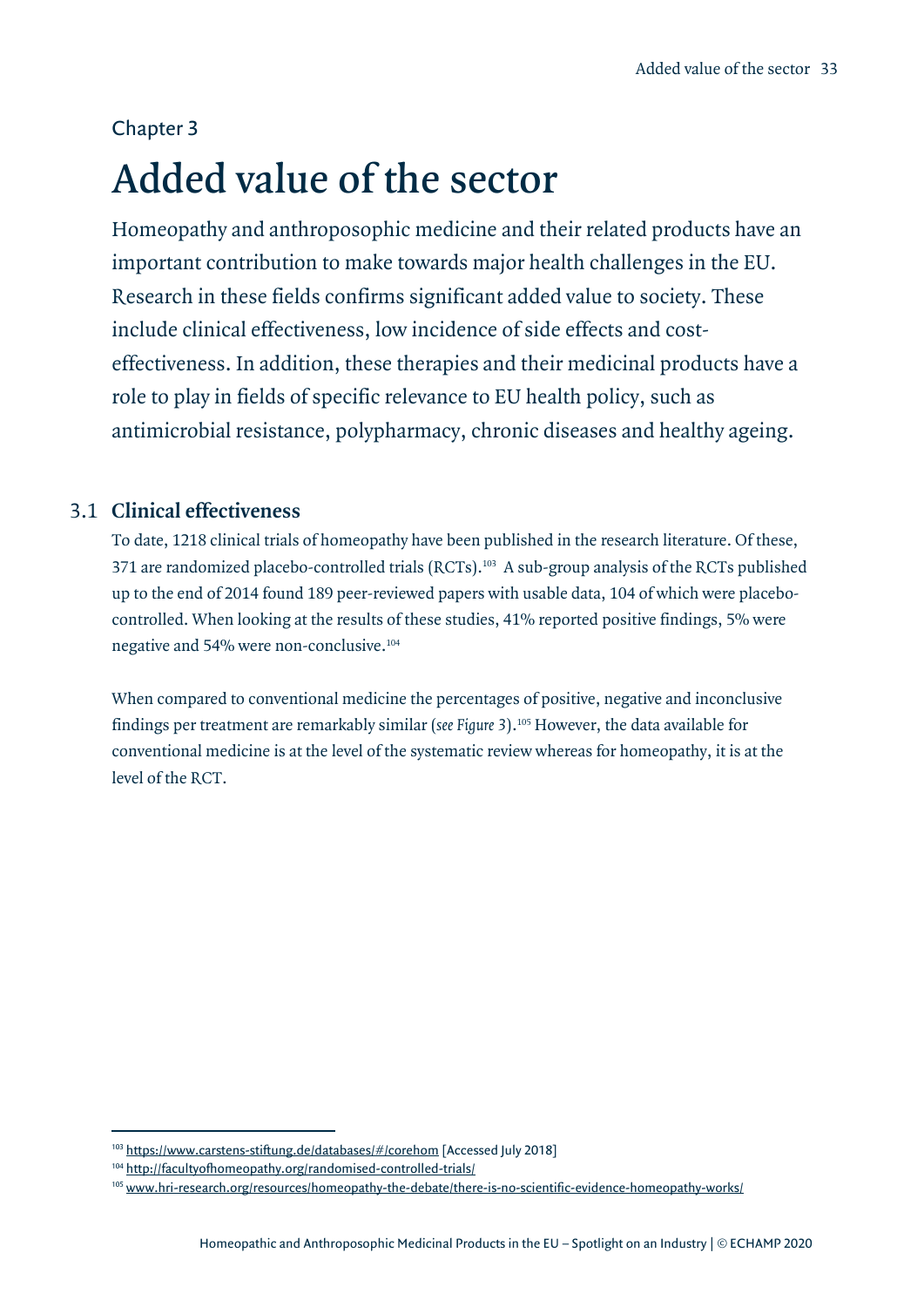

*Source: Homeopathy Research Institute/Faculty of Homeopathy*

# <span id="page-33-0"></span>**Figure 3: How do randomised controlled trials of homeopathy compare with evidence for conventional medicine?**

In addition, there have been seven peer-reviewed systematic review papers published on homeopathy as a whole including all conditions: five have been broadly positive,<sup>106</sup> one tentatively positive<sup>107</sup> and one negative. 108

A number of government reports have also been produced contributing to the non-peer reviewed 'grey literature' which is frequently used to make decisions about provision and regulation of homeopathy and other CAM therapies. One such 'grey' report of note is the 2015 Australian National Health and Medical Research Council (NHMRC) report,<sup>109</sup> which is highly negative towards homeopathy and fails on scientific rigour, demonstrating significant bias and lack of balance. The NHMRC report is currently being challenged through the Commonwealth Ombudsman on the grounds of scientific and procedural misconduct. <sup>110</sup> A similarly negative and biased report is the 2017 European Academies' Scientific Advisory Council (EASAC) statement on homeopathy.<sup>111</sup>

Most importantly, a recent high quality, scientifically robust systematic review of individualised homeopathic treatment – i.e. usual care as practised by homeopathic practitioners – shows that

<sup>106</sup>Kleijnen et al., *BMJ,* 1991, 302:960; Linde et al., *Lancet*, 1997, 350:834; Linde et al., *J.Clin.Epidemiol*., 1999, 52:631; Cucherat et al., *Eur.J.Clin.Pharmacol*., 2000, 56:27; Mathie et al., *Sys.Reviews*, 2014, 3:142

<sup>107</sup> Mathie et al., *Sys.*Reviews, 2017, 6 :63

<sup>108</sup> Shang et al., *Lancet*, 2005, 366:726

<sup>109</sup> <https://www.hri-research.org/wp-content/uploads/2015/07/NHMRC-Information-Paper-Mar2015.pdf>

<sup>110</sup> <https://www.hri-research.org/resources/homeopathy-the-debate/the-australian-report-on-homeopathy/>

<sup>111</sup> <https://easac.eu/publications/details/homeopathic-products-and-practices/>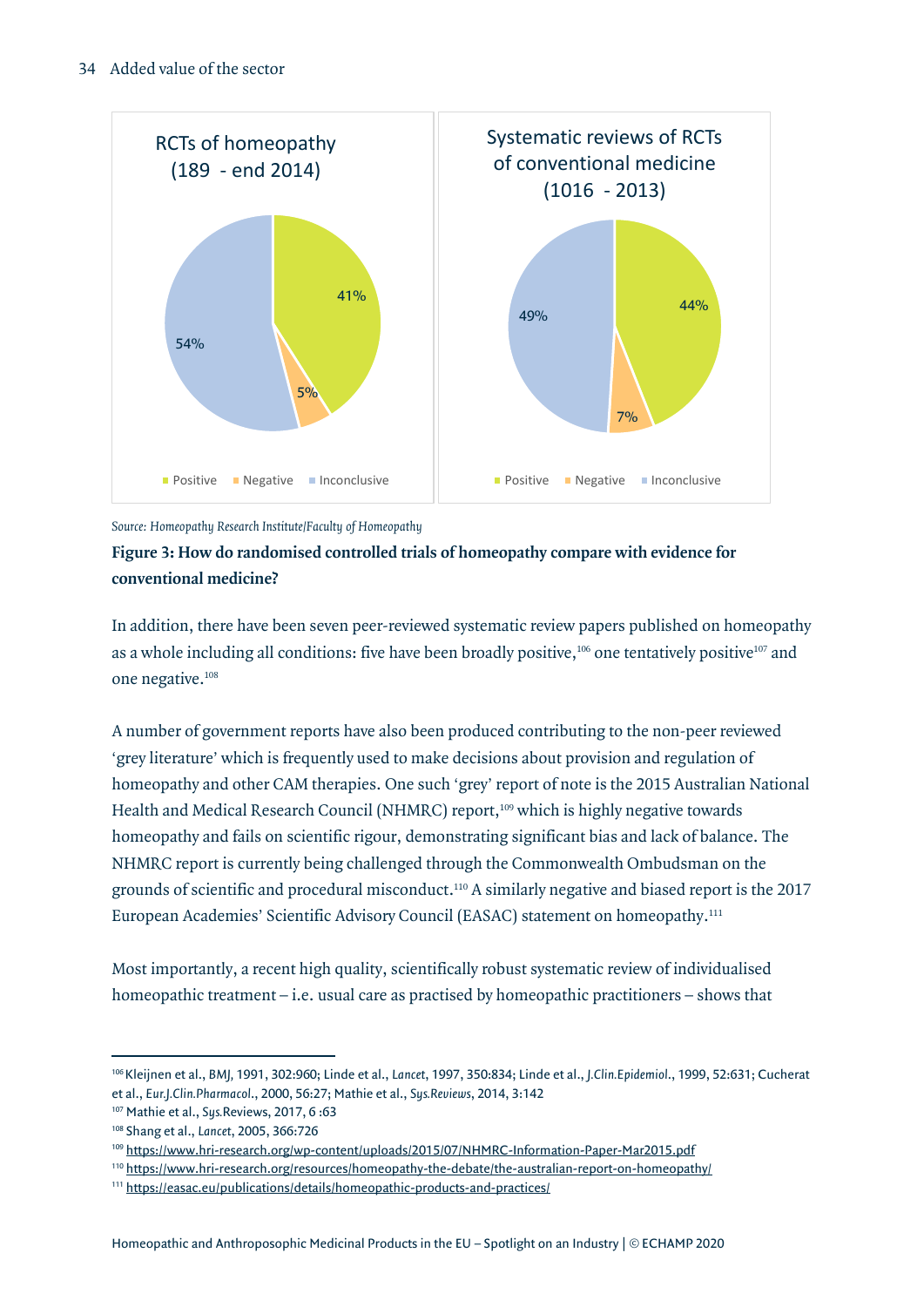homeopathy is 1.5- to 2-times more likely to have a beneficial effect than placebo.<sup>112</sup> This study was not included in either of the negative NHMRC or EASAC documents.

There is also an emerging evidence base indicating that homeopathy may be effective for specific medical conditions. For example, high quality studies have shown homeopathy to perform better than placebo for conditions such as seasonal allergic rhinitis, sinusitis, childhood diarrhoea, vertigo<sup>113</sup> and depression.<sup>114</sup>

The most recent comprehensive systematic review of clinical studies of anthroposophic medicine treatment included a total of 265 studies.<sup>115</sup> The authors concluded that anthroposophic medicine therapy for a broad spectrum of disorders showed predominantly good results with few side effects, a high measure of client satisfaction and a favourable cost-effectiveness profile, compared to conventional treatment.

Studies comparing the effectiveness of homeopathy or anthroposophic medicine and conventional medicine have shown that homeopathy can produce results as good as or better than conventional medicine for some conditions and treatment options. 116, <sup>117</sup> However, a full and systematic assessment of comparative effectiveness for homeopathy and anthroposophic medicine is currently lacking in the research literature.

Looking at the clinical evidence beyond the artificial structure of an RCT, there is a growing body of published observational studies in support of the real-world effectiveness of homeopathy across Europe. <sup>118</sup> For example, in Germany, disease severity and quality of life demonstrated marked and sustained improvements following homeopathic treatment in patients who had been chronically sick for a long time before study entry and in most cases treated conventionally before. The results persisted for as long as eight years (*see Figure 4*).<sup>119</sup>

<sup>&</sup>lt;sup>112</sup> Mathie et al., Randomised placebo-controlled trials of individualised homeopathic treatment: systematic review and metaanalysis, Systematic Reviews 2014, 3:142

<sup>113</sup> <https://www.hri-research.org/resources/essentialevidence/evidence-by-condition/>

<sup>114</sup> Viksveen P, et al. Homeopathy in the treatment of depression: a systematic review. Eur J Integr Med 2018; Sept: 22-36

<sup>115</sup> Kienle et al., 200[6 https://www.ncbi.nlm.nih.gov/pubmed/16883076;](https://www.ncbi.nlm.nih.gov/pubmed/16883076) Kienle et al., 2011

<https://www.ncbi.nlm.nih.gov/pubmed/22105040>

<sup>116</sup> [www.hri-research.org/resources/essentialevidence/conventional-medicine/](http://www.hri-research.org/resources/essentialevidence/conventional-medicine/)

<sup>&</sup>lt;sup>117</sup> Hamre et al, Anthroposophic vs. conventional therapy of acute respiratory and ear infections: a prospective outcomes study, 2005<https://www.ncbi.nlm.nih.gov/pubmed/15926617>

<sup>118</sup> <https://www.hri-research.org/resources/essentialevidence/observational-studies/>

<sup>119</sup> Witt et al: How healthy are chronically ill patients after eight years of homeopathic treatment? Results from a long term observational study. BMC Public Health 2008; 8:413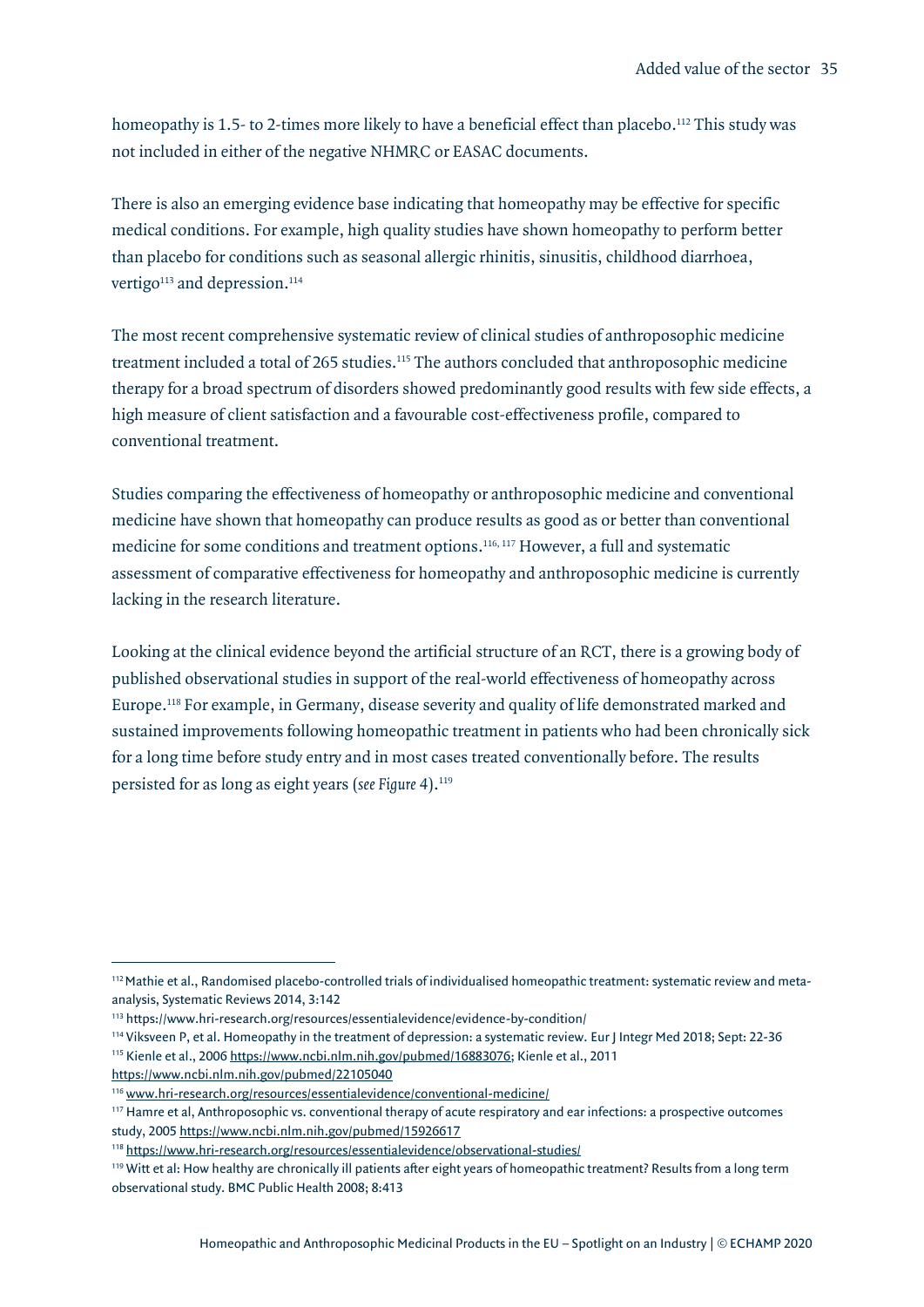

Numeric rating scale with 10 = maximum severity, 0 = no complaints.

*Source: Witt et al., 2008*

# <span id="page-35-0"></span>**Figure 4: Improvement over time of patients with a chronic disease with an average duration of 8 years, treated with homeopathic medicine**

Similarly, in the Tuscany region of Italy, after 20 years of clinical experience of providing homeopathy integrated into the public healthcare system, data collected from 5,877 patients shows that 88.8% of patients experienced health improvements, with a significant improvement seen in 68.1%. 120

Finally, in France, a major study – called the EPI-3 study – followed 8,559 patients attending GP practices for a year and looked specifically at the 'real-world' effectiveness of treatment provided by certified homeopathic physicians for three main groups of clinical conditions: namely, musculoskeletal disorders, upper respiratory tract infections and sleep/anxiety/depressive disorders. In all three clinical groups the results showed that patients accessing homeopathy experienced symptomatic improvement, coupled with reduction in exposure to drugs with side effects, antibiotics and psychotropic drugs with addictive properties respectively. 121

# <span id="page-35-1"></span>3.2 Low incidence of side effects

<u>.</u>

Safety is a major issue for the pharmaceutical sector, with the EU giving priority to laws and processes on pharmacovigilance. In 2017, 543,548 reports related to suspected adverse drug reactions were collected and managed in EudraVigilance within the European Economic Area (EEA). 122

In this context, HAMPs have an important role to play, as they can generally be regarded as safe (*see also 2.5*). This is further demonstrated by the following scientific literature:

<sup>120</sup> Rossi E, et al. Integration of Homeopathy and Complementary Medicine in the Tuscan Public Health System and the Experience of the Homeopathic Clinic of the Lucca Hospital. Homeopathy 2018; 107(2):90-98

<sup>121</sup> <https://www.hri-research.org/resources/essentialevidence/observational-studies/>

<sup>122</sup> 2017 Annual Report on EudraVigilance for the European Parliament, the Council and the Commission (EMA): [www.ema.europa.eu/docs/en\\_GB/document\\_library/Report/2018/03/WC500245914.pdf](http://www.ema.europa.eu/docs/en_GB/document_library/Report/2018/03/WC500245914.pdf)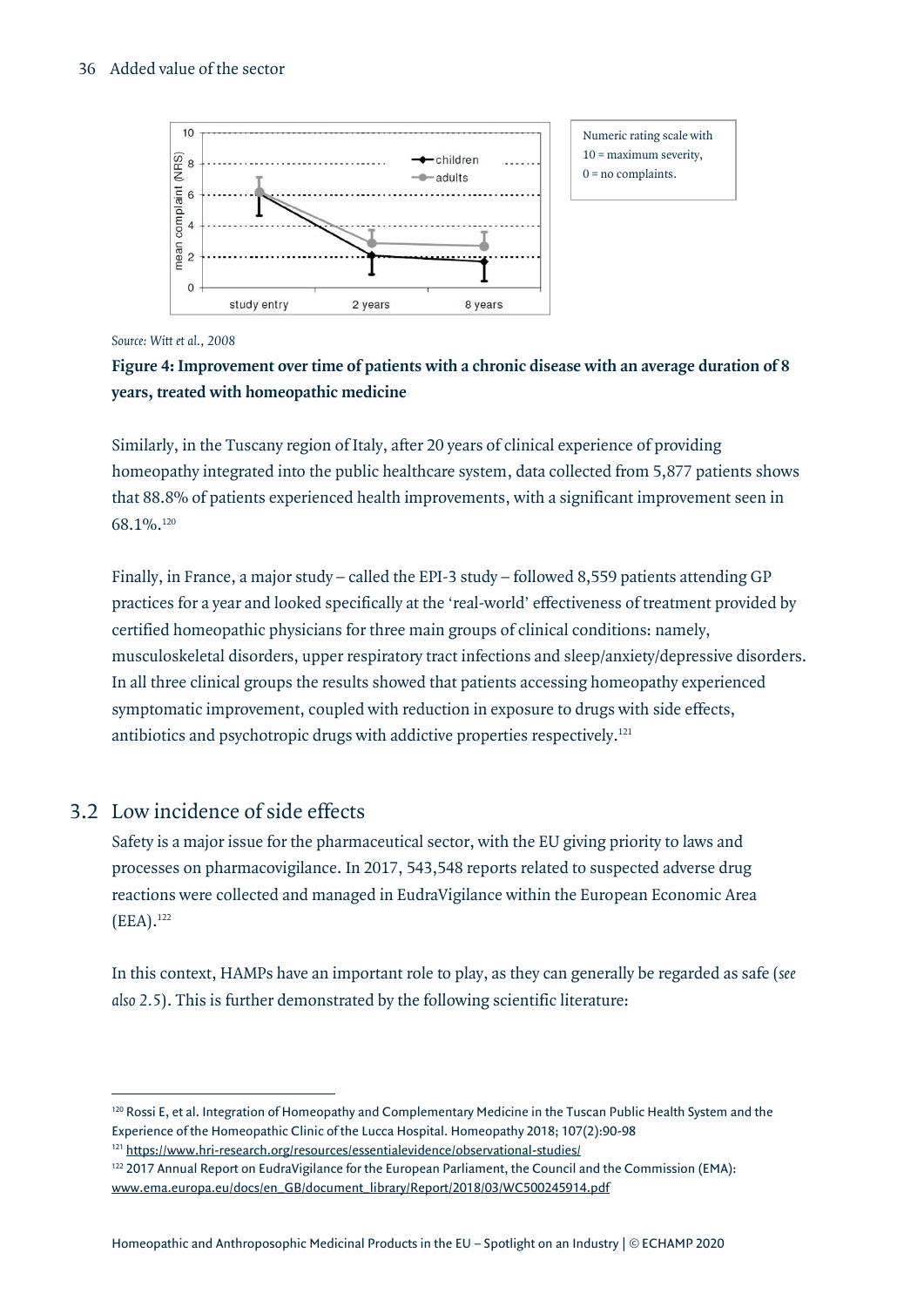- a systematic review of the safety of homeopathy<sup>123</sup> concluded adverse effects provoked by homeopathic medicines are generally mild and transient; in two studies included in the systematic review, only 2.7% of the patients<sup>124, 125</sup> reported adverse reactions; in the third study, 7.8% of homeopathy patients (mainly paediatric cases with specific acute pathology) had adverse reactions, compared to 22.3% in the corresponding group receiving conventional treatment;
- other studies confirm the safety, showing that when applied properly, classical homeopathy has few side-effects and the use of high-potencies is free from toxic effects;<sup>126, 127</sup>
- a thorough systematic evaluation of collected and spontaneous reported side effects for injectables of anthroposophic and homeopathic medications indicates that injectables as applied in anthroposophic medicine and homeopathy have an excellent safety profile. $^{128}$

# <span id="page-36-0"></span>3.3 Cost-effectiveness

 $\overline{a}$ 

A number of scientific research studies evaluate the cost-effectiveness of homeopathic and anthroposophic medicines. It is plausible to state that both homeopathic and anthroposophic medicines can contribute to sustainable health systems by significantly reducing treatment costs.<sup>129</sup>

The following are examples of specific health care situations with clear data on cost-effectiveness:

- in Germany, 493 patients treated by GPs for chronic conditions with homeopathy had better clinical outcomes than those treated with conventional medicine, for similar costs;<sup>130</sup>
- a study comparing the costs generated by conventional, homeopathic and mixed medical practice in French general medicine found homeopathic GPs to be up to **20% less expensive** than conventional medicine GPs; homeopathic GPs prescribed noticeably fewer psychotropic drugs, antibiotics and non-steroidal anti-inflammatory drugs;<sup>131</sup>

<sup>123</sup> Dantas F, Rampes H (2000). Do homeopathic medicines provoke adverse effects? A systematic review. British Homeopathic Journal, 89 (Suppl 1):S35–S38

<sup>&</sup>lt;sup>124</sup> Anelli M, Scheepers L, Sermeus G, Van Wassenhoven M (2002). Homeopathy and health related Quality of Life: a survey in six European countries. Homeopathy, 91:18–21

<sup>125</sup> Endrizzi C, Rossi E, Crudeli L, Garibaldi D (2005). Harm in homeopathy: aggravations, adverse drug events or medication errors? Homeopathy, 94:233–240

 $126$  Stub et al., Risk in homeopathy - Classification of adverse events and homeopathic aggravations, Complementary Therapies in Medicine, 2015

<sup>127</sup> Homeopathy in Healthcare: Effectiveness, Appropriateness, Safety, Costs. Gudrun Bornhöft & Peter F. Matthiessen (Editors), 2011

<sup>128</sup> Jong, Baars et al., Adverse drug reactions to anthroposophic and homeopathic solutions for injection: a systematic evaluation of German pharmacovigilance databases, Pharmacoepidemiology and Drug Safety [Volume 21,](http://onlinelibrary.wiley.com/doi/10.1002/pds.v21.12/issuetoc) Issue 12, pages 1295–1301, December 2012

<sup>129</sup> Reducing healthcare costs with homeopathy and anthroposophic medicine: A summary of available literature, ECHAMP 2014

<sup>&</sup>lt;sup>130</sup> Witt et al: Outcome and costs of homoeopathic and conventional treatment strategies: a comparative cohort study in patients with chronic disorders[. Complement Ther Med.](http://www.ncbi.nlm.nih.gov/pubmed/16036164) 2005 Jun;13(2):79-86

<sup>&</sup>lt;sup>131</sup> Colas et al., Economic impact of homeopathic practice in general medicine in France, Health Econ Review, 2015; 5: 18, 8 Jul 2015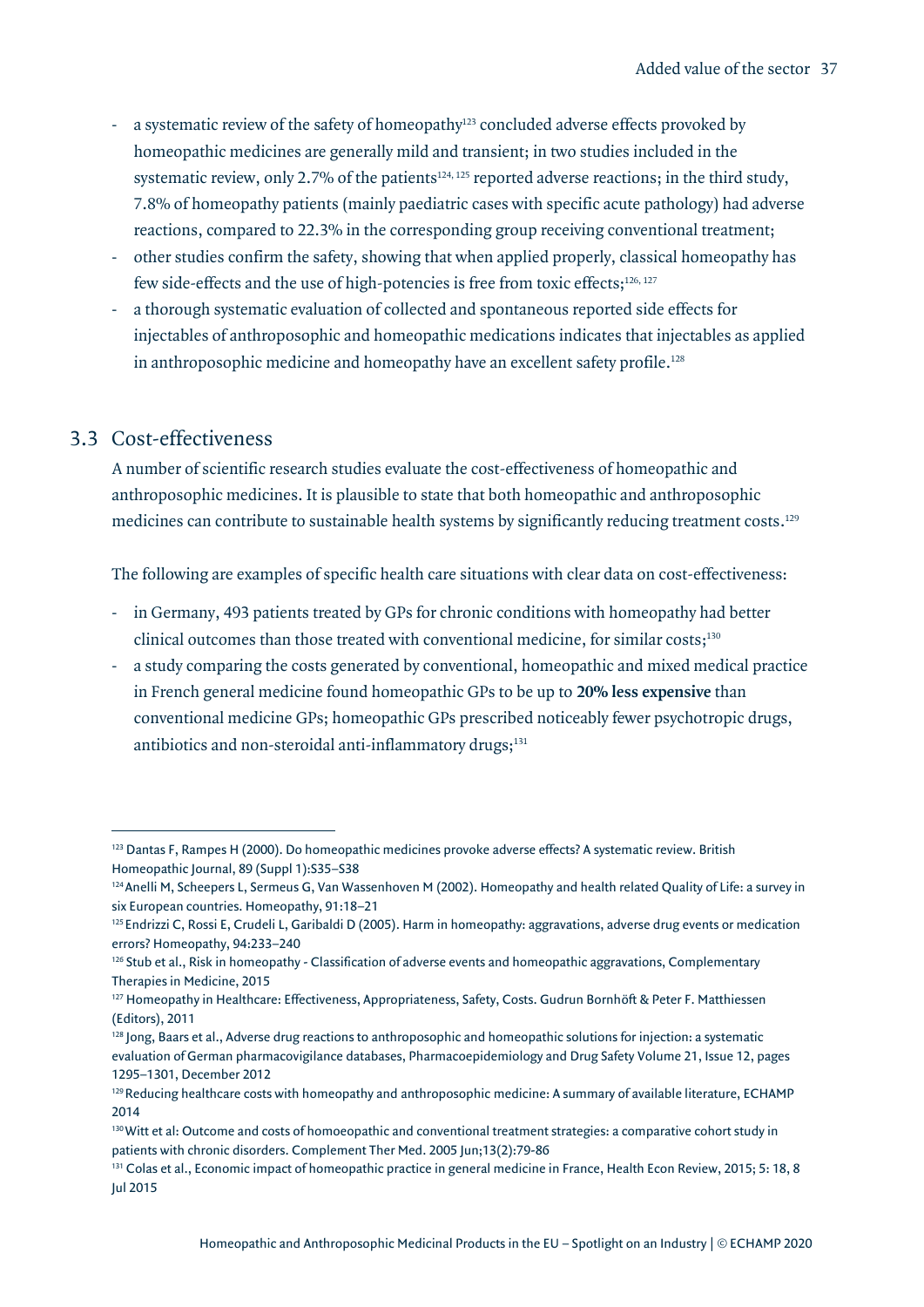- an Italian study<sup>132</sup> shows savings of more than 40% for patients with respiratory diseases under homeopathic treatment versus conventional therapy; after the first year, the spending decreased by 42% with a further reduction of 13% in the second year, representing a cost saving of 50% in total over the two years;
- another study on recurrent upper respiratory tract infection showed homeopathic treatment to have superior medical effectiveness, fewer complications, fewer consultations, better quality of life, and less parental time off work – for equivalent direct medical costs;<sup>133</sup>
- Swiss insurance company data show that homeopathic and anthroposophic medicinal products offer **potential savings of 45% and 12% respectively compared to conventional medicines**<sup>134</sup> (*see Figure 5)*.



*Source: SASIS-Datenpool Jahresdaten mit Abzugsdatum 2015, SVKH*

<span id="page-37-0"></span>**Figure 5: Cost savings of homeopathic and anthroposophic medicinal products in relation to conventional medicines**

# <span id="page-37-1"></span>3.4 Relevance to EU health policy

<u>.</u>

With the growing focus on tackling global health challenges, increasing value can be given to the potential role of homeopathy and anthroposophic medicine to support national government and European and worldwide initiatives. The following outline the contribution of these medicines in

<sup>&</sup>lt;sup>132</sup> Rossi et al., Cost-benefit evaluation of homeopathic v conventional therapy in respiratory diseases Homp (2009) 98:2-10 <sup>133</sup> Trichard M et al., Pharmacoeconomic comparison between homeopathic and antibiotic treatment strategies in recurrent acute rhinopharyngitis in children. Homeopathy 2005:94:3-9

<sup>134</sup> SASIS-Datenpool Jahresdaten mit Abzugsdatum 2015, SVKH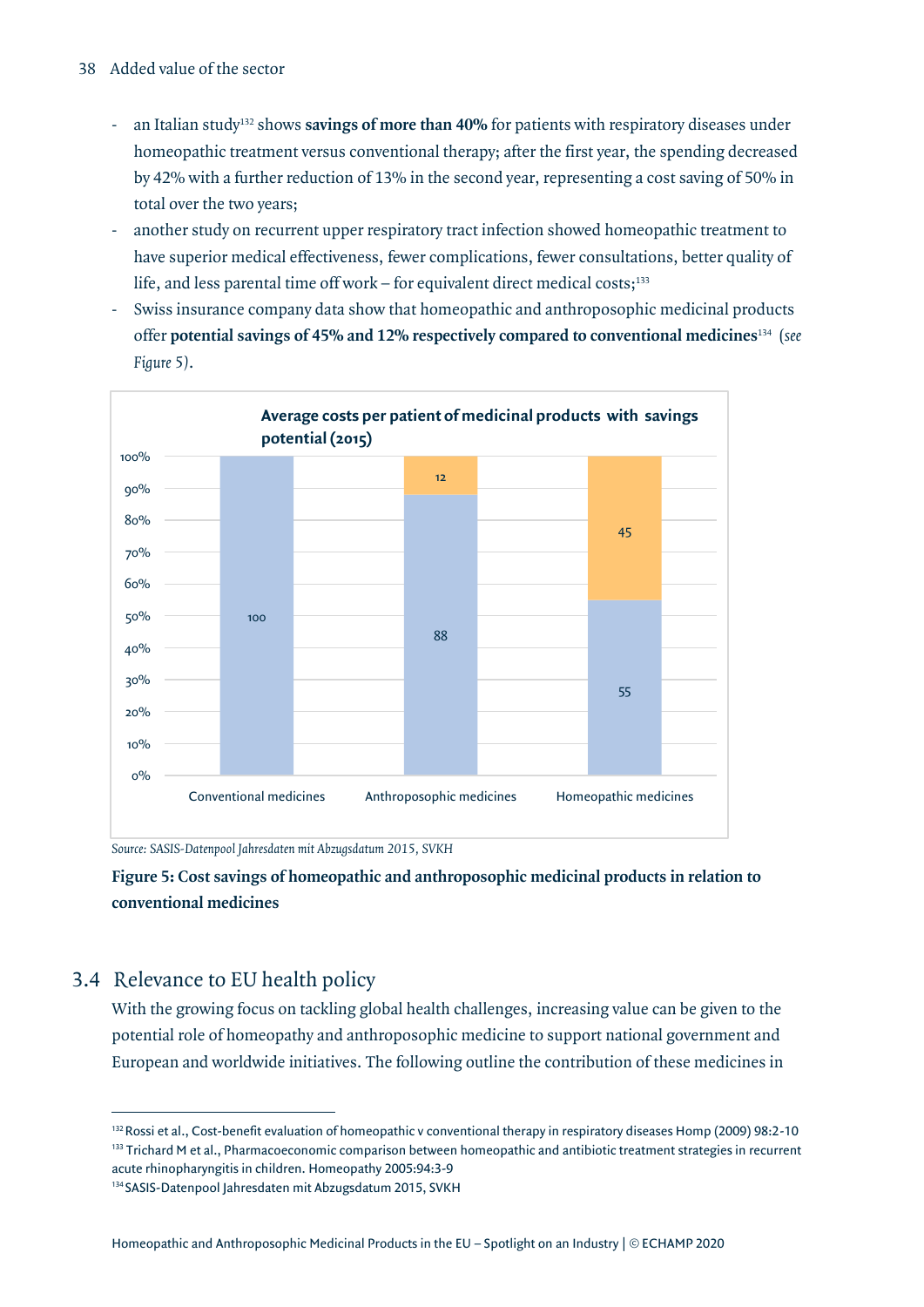areas particularly prioritised by EU health policy, in line with the third Health Programme (2014- 2020).

#### <span id="page-38-0"></span>**3.4.1 Antimicrobial resistance**

EU action in public health gives priority to tackling the emerging global threat of antimicrobial resistance and over-prescription of antibiotics in primary care,<sup>135</sup> a growing global problem with important consequences such as increased mortality and economic impact. It is estimated that resistance to antibiotics results in 25,000 deaths per year in the EU and costs the EU EUR 1.5 billion per year in healthcare costs and productivity losses. The use of effective and safe non-antibiotic treatments of infections is one of the strategies to reduce (inappropriate) use of antibiotics.

In this context, homeopathy and anthroposophic medicine have an important role to play - the use of anthroposophic medicine has been associated with much lower use of antibiotics and antipyretics, quicker recovery, fewer adverse reactions, and greater therapy satisfaction compared to conventional medicine (*see Figure 6*). <sup>136</sup> Similar results have been seen in homeopathy, <sup>137</sup> with one study, for example, showing lower use of antibiotics and fewer antipyretic/anti-inflammatory drugs for a similar clinical evolution. 138



*Source: Hamre et al.(2005)*

<span id="page-38-1"></span>**Figure 6: Patients treated for acute respiratory and ear infections, comparing anthroposophic medicine with conventional treatments** 

## <span id="page-38-2"></span>**3.4.2 Polypharmacy**

 $\overline{a}$ 

A key public health challenge for Europe is to address the issue of inappropriate polypharmacy and non-adherence as the population ages. With a growing cultural reliance on pharmaceutical

<sup>135</sup> <https://ec.europa.eu/health/amr/>

<sup>136</sup> IIPCOS study, Hamre H.J. et al., Anthroposophic vs. conventional therapy of acute respiratory and ear infections: a prospective outcomes study. Wien. Klin Wochenschr (2005) 117/7-8: 256-268;

<sup>137</sup> IIPCOS study, Haidvogl, M et al.: Homeopathic and conventional treatment for acute respiratory and ear complaints: A comparative study on outcome in the primary care setting, BMC Complement Altern Med. 2007; 7: 7.

<sup>&</sup>lt;sup>138</sup> Grimaldi-Bensouda et al., Management of upper respiratory tract infections by different medical practices, including homeopathy and consumption of antibiotics in primary care: the EPI3 cohort study in France 2007-2008. PLoS One 2014 19; e89990.doi: 10.1371/journal.pone.0089990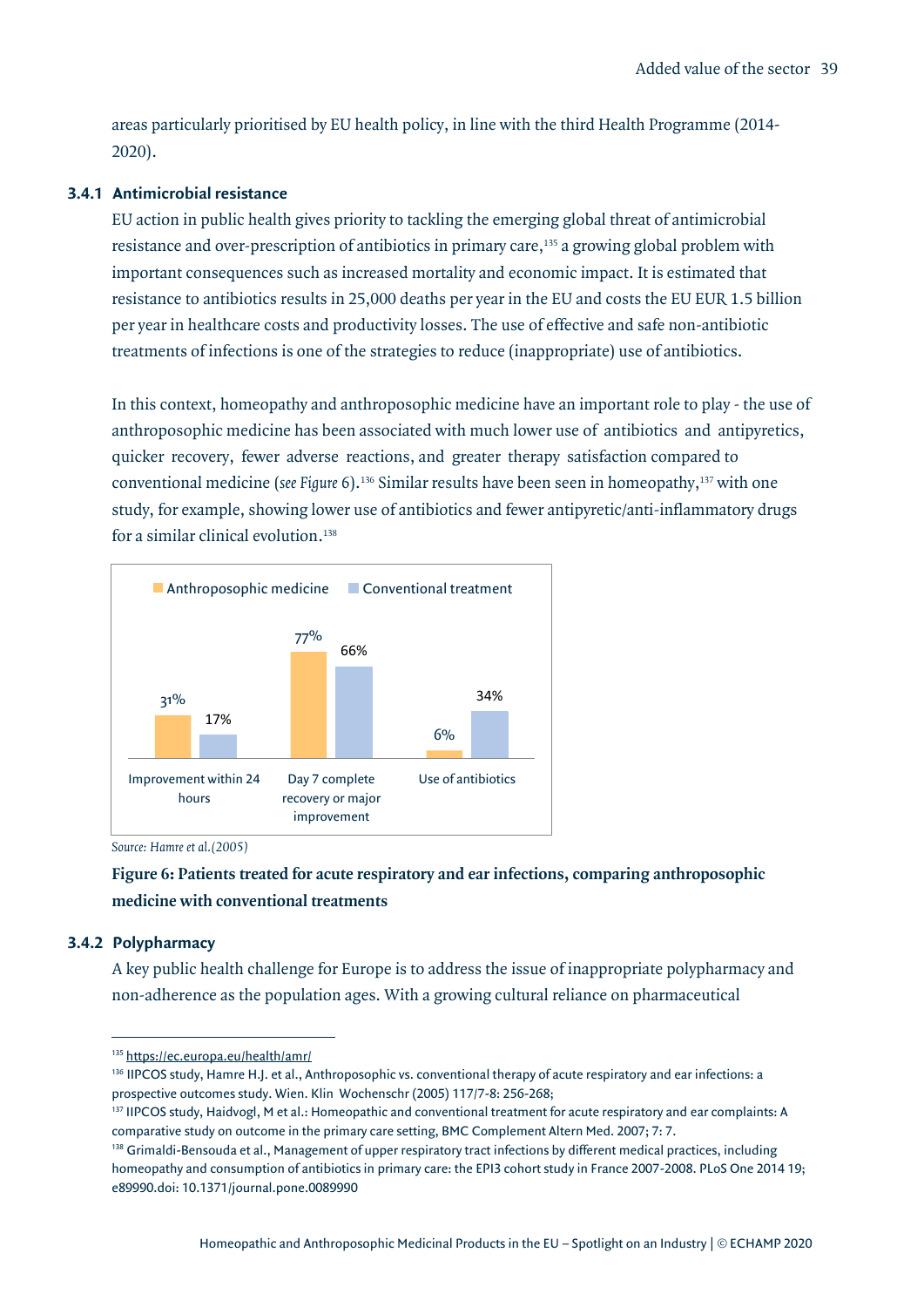<span id="page-39-1"></span>interventions to manage health conditions, the issue of polypharmacy is becoming increasingly pressing, especially coupled with the increasing prevalence of chronic diseases and multimorbidity. It is common for older adults to be prescribed at least five drugs simultaneously,<sup>139</sup> which in turn increases the risk of adverse drug reactions and side effects.

In tackling these issues, studies justify consideration of the ability of homeopathy and anthroposophic medicine to reduce reliance on conventional drugs. For example, as noted in the EPI-3 studies for sleep, anxiety and depressive disorders, patients treated by certified homeopathic physicians were less likely to be prescribed psychotropic drugs, reducing their usage and avoiding their addictive potential. <sup>140</sup> Similarly, patients with musculoskeletal disorders treated with homeopathy did as well clinically as those treated with conventional medicine but used only half the amount of non-steroidal anti-inflammatory drugs (NSAIDs) and had fewer NSAID-related side effects. 141

## <span id="page-39-0"></span>**3.4.3 Chronic diseases**

 $\overline{a}$ 

Non-communicable diseases, such as cardiovascular diseases, cancer, chronic respiratory diseases, and diabetes, are the leading cause of mortality in the EU, representing major causes of disability, illhealth, health-related retirement, and premature death, resulting in considerable social and economic costs. Every year in the EU, approximately 550,000 people of working age die prematurely from non-communicable diseases. They account for most healthcare expenses, costing EU economies €115 billion annually.<sup>142</sup>

The case load of a homeopathic practitioner tends to be more heavily weighted towards chronic diseases, particularly those where conventional medicine has failed or has limited options. The aforementioned study<sup>143</sup> demonstrated marked and sustained improvements to disease severity and quality of life following homeopathic treatment in patients who had been chronically sick for a long time before study entry and in most cases treated conventionally before. Given the promising body of evidence for homeopathy in chronic diseases such as Irritable Bowel Syndrome (IBS),<sup>144</sup> fibromyalgia<sup>145</sup> and osteoarthritis,<sup>146</sup> such complementary therapies offer a therapeutic option which can be implemented in addition to usual care, where there is significant clinical need.

[wiley.com/doi/10.1002/14651858.CD009710.pub2/full](http://cochranelibrary-wiley.com/doi/10.1002/14651858.CD009710.pub2/full) 

<sup>139</sup> <https://www.ncbi.nlm.nih.gov/pubmed/30015057>

<sup>140</sup> Grimaldi-Bensouda, L. et al. Who seeks primary care for sleep, anxiety and depressive disorders from physicians prescribing homeopathic and other complementary medicine? Results from the EPI3 population survey. BMJ Open, 2012; 2 <sup>141</sup> Rossignol, M. et al. Impact of physician preferences for homeopathic or conventional medicines on patients with musculoskeletal disorders: results from the EPI3-MSD cohort. Drug Saf., 2012; 21: 1093–1101

<sup>142</sup> [https://ec.europa.eu/health/non\\_communicable\\_diseases/overview\\_en](https://ec.europa.eu/health/non_communicable_diseases/overview_en)

<sup>&</sup>lt;sup>143</sup> Witt et al: How healthy are chronically ill patients after eight years of homeopathic treatment? Results from a long term observational study. BMC Public Health 2008; 8:413

<sup>144</sup> [https://www.ncbi.nlm.nih.gov/pubmed/24931748;](https://www.ncbi.nlm.nih.gov/pubmed/24931748) [http://cochranelibrary-](http://cochranelibrary-wiley.com/doi/10.1002/14651858.CD009710.pub2/full)

<sup>&</sup>lt;sup>145</sup> [https://academic.oup.com/rheumatology/article/43/5/577/1788410;](https://academic.oup.com/rheumatology/article/43/5/577/1788410) https://www.ncbi.nlm.nih.gov/pubmed/19358959

<sup>146</sup> <https://www.ncbi.nlm.nih.gov/pubmed/11212088>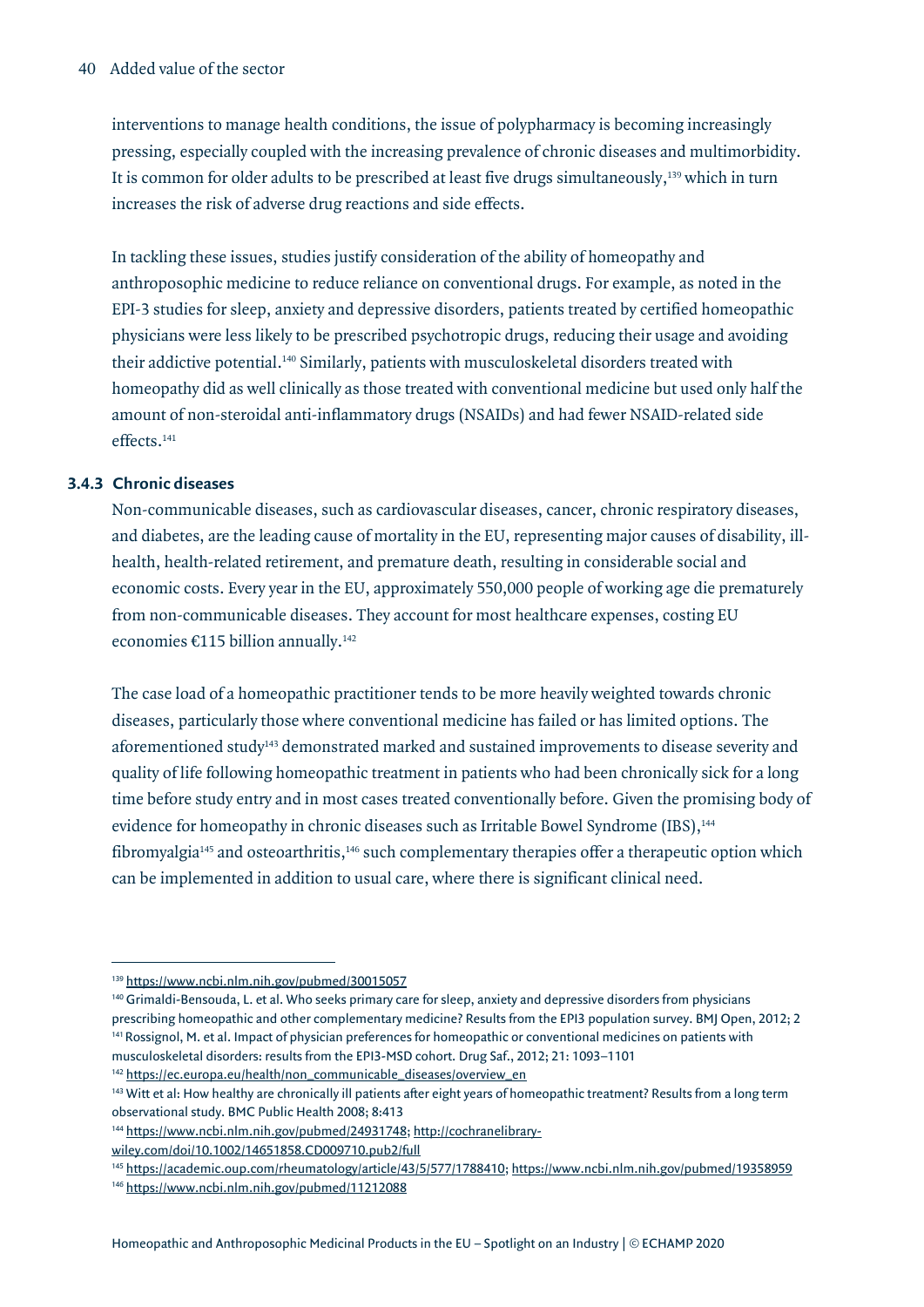#### **3.4.4 Healthy ageing**

<u>.</u>

Finally, as the incidence of chronic diseases continues to increase, their impact on an ageing population will also increase, especially in light of growing problems of multimorbidity, polypharmacy and adverse drug reactions – to which elderly people are particularly vulnerable. Although no formal research has yet been done to assess the potential role of homeopathy and anthroposophic medicine in healthy ageing and prevention of age-related disease, the body of evidence described above clearly suggests a role in reducing drug-load, reducing risk of adverse drug reactions and improving the mental health and wellbeing of individuals  $\geq$ 65 years old.<sup>147</sup>

In addition, there is promising evidence for the role of homeopathy in supporting the management of age-related musculoskeletal and rheumatologic disorders such as back pain, rheumatoid arthritis and osteoarthritis, as well as complaints associated with menopause.<sup>148, 149, 150</sup>

<sup>147</sup> Danno et al. Management of Anxiety and Depressive Disorders in Patients ≥ 65 Years of Age by Homeopath General Practitioners versus Conventional General Practitioners, with Overview of the EPI3-LASER Study Results. Homeopathy 2018; 107(2):81-89

<sup>148</sup>Morris et al.,Physiotherapy and a Homeopathic Complex for Chronic Low-back Pain Due to Osteoarthritis: A Randomized, Controlled Pilot Study. Alt Ther Health Med. 201[6 https://www.ncbi.nlm.nih.gov/pubmed/26773321](https://www.ncbi.nlm.nih.gov/pubmed/26773321)

<sup>&</sup>lt;sup>149</sup> Long et al., Homeopathic remedies for the treatment of osteoarthritis: a systematic review. Br Homeopath J., 2001. <https://www.ncbi.nlm.nih.gov/pubmed/11212088>

<sup>150</sup> Edel et al., Individualized homeopathic treatment and fluoxetine for moderate to severe depression in peri- and postmenopausal women (HOMDEP-MENOP study): a randomized, double-dummy, double-blind, placebo-controlled trial. PLoS 201[5 https://www.ncbi.nlm.nih.gov/pubmed/25768800](https://www.ncbi.nlm.nih.gov/pubmed/25768800)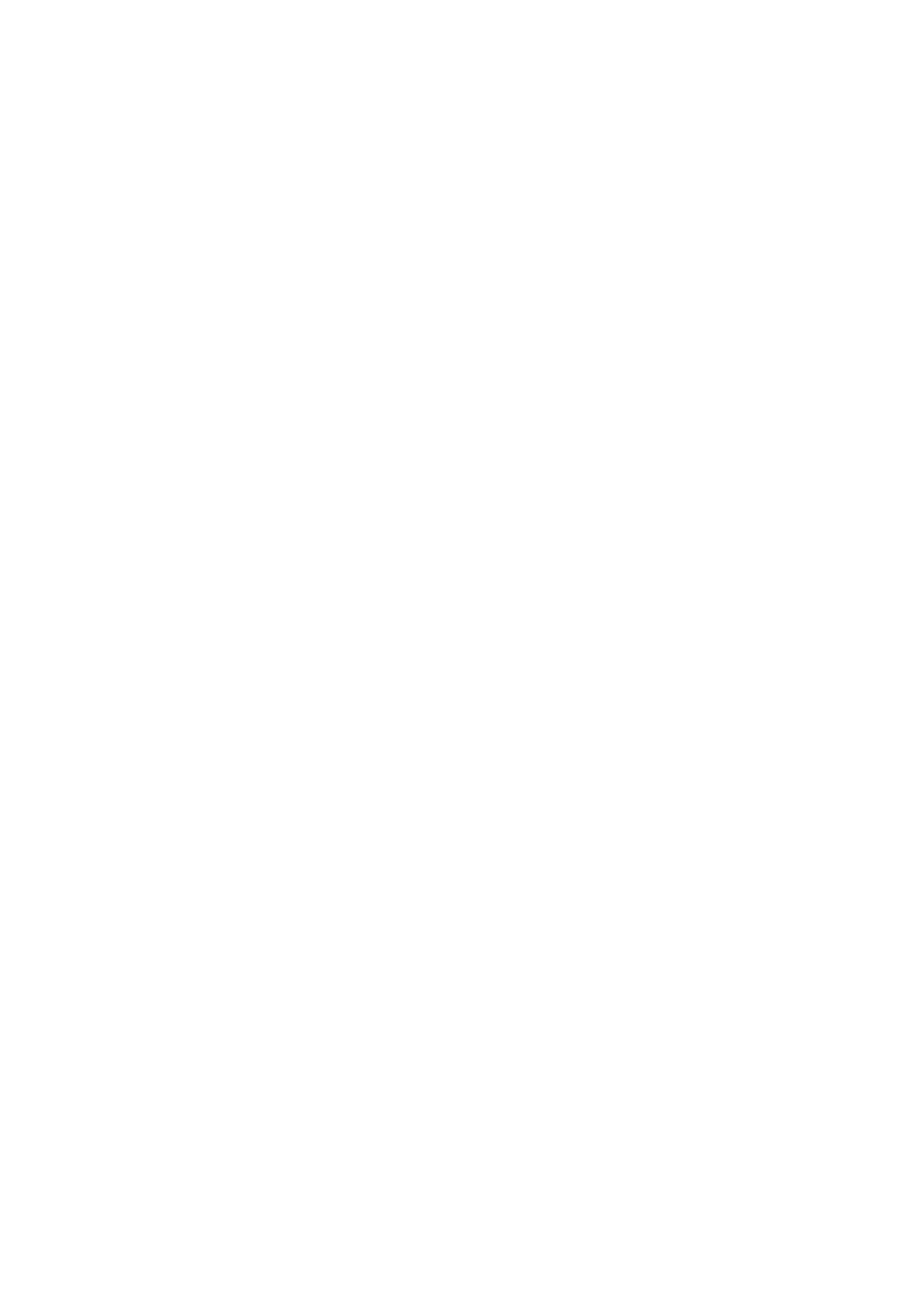<span id="page-42-1"></span><span id="page-42-0"></span>

| Annex I: Prescribers of HAMPs in the EU (2018) |  |
|------------------------------------------------|--|
|------------------------------------------------|--|

| <b>COUNTRIES</b> | Total no. of<br>homeopathic<br>prescribers<br>2018 | Homeo-<br>pathic<br>prescribers<br>per 100,000<br>inhabitants<br>2018 | Practising<br>doctors per<br>100,000 | % homeo-<br>pathic<br>prescribers/<br>practising<br>doctors per<br>100,000<br>inhabitants | Number of<br>anthropo-<br>sophic<br>doctors | Number of<br>anthropo-<br>sophic<br>doctors per<br>100,000<br>inhabitants |
|------------------|----------------------------------------------------|-----------------------------------------------------------------------|--------------------------------------|-------------------------------------------------------------------------------------------|---------------------------------------------|---------------------------------------------------------------------------|
| <b>AUSTRIA</b>   | 470                                                | 5.47                                                                  | 510                                  | 1.07%                                                                                     | 11-100                                      | $0.1 - 1.2$                                                               |
| <b>BELGIUM</b>   | 561                                                | 4.96                                                                  | 300                                  | 1.65%                                                                                     | 11-100                                      | $0.1 - 0.9$                                                               |
| <b>BULGARIA</b>  | 1,773                                              | 24.97                                                                 | 400                                  | 6.24%                                                                                     | ~10                                         | < 0.1                                                                     |
| <b>CROATIA</b>   | 130                                                | 3.17                                                                  | 310                                  | 1.02%                                                                                     | ÷,                                          |                                                                           |
| <b>CYPRUS</b>    | 21                                                 | 2.63                                                                  | 340                                  | 0.77%                                                                                     | $\mathbf{0}$                                | $\mathbf{0}$                                                              |
| <b>CZECH REP</b> | 1,924                                              | 18.32                                                                 | 370                                  | 4.95%                                                                                     | 11-100                                      | $0.1 - 1.0$                                                               |
| <b>DENMARK</b>   | 30                                                 | 0.53                                                                  | 370                                  | 0.14%                                                                                     | 11-100                                      | $0.2 - 1.8$                                                               |
| <b>ESTONIA</b>   | 25                                                 | 1.92                                                                  | 330                                  | 0.58%                                                                                     | 11-100                                      | $0.8 - 7.7$                                                               |
| <b>FINLAND</b>   | 118                                                | 2.19                                                                  | 300                                  | 0.73%                                                                                     | 11-100                                      | $0.2 - 1.9$                                                               |
| <b>FRANCE</b>    | 5,500                                              | 8.25                                                                  | 330                                  | 2.50%                                                                                     | 101-1000                                    | $0.2 - 1.5$                                                               |
| <b>GERMANY</b>   | 8,879                                              | 10.79                                                                 | 410                                  | 2.63%                                                                                     | >1088                                       | >1.3                                                                      |
| <b>GREECE</b>    | 197                                                | 1.82                                                                  | 630                                  | 0.29%                                                                                     | $\mathbf{0}$                                | $\bf{0}$                                                                  |
| <b>HUNGARY</b>   | 1,250                                              | 12.76                                                                 | 330                                  | 3.87%                                                                                     | <10                                         | < 0.1                                                                     |
| <b>IRELAND</b>   | 200                                                | 4.26                                                                  | 280                                  | 1.52%                                                                                     | <10                                         | &0.2                                                                      |
| <b>ITALY</b>     | 8,000                                              | 13.20                                                                 | 390                                  | 3.38%                                                                                     | 101-1000                                    | $0.2 - 1.7$                                                               |
| <b>LATVIA</b>    | 96                                                 | 5.05                                                                  | 320                                  | 1.58%                                                                                     | 11-100                                      | $0.6 - 5.3$                                                               |
| <b>LITHUANIA</b> | 210                                                | 7.50                                                                  | 430                                  | 1.74%                                                                                     | <10                                         | < 0.4                                                                     |
| <b>LUXEMBG</b>   | 10                                                 | 2.00                                                                  | 290                                  | 0.69%                                                                                     | $\mathbf{0}$                                | $\boldsymbol{0}$                                                          |
| <b>MALTA</b>     | 5                                                  | 1.25                                                                  | 370                                  | 0.34%                                                                                     | $\mathbf{0}$                                | $\mathbf{0}$                                                              |
| NETHERL.         | 921                                                | 5.45                                                                  | 340                                  | 1.60%                                                                                     | 101-1000                                    | $0.6 - 5.9$                                                               |
| <b>POLAND</b>    | 5,300                                              | 13.98                                                                 | 230                                  | 6.08%                                                                                     | 11-100                                      | $0.03 - 0.3$                                                              |
| PORTUGAL         | 120                                                | 1.17                                                                  | 440                                  | 0.26%                                                                                     | <10                                         | < 0.1                                                                     |
| <b>ROMANIA</b>   | 4,090                                              | 20.76                                                                 | 270                                  | 7.69%                                                                                     | 11-100                                      | $0.1 - 0.5$                                                               |
| <b>SLOVAKIA</b>  | 2,598                                              | 48.11                                                                 | 340                                  | 14.15%                                                                                    | $\mathbf{0}$                                | $\mathbf{0}$                                                              |
| <b>SLOVENIA</b>  | 120                                                | 5.71                                                                  | 280                                  | 2.04%                                                                                     | $\mathbf{0}$                                | $\mathbf{0}$                                                              |
| <b>SPAIN</b>     | 2,808                                              | 6.05                                                                  | 380                                  | 1.59%                                                                                     | 11-100                                      | $0.02 - 0.2$                                                              |
| <b>SWEDEN</b>    | 47                                                 | 0.47                                                                  | 410                                  | 0.11%                                                                                     | $11 - 100$                                  | $0.1 - 1.0$                                                               |
| UK               | 2,182                                              | 3.34                                                                  | 280                                  | 1.19%                                                                                     | 11-100                                      | $0.02 - 0.2$                                                              |

'Homeopathic prescribers' equals the sum of homeopathic doctors plus homeopathic practitioners *Source: ECHAMP 2018, ECH 2015, ECCH 2017, IVAA 2016, OECD 2015, Report Health at a glance (European Commission)*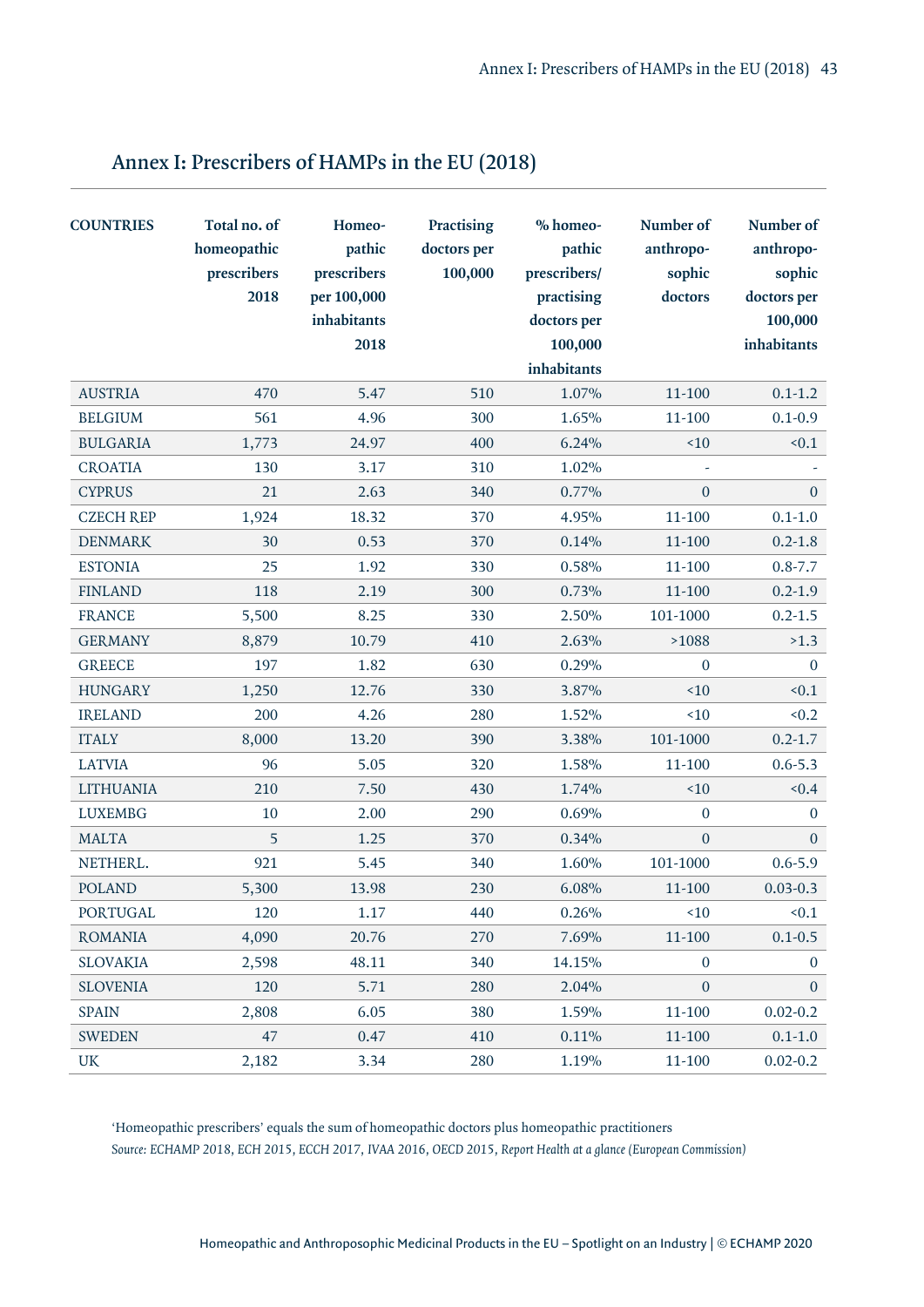# **About ECHAMP**

The aim of ECHAMP, the European Coalition on Homeopathic and Anthroposophic Medicinal Products, is to enable its members to meet the demand from users and prescribers across the EU for these medicinal products.

ECHAMP recognises the important role that homeopathy and anthroposophic medicine play and can play in health care. It works to develop the industry for homeopathic and anthroposophic medicinal products so as to ensure availability of medicines for self-medication and medicines recommended by prescribers.

ECHAMP advocates and supports standards and requirements, including for effectiveness, that are in line with the tradition and therapeutic systems of homeopathy and anthroposophic medicine as practised in Europe. It advocates an appropriate and well-balanced EU regulatory environment that reflects and ensures the specific quality and high safety of homeopathic and anthroposophic medicinal products, and it works to establish the industry as a credible and reliable player in health care so as to maximise political impact at EU level.